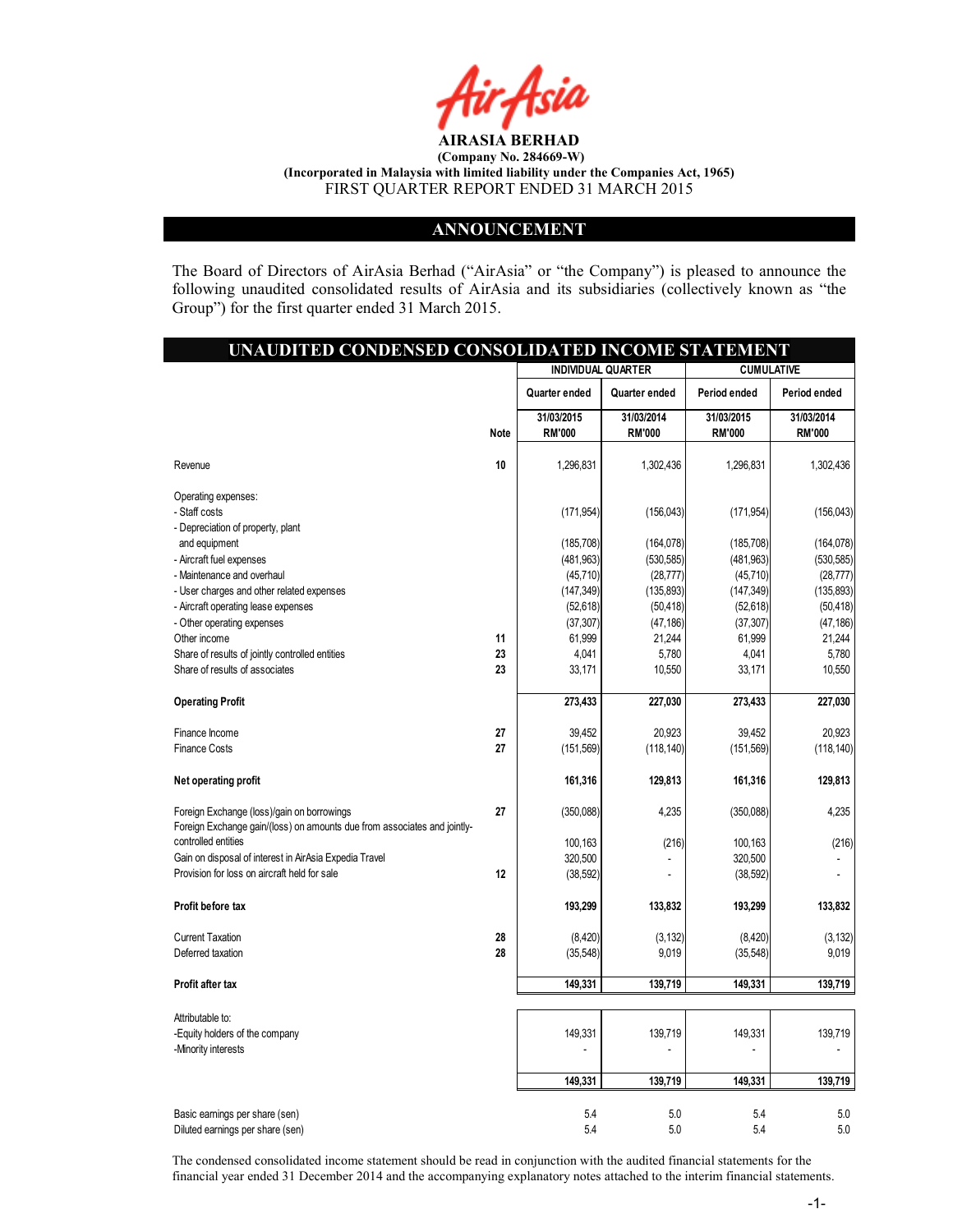fir<sub>i</sub>fsia

#### UNAUDITED CONDENSED CONSOLIDATED STATEMENT OF COMPREHENSIVE INCOME

|                                                    |             | <b>INDIVIDUAL QUARTER</b>   |                             | <b>CUMULATIVE</b>           |                             |
|----------------------------------------------------|-------------|-----------------------------|-----------------------------|-----------------------------|-----------------------------|
|                                                    |             | Quarter ended               | Quarter ended               | Period ended                | Period ended                |
|                                                    | <b>Note</b> | 31/03/2015<br><b>RM'000</b> | 31/03/2014<br><b>RM'000</b> | 31/03/2015<br><b>RM'000</b> | 31/12/2014<br><b>RM'000</b> |
| Profit for the period                              |             | 149,331                     | 139,719                     | 149,331                     | 139,719                     |
| Other comprehensive (loss)/income                  |             |                             |                             |                             |                             |
| Available-for-sale financial assets                |             | (29, 551)                   | (67, 685)                   | (29, 551)                   | (67, 685)                   |
| Cash flow hedges                                   | 13          | (3,972)                     | (31,268)                    | (3,973)                     | (31, 268)                   |
| Foreign currency translation differences           |             | (5,320)                     |                             | (5,320)                     |                             |
| Total comprehensive (loss)/income                  |             |                             |                             |                             |                             |
| for the period                                     |             | 110,488                     | 40,766                      | 110,487                     | 40,766                      |
| Total comprehensive (loss)/income attributable to: |             |                             |                             |                             |                             |
| Equity holders of the company<br>Minority Interest |             | 110,488                     | 40,766                      | 110,487                     | 40,766                      |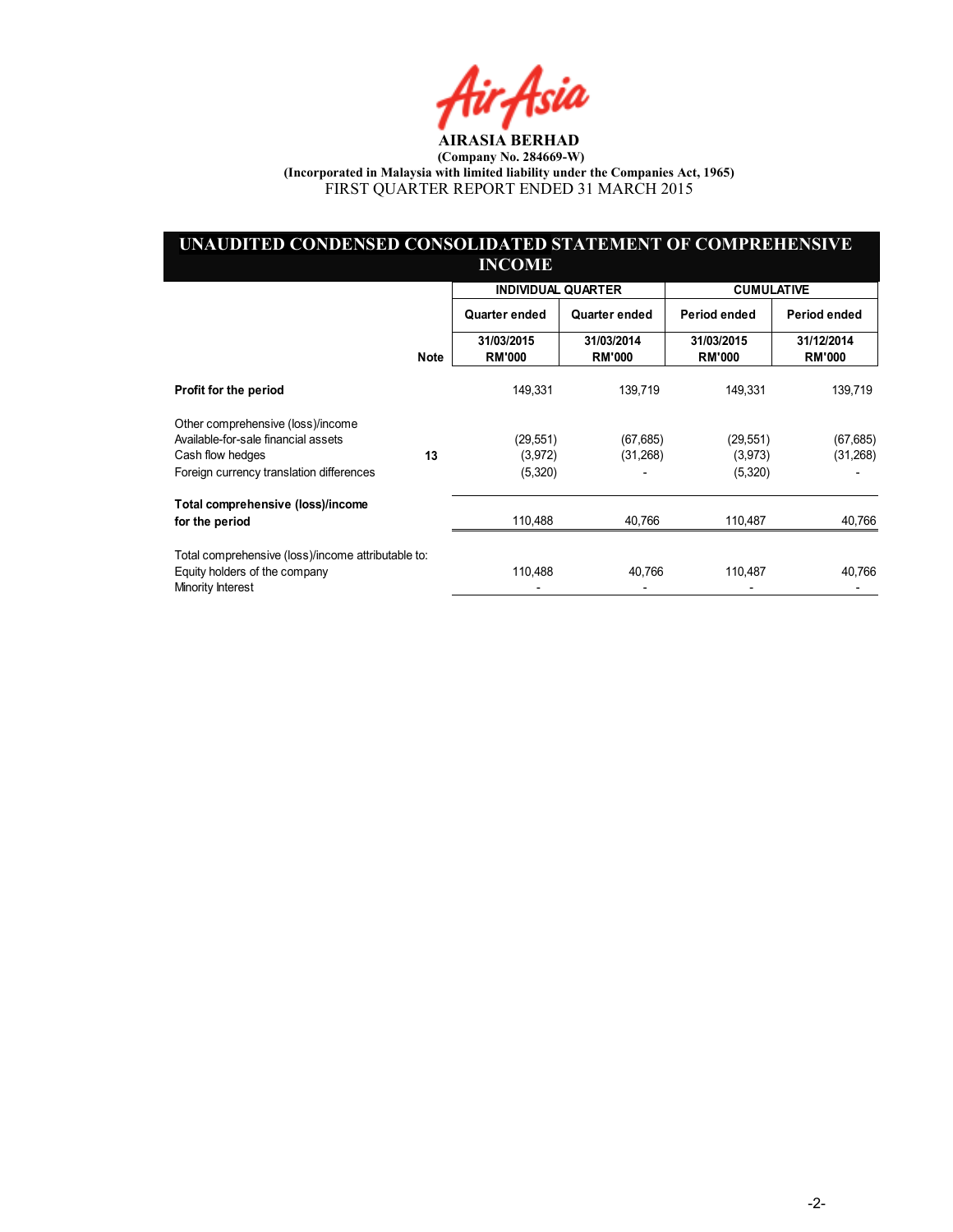Air Asia

| UNAUDITED CONDENSED CONSOLIDATED CASH FLOW STATEMENTS                                                                                                                                                                                                                                                                                                                                                                                                                                                     |                                                                                             |                                                                                                  |
|-----------------------------------------------------------------------------------------------------------------------------------------------------------------------------------------------------------------------------------------------------------------------------------------------------------------------------------------------------------------------------------------------------------------------------------------------------------------------------------------------------------|---------------------------------------------------------------------------------------------|--------------------------------------------------------------------------------------------------|
|                                                                                                                                                                                                                                                                                                                                                                                                                                                                                                           | <b>PERIOD ENDED</b>                                                                         | <b>YEAR ENDED</b>                                                                                |
|                                                                                                                                                                                                                                                                                                                                                                                                                                                                                                           | 31/03/2015<br><b>RM'000</b>                                                                 | 31/12/2014<br><b>RM'000</b>                                                                      |
| <b>CASH FLOWS FROM OPERATING ACTIVITIES</b>                                                                                                                                                                                                                                                                                                                                                                                                                                                               |                                                                                             |                                                                                                  |
| Profit before taxation                                                                                                                                                                                                                                                                                                                                                                                                                                                                                    | 193,299                                                                                     | 22,701                                                                                           |
| Adjustments:<br>Property, plant and equipment<br>- Depreciation<br>- (Gain)/loss on disposal<br>Gain on disposal of other investments<br>Impairment on other investments<br>Impairment of trade and other receivables<br>Provision for loss on aircraft held for sale<br>Fair value gains on derivative financial intruments<br>Share of results of jointly-controlled entities<br>Share of results of associates<br>Gain on disposal of investment in AAE Travel<br>Net unrealised foreign exchange loss | 185,708<br>(4,529)<br>38,592<br>(197, 565)<br>(4,041)<br>(33, 171)<br>(320, 500)<br>474,872 | 719,497<br>4,690<br>(42,077)<br>10,125<br>30,651<br>(212, 398)<br>(57, 266)<br>29,707<br>639,614 |
| Interest expense<br>Dividend income<br>Interest income                                                                                                                                                                                                                                                                                                                                                                                                                                                    | 151,569<br>(39, 452)                                                                        | 533,967<br>(4,697)<br>(121,869)                                                                  |
| <b>Changes in working capital</b>                                                                                                                                                                                                                                                                                                                                                                                                                                                                         | 444.782                                                                                     | 1,552,645                                                                                        |
| Inventories<br>Receivables and prepayments<br>Trade and other payables<br>Intercompany balances                                                                                                                                                                                                                                                                                                                                                                                                           | (229)<br>(148, 257)<br>300.890<br>(323, 273)<br>273,913                                     | 11,368<br>(258, 466)<br>101,432<br>(725, 677)                                                    |
| Cash generated from operations<br>Interest paid<br>Interest received                                                                                                                                                                                                                                                                                                                                                                                                                                      | (85, 120)<br>25,885                                                                         | 681,302<br>(470, 613)<br>106,576                                                                 |
| Tax paid<br>Net cash from operating activities                                                                                                                                                                                                                                                                                                                                                                                                                                                            | (4,927)<br>209,751                                                                          | (15, 234)<br>302,031                                                                             |
| <b>CASH FLOWS FROM INVESTING ACTIVITIES</b><br>Property, plant and equipment<br>- Additions<br>- Proceeds from disposal<br>Investment in associates<br>Loan granted to associates<br>Proceeds from disposal of investment in AAE Travel<br>Dividend received<br>Loan repayments received from associates                                                                                                                                                                                                  | (202, 034)<br>40,004<br>(22, 615)<br>347,044                                                | (2,084,641)<br>119,745<br>(30, 378)<br>(431, 258)<br>4,697<br>80,937                             |
| Proceeds from disposal of other investments<br>Refund on aircraft purchase                                                                                                                                                                                                                                                                                                                                                                                                                                |                                                                                             | 44,584<br>142,073                                                                                |
| Net cash generated from/(used in) investing activities                                                                                                                                                                                                                                                                                                                                                                                                                                                    | 162,399                                                                                     | (2, 154, 241)                                                                                    |
| <b>CASH FLOWS FROM FINANCING FACILITIES</b><br>Proceeds from allotment of shares<br>Proceeds from borrowings<br>Dividend paid<br>Repayment of borrowings<br>Net cash (used in)/generated from financing activities                                                                                                                                                                                                                                                                                        | 126,635<br>(297, 780)<br>(171, 145)                                                         | 2,064<br>3,129,496<br>(111, 292)<br>(1,241,080)<br>1,779,188                                     |
|                                                                                                                                                                                                                                                                                                                                                                                                                                                                                                           |                                                                                             |                                                                                                  |
| <b>NET INCREASE FOR THE</b><br>FINANCIAL PERIOD/YEAR<br><b>CASH AND CASH EQUIVALENTS AT BEGINNING</b>                                                                                                                                                                                                                                                                                                                                                                                                     | 201,005                                                                                     | (73, 022)                                                                                        |
| OF THE FINANCIAL PERIOD<br><b>CURRENCY TRANSLATION</b>                                                                                                                                                                                                                                                                                                                                                                                                                                                    | 1,337,849                                                                                   | 1,380,435                                                                                        |
| <b>DIFFERENCES</b><br>CASH AND CASH EQUIVALENTS AT END OF                                                                                                                                                                                                                                                                                                                                                                                                                                                 | 61,223                                                                                      | 30,436                                                                                           |
| <b>FINANCIAL PERIOD*</b>                                                                                                                                                                                                                                                                                                                                                                                                                                                                                  | 1,600,077                                                                                   | 1,337,849                                                                                        |

\* Included within the balance at end of period is an amount RM878.6 million (31/12/14: RM553.8 million) of restricted cash and fixed deposits pledged as securities for banking facilities of RM15.7 million (31/12/2014: RM15.6 million)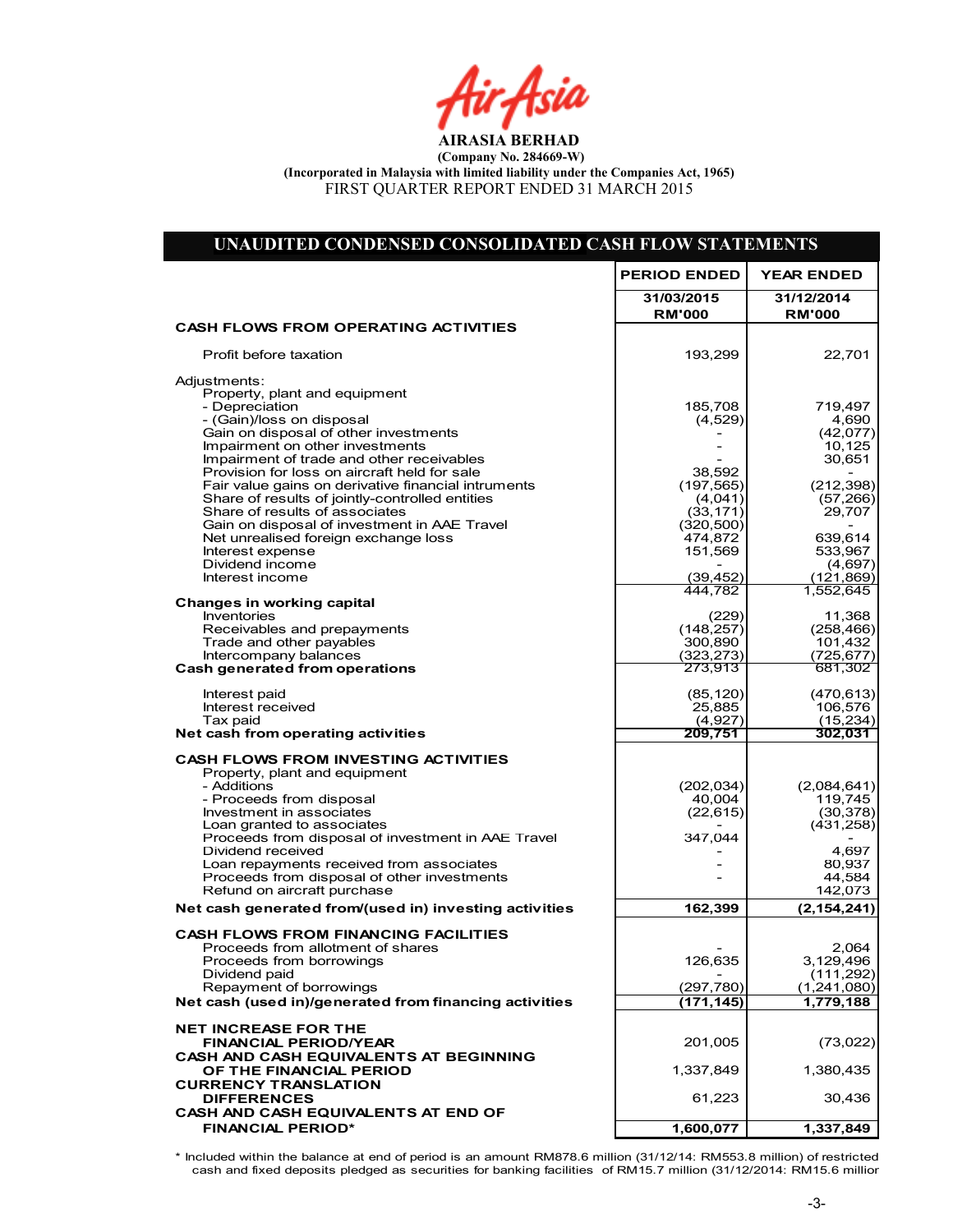Air Asia

### UNAUDITED CONDENSED CONSOLIDATED STATEMENT OF FINANCIAL POSITION

|                                                                      |                | AS AT                | <b>AS AT</b>         |
|----------------------------------------------------------------------|----------------|----------------------|----------------------|
|                                                                      |                |                      |                      |
|                                                                      |                | 31/03/2015           | 31/12/2014           |
|                                                                      |                | <b>RM'000</b>        | <b>RM'000</b>        |
| <b>NON CURRENT ASSETS</b>                                            | <b>Note</b>    |                      |                      |
| Property, plant and equipment                                        | 14             | 12,514,386           | 12,533,535           |
| Investment in associates                                             | 22             | 312,783              | 230,454              |
| Investment in a jointly controlled entity                            | 22             | 142,574              | 191,620              |
| <b>AFS Financial Assets</b>                                          |                | 355,238              | 384,790              |
| Goodwill                                                             |                | 7,334                | 7,334                |
| Deferred tax assets                                                  |                | 431,421              | 466,968              |
| Receivables and prepayments                                          |                | 1,284,735            | 1,132,504            |
| Deposit on aircraft purchase                                         |                | 500,321              | 500,321              |
| Amounts due from an associate                                        |                | 2,362,545            | 2,301,528            |
| Derivative Financial Instruments                                     | 32             | 554,983              | 381,686              |
|                                                                      |                | 18,466,320           | 18,130,740           |
| <b>CURRENT ASSETS</b>                                                |                |                      |                      |
| Inventories                                                          |                | 18,381               | 18,152               |
| Receivables and prepayments                                          |                | 743,204              | 682,909              |
| Amounts due from a jointly controlled entity                         |                | 57,708               | 51,188               |
| Amount due from associates                                           |                | 392,826              | 153,803              |
| Amount due from a related party                                      |                | 49,774               | 3,179                |
| Deposits, bank and cash balances<br>Derivative Financial Instruments | 32             | 1,600,077<br>218,633 | 1,337,849            |
|                                                                      |                | 3,080,603            | 286,298<br>2,533,378 |
| <b>CURRENT LIABILITIES</b>                                           |                |                      |                      |
| Trade and other payables                                             |                | 1,262,714            | 773,128              |
| Sales in advance                                                     |                | 327,555              | 502,810              |
| Derivative Financial Instruments                                     | 32             | 356,990              | 472,204              |
| Amount due to associate                                              |                | 43,692               | 55,110               |
| Amount due to a related party                                        |                | 11,812               | 24,693               |
| <b>Borrowings</b>                                                    | 31             | 2,386,678            | 2,274,928            |
| <b>Current tax liabilities</b>                                       |                | 12,172               | 9,380                |
|                                                                      |                | 4,401,613            | 4,112,253            |
| <b>NET CURRENT (LIABILITIES)/ASSETS</b>                              |                | (1,321,010)          | (1,578,875)          |
|                                                                      |                |                      |                      |
| <b>NON CURRENT LIABILITIES</b>                                       |                |                      |                      |
| Other payables and accruals                                          |                | 1,304,346            | 1,212,044            |
| Amount due to an associate                                           |                | 137,726              | 83,545               |
| <b>Borrowings</b>                                                    | 31             | 10,756,992           | 10,453,090           |
| Derivative Financial Instruments                                     | 32             | 280,667              | 248,095              |
|                                                                      |                |                      |                      |
|                                                                      |                | 12,479,731           | 11,996,774           |
|                                                                      |                |                      |                      |
|                                                                      |                | 4,665,579            | 4,555,091            |
| <b>CAPITAL AND RESERVES</b>                                          |                |                      |                      |
| Share capital                                                        | $\overline{ }$ | 278,297              | 278,297              |
| <b>Share Premium</b>                                                 |                | 1,230,941            | 1,230,941            |
| Foreign exchange reserve                                             |                | 3,498                | 8,818                |
| Retained earnings                                                    |                | 3,047,366            | 2,898,035            |
| <b>Other Reserves</b>                                                |                | 105,477              | 139,000              |
| Shareholders' funds                                                  |                | 4,665,579            | 4,555,091            |
| Net assets per share attributable to ordinary                        |                |                      |                      |
| equity holders of the Company (RM)                                   |                | 1.68                 | 1.64                 |

The condensed consolidated statement of financial position should be read in conjunction with the audited financial statements for the financial year ended 31 December 2014 and the accompanying explanatory notes attached to the interim financial statements.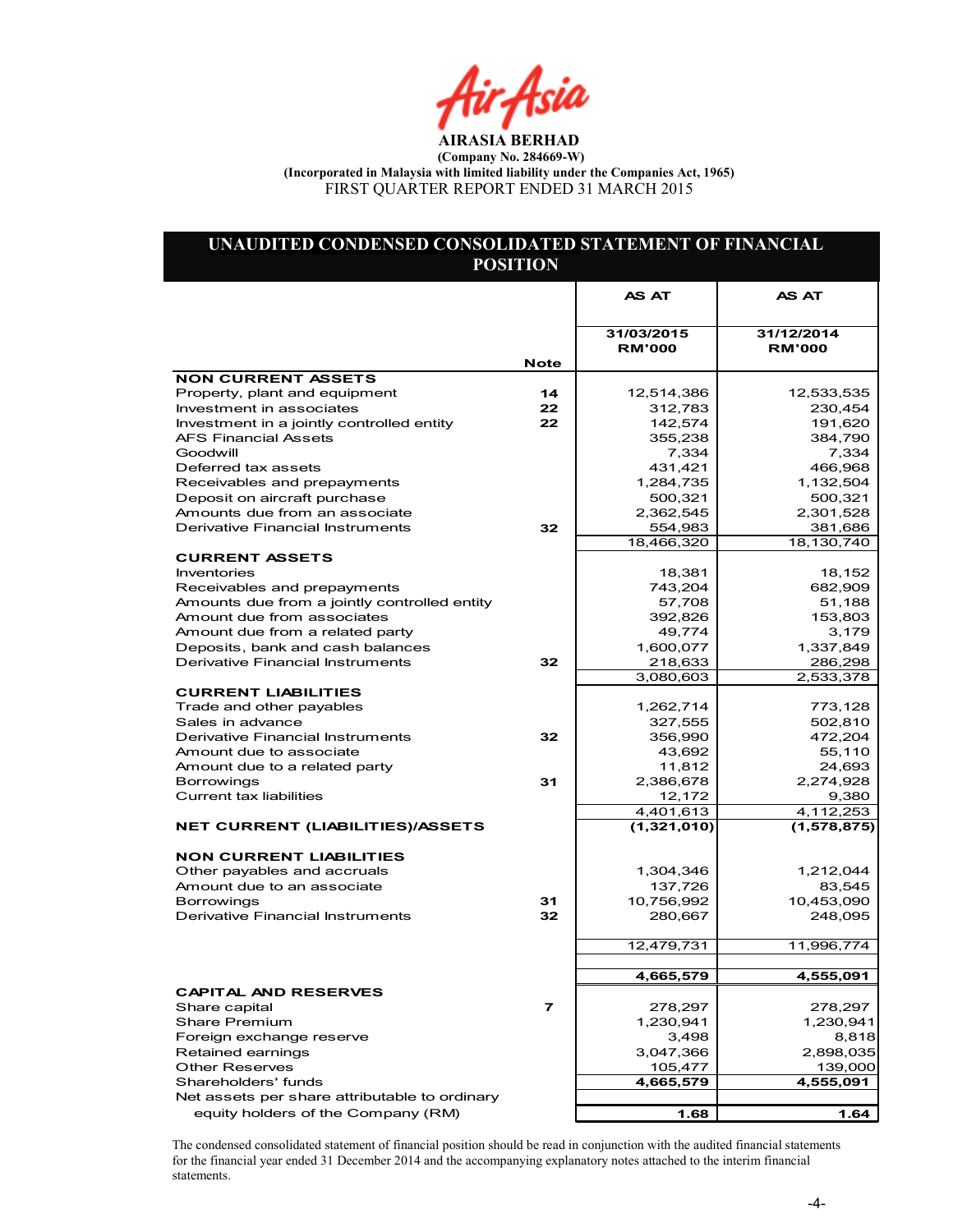

(Comparted in Malaysia with limited liability under the Companies Act, 1965)<br>FIRST QUARTER REPORT ENDED 31 MARCH 2015 (Incorporated in Malaysia with limited liability under the Companies Act, 1965) FIRST QUARTER REPORT ENDED 31 MARCH 2015 (Company No. 284669-W) **AIRASIA BERHAD** AIRASIA BERHAD

|                                                             | AJINOT NI STONYHO 10 LNJIMALYJS (IAINUTOSNO) (IASNA(NO) (IAIN(INXNI) |                  |                       |                                 |                                               |                        |                      |               |                             |                        |
|-------------------------------------------------------------|----------------------------------------------------------------------|------------------|-----------------------|---------------------------------|-----------------------------------------------|------------------------|----------------------|---------------|-----------------------------|------------------------|
|                                                             |                                                                      |                  |                       |                                 | Attributable to Equity Holders of the Company |                        |                      |               |                             |                        |
|                                                             | Issued and fully paid<br>of RM0.10 each<br>ordinary shares           |                  |                       |                                 |                                               |                        |                      |               |                             |                        |
|                                                             | of shares<br>Number                                                  | Nominal<br>Value | Premium<br>Share      | Reserves<br>Exchange<br>Foreign | Cash Flow<br>Reserves<br>Hedge                | Reserves<br><b>AFS</b> | Retained<br>Earnings | Total         | Minority<br><b>Interest</b> | EQUITY<br><b>TOTAL</b> |
|                                                             | 800                                                                  | <b>RM'000</b>    | <b>RM'000</b>         | <b>RM'000</b>                   | <b>RM'000</b>                                 | RM'000                 | RM'000               | <b>RM'000</b> | <b>RM'000</b>               | RM'000                 |
| At 1 January 2015                                           | 2,782,974                                                            | 278,297          | $-941$<br>1,230,      | 8,818                           | (172, 874)                                    | 311,874                | 2,898,035            | 4,555,091     | ı                           | 4,555,091              |
| Net Profit for the period                                   |                                                                      |                  |                       | ı                               |                                               |                        | 149,331              | 149,331       |                             | 149,331                |
| Other comprehensive income                                  | $\blacksquare$                                                       | ı                |                       | (5, 320)                        | (3, 972)                                      | (29, 551)              | ı                    | (38, 843)     | J.                          | (38, 843)              |
| At 31 March 2015                                            | 2,782,974                                                            | 278,297          | $-941$<br>1,230       | 3,498                           | (176, 846)                                    | 282,323                | 3,047,366            | 4,665,579     | $\mathbf I$                 | 4,665,579              |
| At 1 January 2014                                           | 2,781,064                                                            | 278,106          | ,068<br>1,229,        | 855                             | 80,065                                        | 486,347                | 2,926,491            | 5,000,932     |                             | 5,000,932              |
| Net profit for the financial year                           |                                                                      |                  |                       | ı                               | ı                                             | ı                      | 82,836               | 82,836        | ı                           | 82,836                 |
| Other comprehensive income                                  |                                                                      |                  |                       | 7,963                           | (252, 939)                                    | (174, 473)             | ı                    | (419, 449)    | I.                          | (419, 449)             |
| <b>Dividends</b>                                            |                                                                      | ı                |                       | ı                               |                                               |                        | (11, 292)            | (111, 292)    |                             | (111, 292)             |
| - Pursuant to the Employees'<br>Issuance of ordinary shares |                                                                      |                  |                       |                                 |                                               |                        |                      | ı             | ı                           | ı                      |
| Share Option Scheme ('ESOS')                                | 1,910                                                                | $\overline{5}$   | 873<br>$\overline{ }$ | ı                               |                                               |                        |                      | 2,064         |                             | 2,064                  |
| At 31 December 2014                                         | 2,782,974                                                            | 278,297          | 941<br>1,230,         | 8,818                           | (172, 874)                                    | 311.874                | 2,898,035            | 4,555,091     |                             | 4,555,091              |

The condensed consolidated statement of changes in equity should be read in conjunction with the audited financial statements for the financial year ended 31 December 2014 and the accompanying explanatory notes attached to The condensed consolidated statement of changes in equity should be read in conjunction with the audited financial statements for the financial year ended 31 December 2014 and the accompanying explanatory notes attached to the interim financial statements.

 $\phi$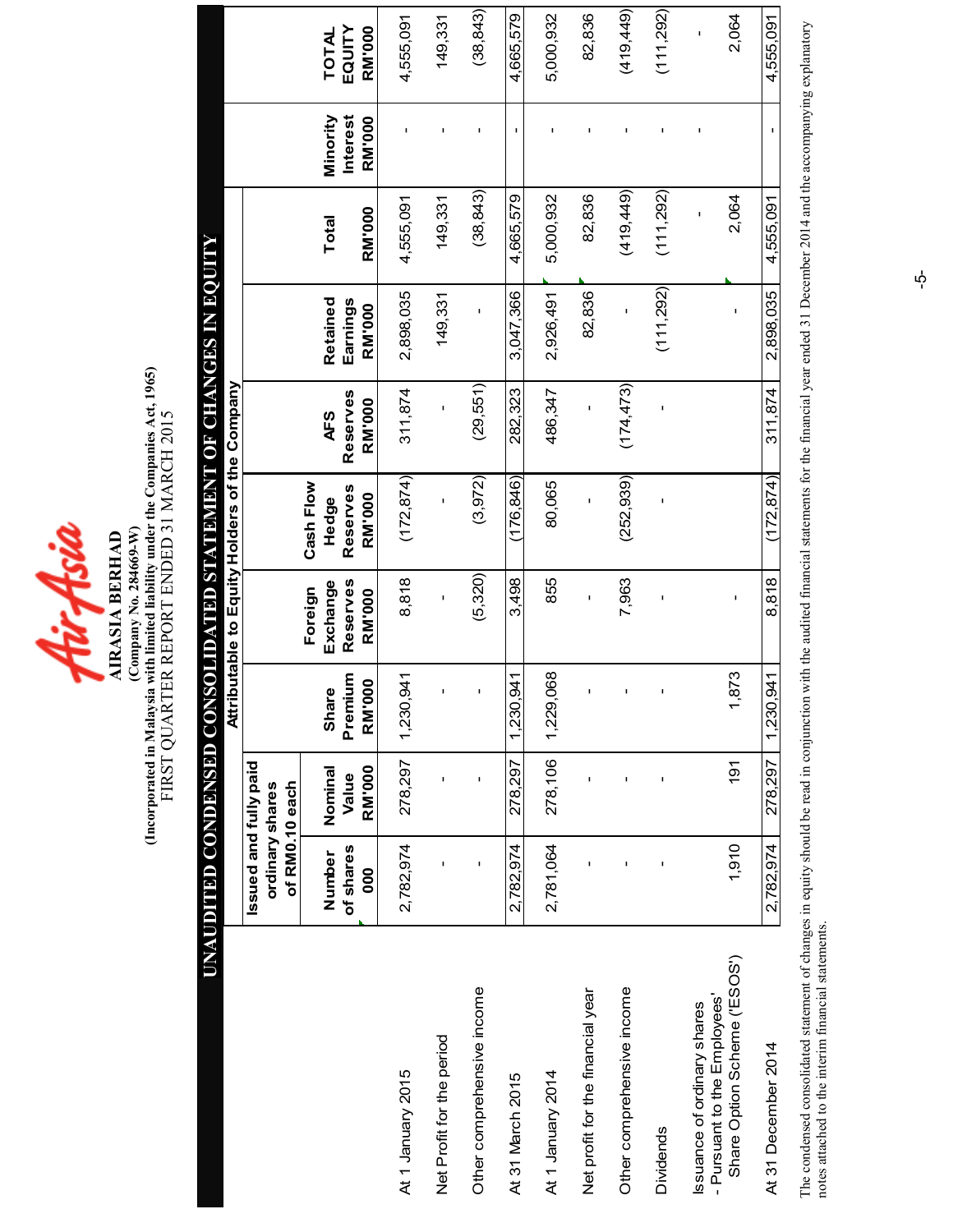

KEY OPERATING STATISTICS – 31 MARCH 2015

Performance indicator for Malaysian operations for current quarter against the same quarter last year

| <b>Quarter Ended: 31 March</b>     | Jan - Mar<br>2015 | Jan - Mar<br>2014 | <b>Change</b><br>$y - 0 - y$ |
|------------------------------------|-------------------|-------------------|------------------------------|
|                                    |                   |                   |                              |
|                                    |                   |                   |                              |
| Passengers Carried                 | 5,538,684         | 5,373,202         | $3\%$                        |
| Capacity                           | 7,347,600         | 6,669,540         | 10%                          |
| Seat Load Factor                   | 75%               | 81%               | $-6$ ppt                     |
| RPK (million)                      | 6,779             | 6,663             | $2\%$                        |
| ASK (million)                      | 9,017             | 8,265             | 9%                           |
| Average Fare (RM)                  | 150               | 164               | -9%                          |
| Ancillary Income Per Pax (RM)      | 47                | 46                | 2%                           |
| Unit Passenger Revenue (RM)        | 197               | 210               | $-6%$                        |
| Revenue / ASK (sen)                | 14.38             | 15.76             | -9%                          |
| Revenue / ASK (US cents)           | 3.95              | 4.32              | -9%                          |
| Cost / ASK (sen)                   | 11.35             | 13.01             | $-13%$                       |
| Cost / ASK (US cents)              | 3.11              | 3.57              | $-13%$                       |
| Cost / ASK-ex Fuel (sen)           | 6.00              | 6.59              | -9%                          |
| Cost / ASK-ex Fuel (US cents)      | 1.65              | 1.81              | -9%                          |
| Aircraft (end of period)           | 82                | 72                | 14%                          |
| Average Stage Length (km)          | 1,236             | 1,191             | 4%                           |
| Number of Flights                  | 40,820            | 37,053            | 10%                          |
| Fuel Consumed (Barrels)            | 1,498,268         | 1,320,198         | 13%                          |
| Average Fuel Price (US\$ / Barrel) | 88                | 110               | $-20%$                       |

Exchange Rate: RM:USD – 3.6452 - prior year US cent figures are restated at the current period average exchange rate

#### Definition and calculation methodology

| ASK (Available Seat Kilometres)    | Total available seats multiplied by the distance flown.         |
|------------------------------------|-----------------------------------------------------------------|
| RPK (Revenue Passenger Kilometres) | Number of passengers carried multiplied by distance<br>flown    |
| Revenue/ASK                        | Total revenue divided by ASK                                    |
| Cost/ASK                           | Total expenses before operating profit divided by ASK           |
| Cost/ASK – ex fuel                 | Costs, as defined above, less fuel expenses, divided by<br>ASK. |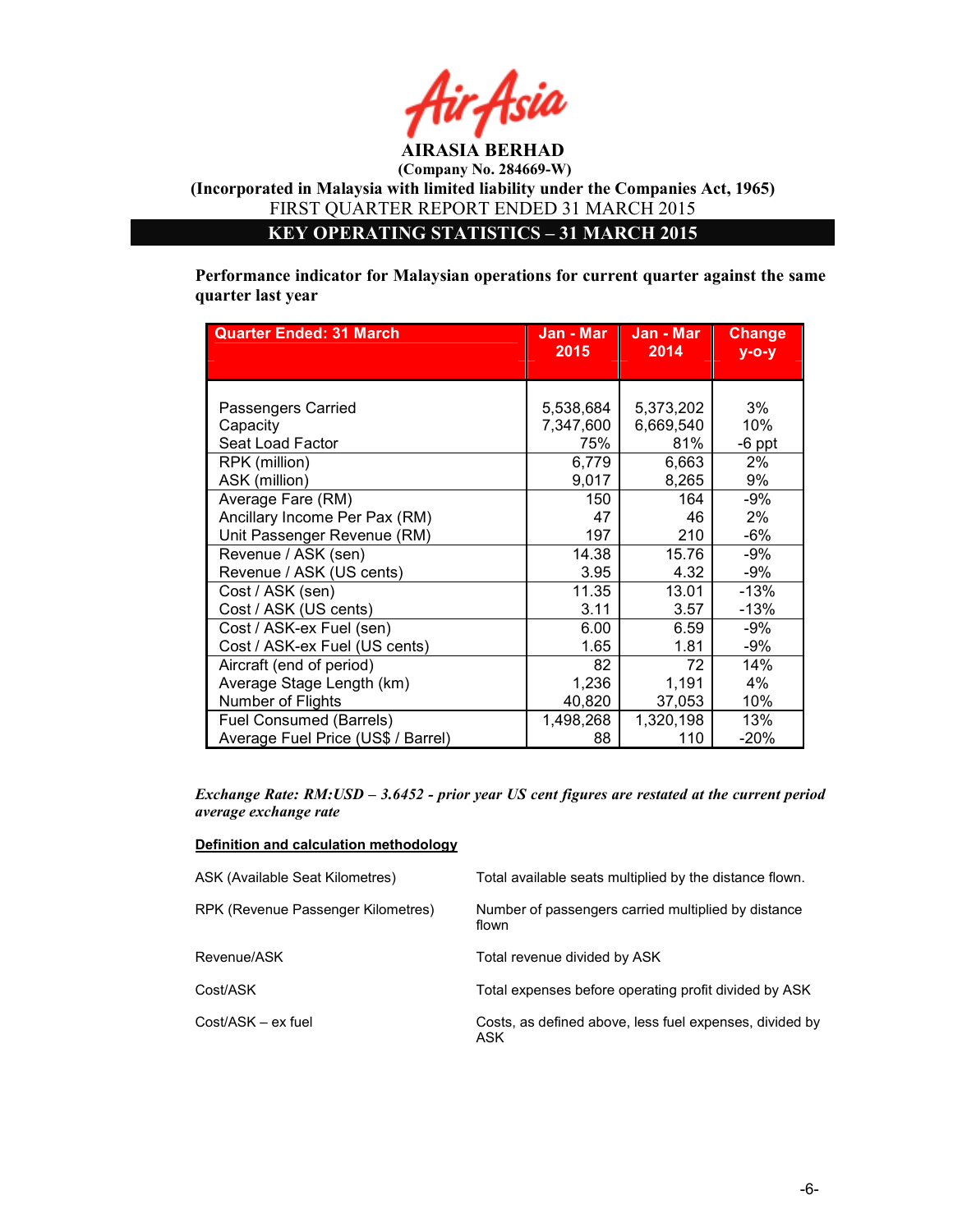# NOTES TO THE UNAUDITED ACCOUNTS – 31 MARCH 2015

#### 1. Basis of preparation

The interim financial report is unaudited and has been prepared in accordance with Malaysian Financial Reporting Standard ("MFRS") 134: "Interim Financial Reporting" and paragraph 9.22 and Appendix 9B of the Bursa Malaysia Securities Berhad ("Bursa Malaysia") Listing Requirements.

The interim financial statements should be read in conjunction with the audited financial statements of the Group for the financial year ended 31 December 2014.

#### 2. Summary of significant accounting policies

The accounting policies and methods of computation adopted for the interim financial statements are consistent with those adopted for the audited financial statements for the financial year ended 31 December 2014.

Details of standards, amendments to published standards and interpretations to existing standards that are applicable to the Group with effect from 1 January 2014 or later are provided in part B general information and summary of significant accounting policies in the audited financial statements of the Group for the financial year ended 31 December 2014.

#### 3. Auditors' report on preceding annual financial statements

The auditors have expressed an unqualified opinion on the Group's statutory financial statements for the financial year ended 31 December 2014 in their report dated 22 April 2015.

### 4. Seasonality of operations

AirAsia is primarily involved in the provision of air transportation services and thus, is subject to the seasonal demand for air travel. The seat load factor was 75% in the quarter under review, which was 6 percentage points lower than the same period last year. Compared against the immediate preceding quarter (fourth quarter October - December 2014), the seat load factor was 2 percentage points higher than the seat load factor in the quarter under review. This seasonal pattern is in line with the expectation of the Group.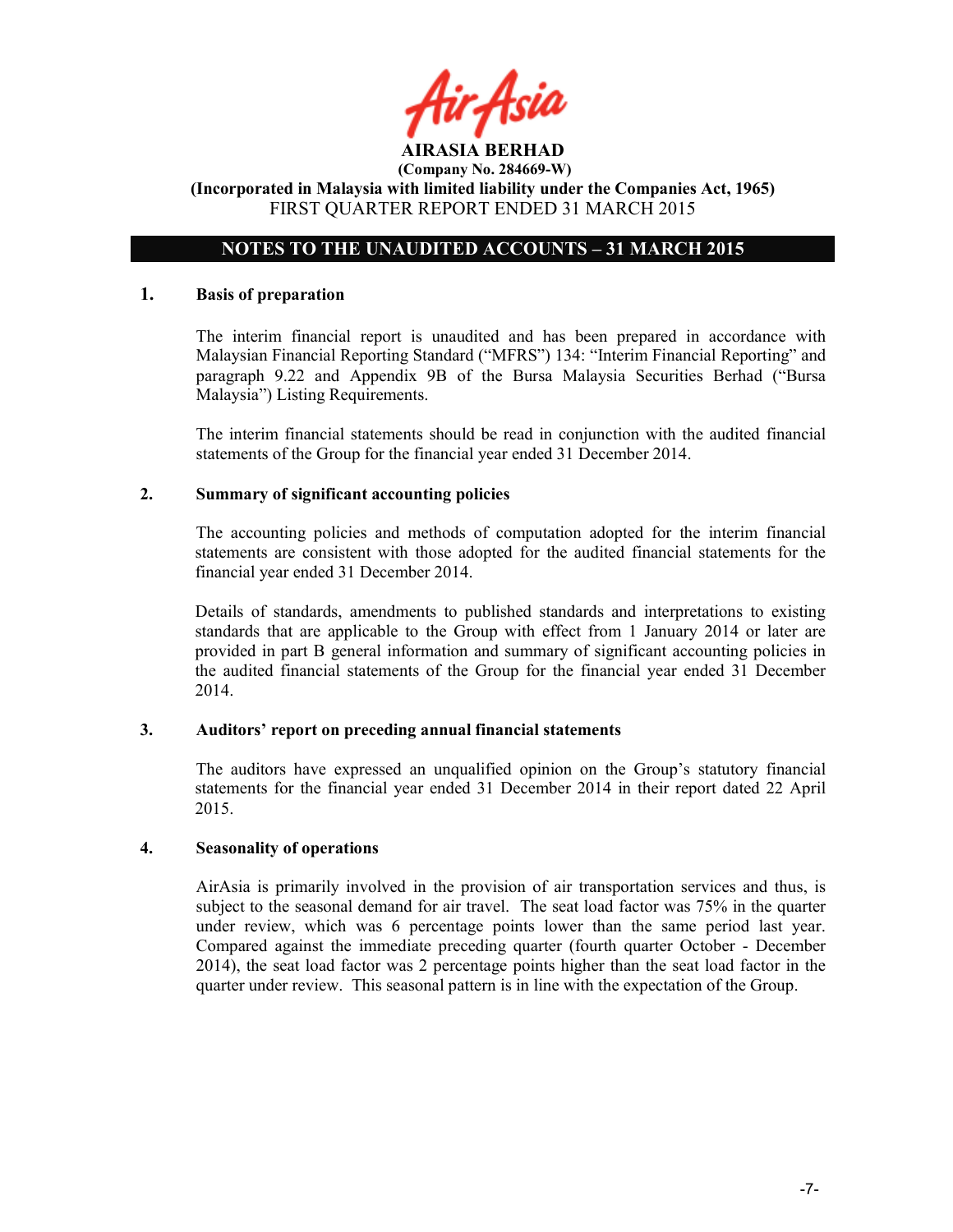# NOTES TO THE UNAUDITED ACCOUNTS – 31 MARCH 2015

#### 5. Unusual items due to their nature, size or incidence

There were no unusual items affecting assets, liabilities, equity, net income or cash flows during the current quarter and financial period-to-date.

#### 6. Changes in estimates

There were no changes in estimates that have had material effect in the current quarter and financial period-to-date results.

### 7. Capital and reserves

During quarter ended 31 March 2015, the total issued and paid-up share capital of the Company remained unchanged at RM278,297,408. There was no cancellation, repurchases, resale and repayment of debt and equity securities for the period ended 31 March 2015.

### 8. Dividend paid

No dividends were declared or approved in the quarter ended 31 March 2014.

### 9. Segment reporting

The Group operates a single reportable segment, that of Airline Operations.

#### 10. Revenue

|                                 | <b>Quarter ended</b><br>31/3/2015<br><b>RM</b> million | <b>Quarter ended</b><br>31/3/2014<br><b>RM</b> million |
|---------------------------------|--------------------------------------------------------|--------------------------------------------------------|
| Passenger seat sales            | 722.8                                                  | 725.4                                                  |
| Baggage fees                    | 113.6                                                  | 109.3                                                  |
| Aircraft operating lease income | 224.4                                                  | 194.3                                                  |
| Surcharges and fees             | 112.1                                                  | 156.4                                                  |
| Other revenue                   | 123.9                                                  | 117.0                                                  |
|                                 | 1,296.8                                                | 1,302.4                                                |

Other revenue includes assigned seat, freight, cancellation, documentation and other fees and the on-board sale of meals and merchandise.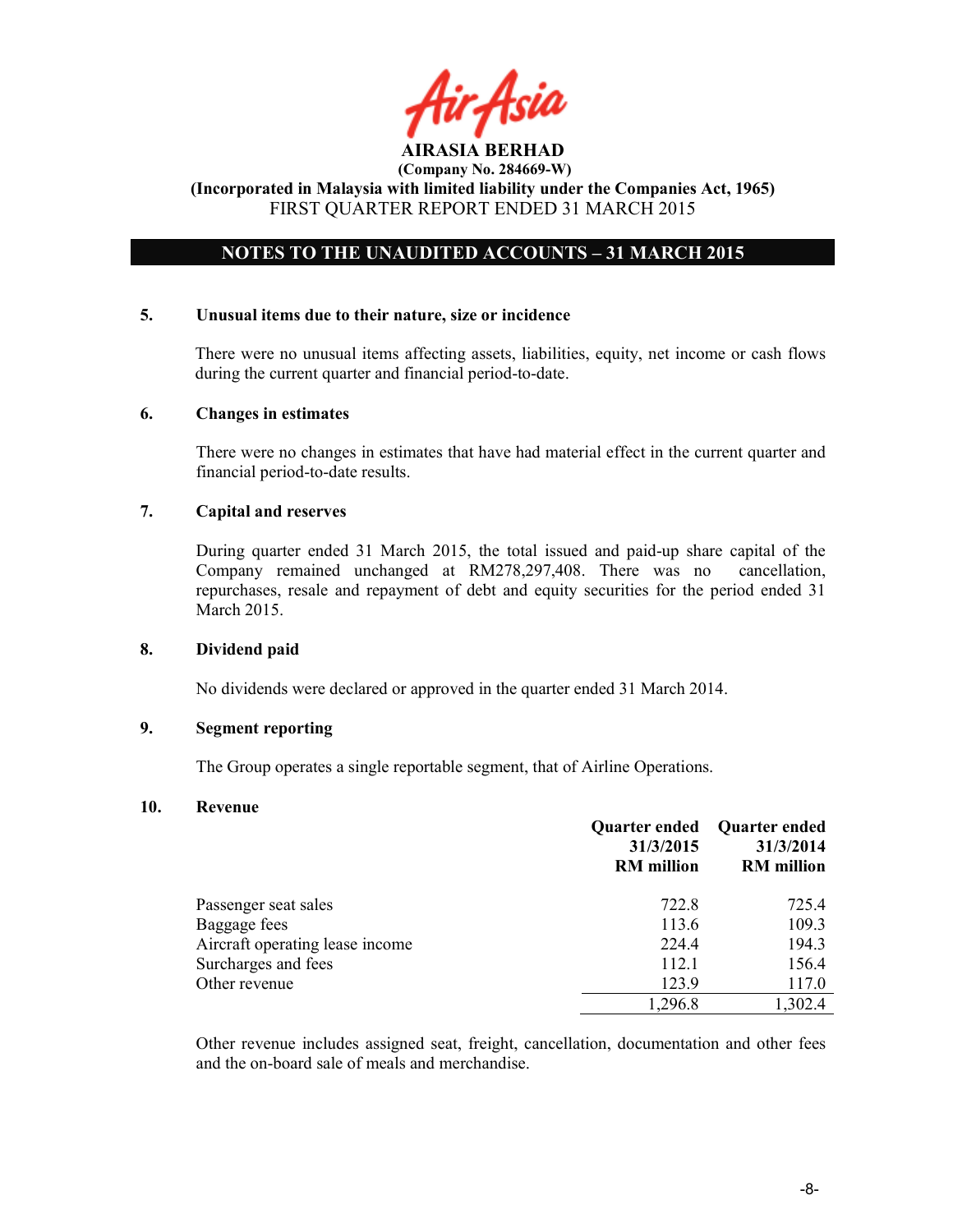# NOTES TO THE UNAUDITED ACCOUNTS – 31 MARCH 2015

#### 11. Other Income

|                                                   |                   | Quarter ended Quarter ended |
|---------------------------------------------------|-------------------|-----------------------------|
|                                                   | 31/3/2015         | 31/3/2014                   |
|                                                   | <b>RM</b> million | <b>RM</b> million           |
|                                                   |                   |                             |
| Gain on disposal of property, plant and equipment | 4.5               | 0.0                         |
| Others                                            | 57.5              | 21.2                        |
|                                                   | 62.0              | 21 Z                        |

Other income ('others') includes brand licence fees, commission income and advertising income.

### 12. Provision for loss on aircraft held for sale

In the current financial period, the Board approved the sale and leaseback of 16 vintage A320 aircraft in view of the expected retirement of the Group's fleet at 12 years and the incoming delivery of Airbus A320neo aircraft. A provision of RM38.6 million was made for the anticipated losses related to these transactions in the current financial period. In addition to the expected reduction in borrowings by approximately RM1.1bil, a total of RM202.5mil net cash proceeds is also expected to be generated as a result of these transactions.

### 13. Other Comprehensive Income

Cash flow hedges represent fair value changes due to movement in MTM position on effective hedging contracts at 31 March 2015 as compared to 31 December 2014 as follows:

|                                                                                  | 31/3/2015<br><b>RM</b> million | Quarter ended Quarter ended<br>31/12/2014<br><b>RM</b> million |
|----------------------------------------------------------------------------------|--------------------------------|----------------------------------------------------------------|
| Fair value $gain/(loss)$ in the period<br>Amount transferred to income statement | (29.6)<br>(4.0)                | (104.8)<br>(94.7)                                              |
|                                                                                  | (33.6)                         | (199.5)                                                        |

Fair value changes in effective hedging contracts are recognized directly in equity and are transferred to the income statement in the same period as the underlying hedged item impacts profit or loss.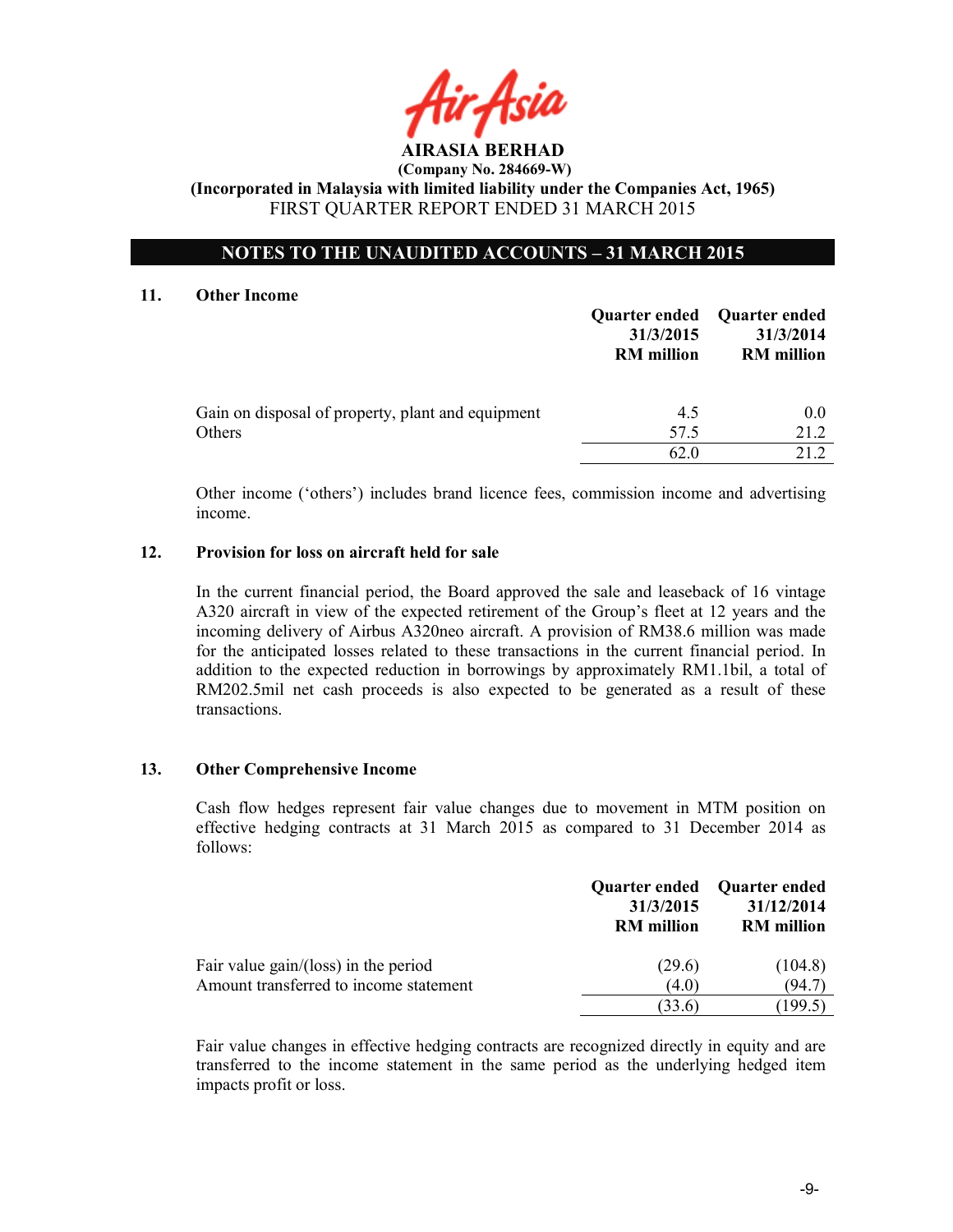

# NOTES TO THE UNAUDITED ACCOUNTS – 31 MARCH 2015

### 14. Disclosure of Realised and Unrealised Profits

The cumulative retained profit of the Group and its subsidiaries comprises realized and unrealized profit as disclosed in the table below.

|                                                                               | As at<br>31/3/2015<br><b>RM</b> million | As at<br>31/12/2014<br><b>RM</b> million |
|-------------------------------------------------------------------------------|-----------------------------------------|------------------------------------------|
| Total retained profit of AirAsia Berhad and its<br>subsidiaries               |                                         |                                          |
| Realised                                                                      | 2,885,189                               | 2,906,177                                |
| Unrealised                                                                    | 41,498                                  | (91,609)                                 |
|                                                                               | 2,926,687                               | 2,814,568                                |
| Total share of accumulated gains/(losses) from<br>associates                  |                                         |                                          |
| Realised                                                                      | 36,692                                  | 3,521                                    |
| Total share of accumulated gains/(losses) from jointly<br>controlled entities |                                         |                                          |
| Realised                                                                      | 83,987                                  | 79,946                                   |
|                                                                               |                                         |                                          |
| retained profit as per consolidated<br>Total group<br>accounts                | 3,047,366                               | 2,898,035                                |

### 15. Property, plant and equipment

### (a) acquisition and disposals

During the quarter ended 31 March 2015, the Group acquired property, plant and equipment with a cost of RM202.0 million (quarter ended 31 March 2014: RM399.3 million).

During the quarter ended 31 March 2015, proceeds from disposal of property, plant and equipment totaled RM40.0 million (quarter ended 31 March 2014 RMNil).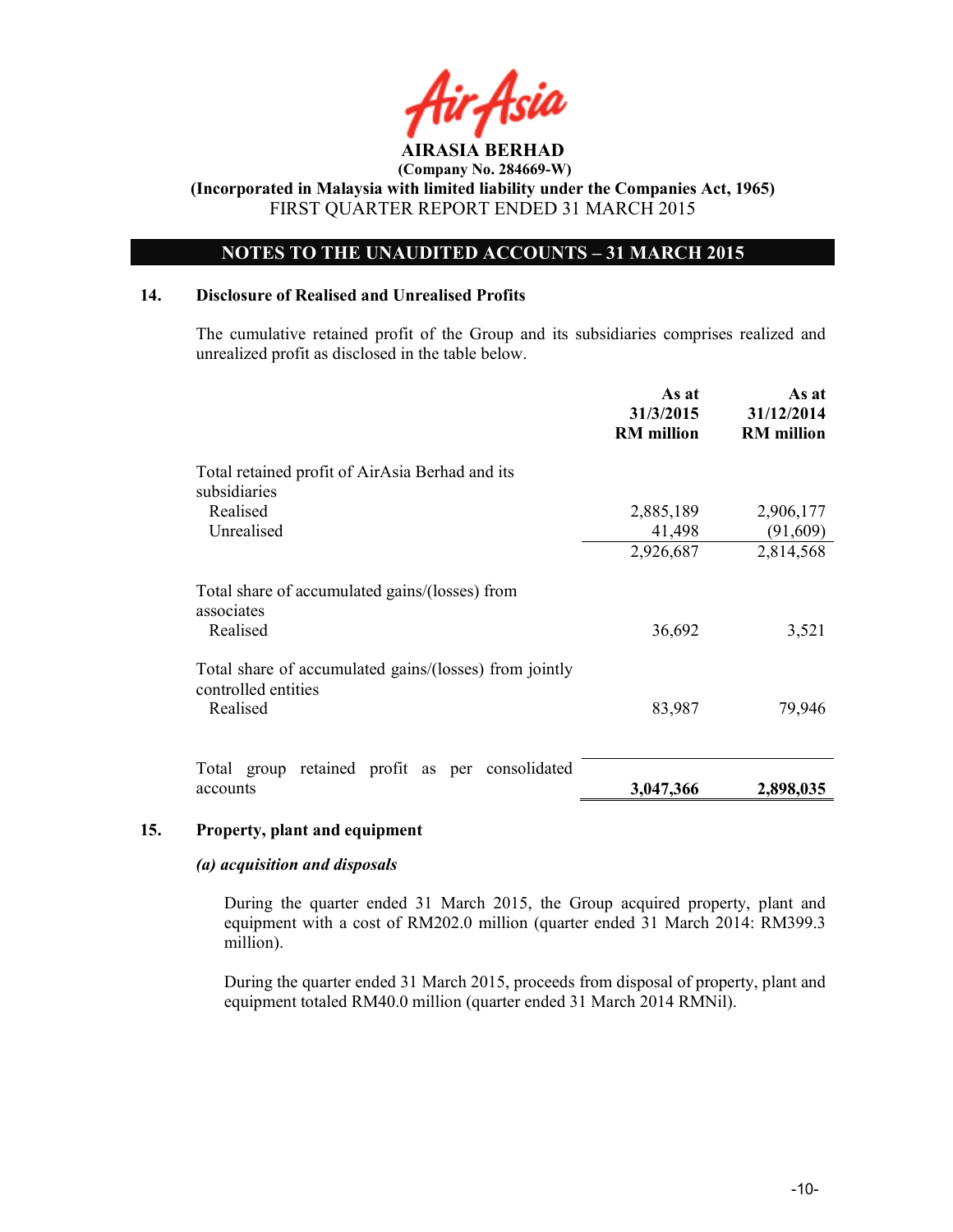# NOTES TO THE UNAUDITED ACCOUNTS – 31 MARCH 2015

### (b) revaluation

There was no revaluation of property, plant and equipment in the quarter under review or in the same quarter of the prior year.

### (c) impairment

There was no impairment of property, plant and equipment in the quarter under review or in the same quarter of the prior year.

### 16. Post balance sheet events

There were no material events after the period end that have not been reflected in the financial statements for the financial period ended 31 March 2015 as at the date of this report.

#### 17. Changes in composition of the Group

There were no changes in the composition of the Group during the quarter under review.

#### 18. Contingent assets

As at the date of this report, the Group does not have any contingent assets.

### 19. Changes in contingent liabilities since the last annual balance sheet date

There were no material changes in contingent liabilities since the latest audited financial statements of the Group for the financial year ended 31 December 2014.

### 20. Capital commitments outstanding not provided for in the interim financial report

Capital commitments for property, plant and equipment:

|                                 |            | <b>Group and Company</b> |
|---------------------------------|------------|--------------------------|
|                                 | 31/3/2015  | 31/3/2014                |
|                                 | RM'000     | RM'000                   |
| Approved and contracted for     | 66,547,277 | 50,074,364               |
| Approved but not contracted for | 15,308,243 | 14,694,750               |
|                                 | 81,855,520 | 64,769,114               |
|                                 |            |                          |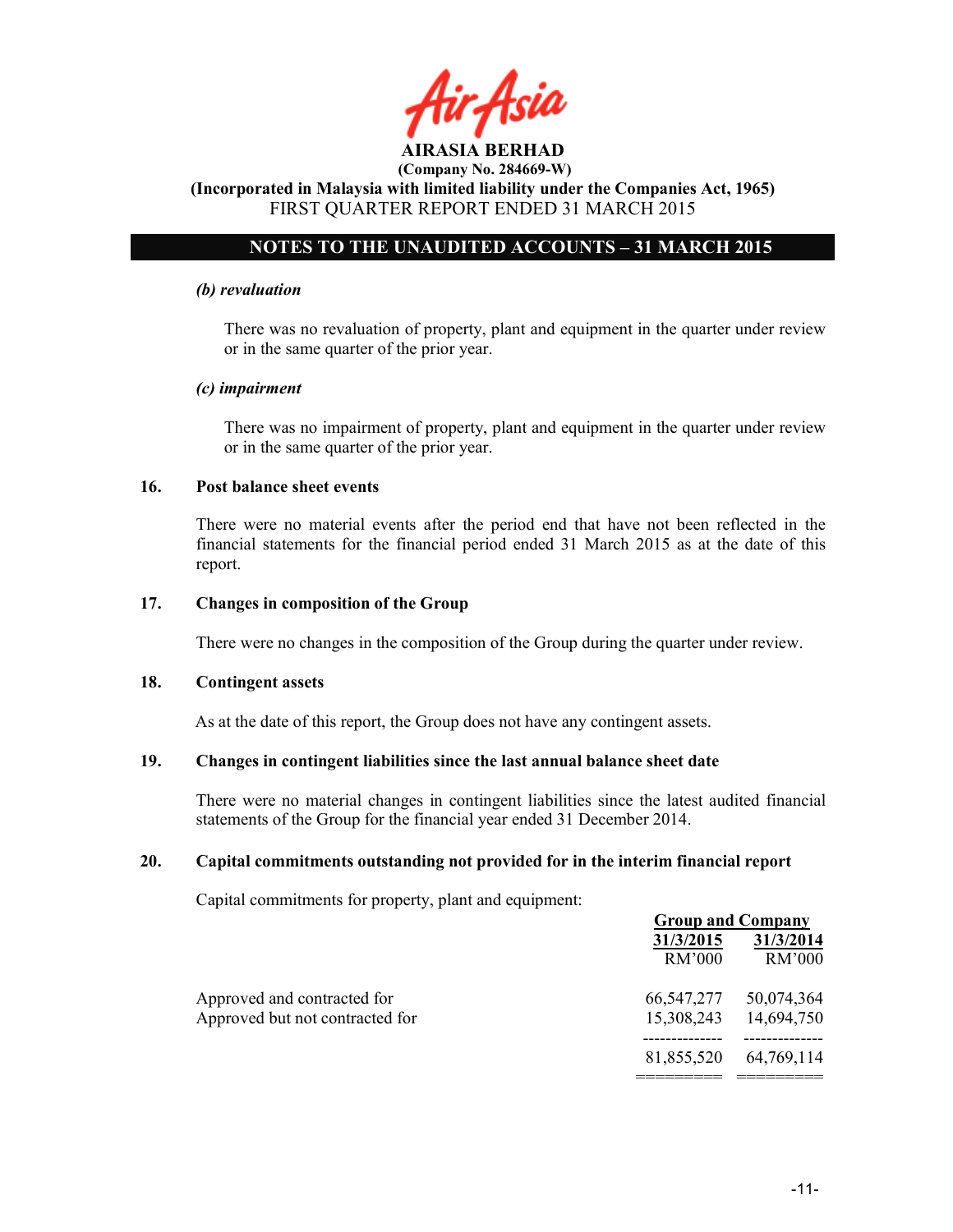

# NOTES TO THE UNAUDITED ACCOUNTS – 31 MARCH 2015

### 21. Material related party transactions

Details of the relationship and transactions between AirAsia and its related parties are as described below. The related party transactions described were carried out on the terms and conditions obtainable in transactions with unrelated parties unless otherwise stated.

| Name of company                     | Relationship                                   |
|-------------------------------------|------------------------------------------------|
| Thai AirAsia                        | Associate of a subsidiary                      |
| PT Indonesia AirAsia                | Associate of a subsidiary                      |
| AirAsia Inc (Philippines)           | Associate of a subsidiary                      |
| AirAsia India Private Limited       | Associate of a subsidiary                      |
| AirAsia Japan Co. Ltd               |                                                |
| (ANA Holdings Inc.)                 | Former associate of a subsidiary               |
| Asian Aviation Centre of Excellence |                                                |
| Sdn Bhd                             | Joint venture                                  |
| AirAsia X Bhd.                      | Company with common directors and shareholders |
|                                     |                                                |

These following items have been included in the Income Statement

|                                                    | Quarter ended<br>31/3/2015<br><b>RM</b> million | <b>Quarter ended</b><br>31/3/2014<br><b>RM</b> million |
|----------------------------------------------------|-------------------------------------------------|--------------------------------------------------------|
| Thai AirAsia                                       |                                                 |                                                        |
| Lease rental income on aircraft                    | 103,224                                         | 94,573                                                 |
| Indonesia AirAsia                                  |                                                 |                                                        |
| Lease rental income on aircraft                    | 89,543                                          | 82,840                                                 |
| <b>Philippines AirAsia</b>                         |                                                 |                                                        |
| Lease rental income on aircraft                    | 20,091                                          | 16,844                                                 |
| India AirAsia                                      |                                                 |                                                        |
| Lease rental income on aircraft                    | 11,576                                          |                                                        |
| AirAsia X Berhad                                   |                                                 |                                                        |
| Services charged to AirAsia X Berhad               | 2,044                                           | 2,044                                                  |
| <b>Asian Aviation Centre of Excellence Sdn Bhd</b> |                                                 |                                                        |
| Training costs charged to AirAsia Berhad           | (2,683)                                         | (4,880)                                                |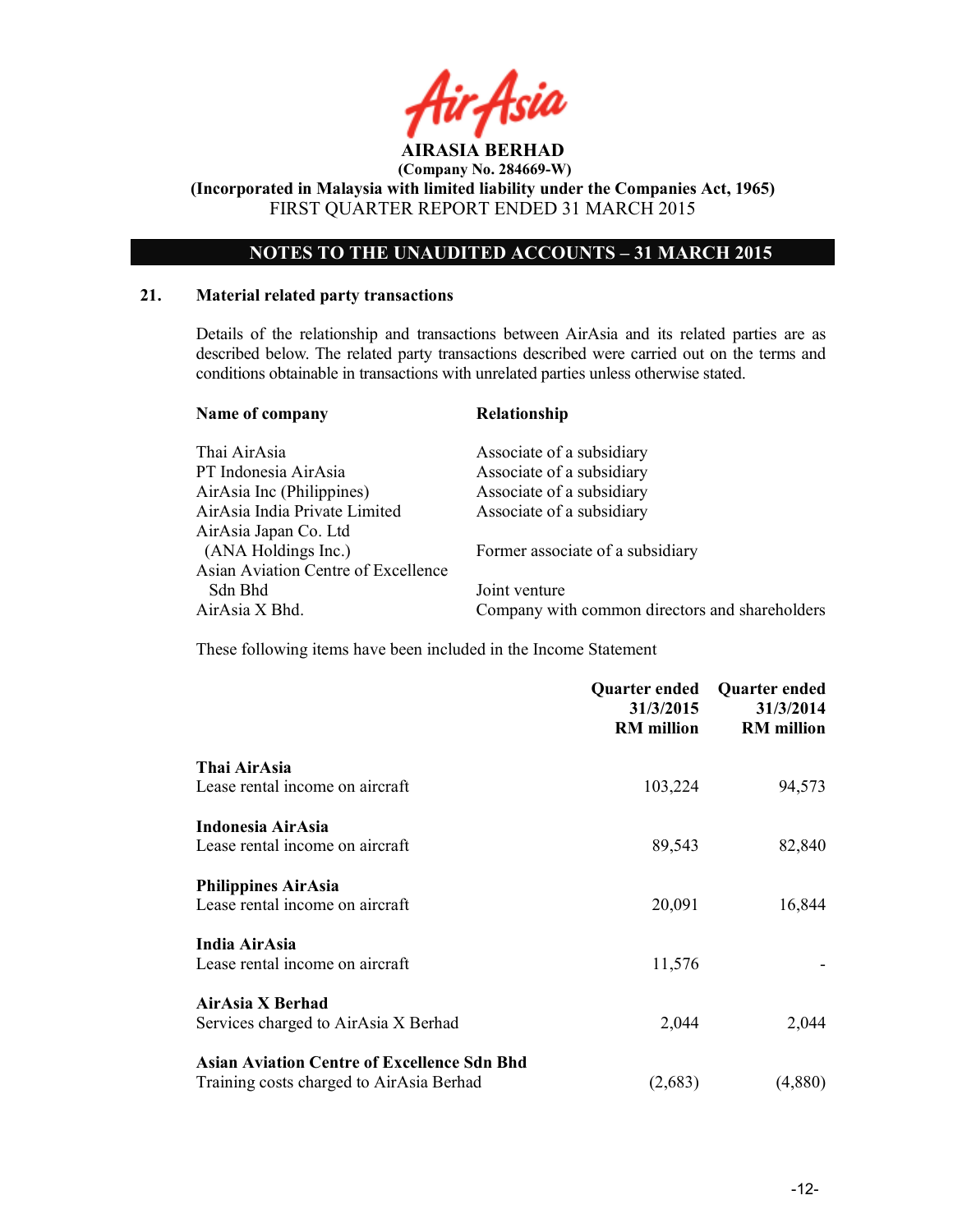AIRASIA BERHAD

# NOTES TO THE UNAUDITED ACCOUNTS – 31 MARCH 2015

# 22. Review of performance

Performance of current quarter against the same quarter last year for Malaysia

| <b>Quarter Ended: 31 March</b>                                                                                                                                                                                                                                                                                                                                              | Jan - Mar                                                                                                                | Jan - Mar                                                                                                                |
|-----------------------------------------------------------------------------------------------------------------------------------------------------------------------------------------------------------------------------------------------------------------------------------------------------------------------------------------------------------------------------|--------------------------------------------------------------------------------------------------------------------------|--------------------------------------------------------------------------------------------------------------------------|
| <b>RM'000</b>                                                                                                                                                                                                                                                                                                                                                               | 2015                                                                                                                     | 2014                                                                                                                     |
|                                                                                                                                                                                                                                                                                                                                                                             |                                                                                                                          |                                                                                                                          |
| Revenue                                                                                                                                                                                                                                                                                                                                                                     | 1,296,831                                                                                                                | 1,302,436                                                                                                                |
| Operating expenses:<br>- Staff costs<br>- Depreciation of property, plant<br>and equipment<br>- Aircraft fuel expenses<br>- Maintenance and overhaul<br>- User charges and other related expenses<br>- Aircraft operating lease expenses<br>- Other operating expenses<br>Other income<br>Share of results of jointly controlled entities<br>Share of results of associates | (171, 954)<br>(185, 708)<br>(481, 963)<br>(45, 710)<br>(147, 349)<br>(52, 618)<br>(37, 307)<br>61,999<br>4,041<br>33,171 | (156, 043)<br>(164, 078)<br>(530, 585)<br>(28, 777)<br>(135, 893)<br>(50, 418)<br>(47, 186)<br>21,244<br>5,780<br>10,550 |
| <b>Operating Profit</b>                                                                                                                                                                                                                                                                                                                                                     | 273,433                                                                                                                  | 227,030                                                                                                                  |
| Finance Income<br><b>Finance Costs</b><br><b>Net operating profit</b>                                                                                                                                                                                                                                                                                                       | 39,452<br>(151, 569)<br>161,316                                                                                          | 20,923<br>(118, 140)<br>129,813                                                                                          |
| Foreign Exchange (loss)/gain on borrowings<br>Foreign Exchange gain/(loss) on amounts due from<br>associates and jointly-controlled entities<br>Gain on disposal of interest in AirAsia Expedia Travel<br>Provision for loss on aircraft held for sale                                                                                                                      | (350, 088)<br>100,163<br>320,500<br>(38, 592)                                                                            | 4,235<br>(216)                                                                                                           |
| <b>Profit before tax</b>                                                                                                                                                                                                                                                                                                                                                    | 193,299                                                                                                                  | 133,832                                                                                                                  |
| <b>Current Taxation</b><br>Deferred taxation                                                                                                                                                                                                                                                                                                                                | (8,420)<br>(35, 548)                                                                                                     | (3, 132)<br>9,019                                                                                                        |
| <b>Profit after tax</b>                                                                                                                                                                                                                                                                                                                                                     | 149,331                                                                                                                  | 139,719                                                                                                                  |
| <b>EBITDAR</b><br><b>EBITDAR Margin</b><br><b>EBIT Margin</b>                                                                                                                                                                                                                                                                                                               | 511,759<br>39%<br>21%                                                                                                    | 441,526<br>34%<br>17%                                                                                                    |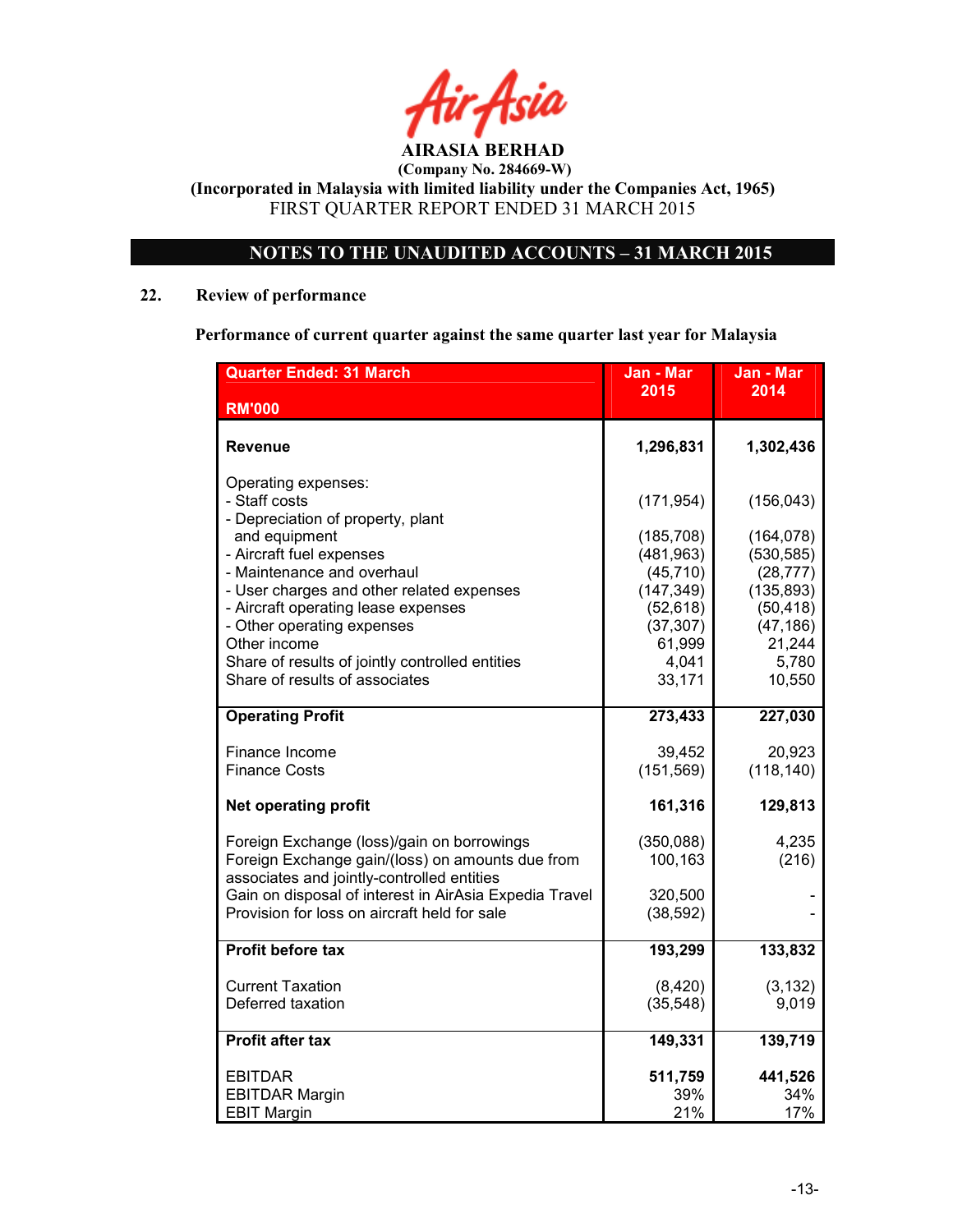

(Incorporated in Malaysia with limited liability under the Companies Act, 1965) FIRST QUARTER REPORT ENDED 31 MARCH 2015

## NOTES TO THE UNAUDITED ACCOUNTS – 31 MARCH 2015

The Group recorded revenue of RM1,296.8 million for the quarter ended 31 March 2015  $("1Q15"), 0.4%$  lower than the revenue of RM1,302.4 million recorded in the quarter ended 31 March 2014 ("1Q14"). The revenue was supported by a 3% growth in passenger volume while the average fare was down 9% at RM150 as compared to RM164 achieved in 1Q14. Ancillary income per passenger increased by 2% to RM47 year-on-year. The seat load factor was at 75% 6 percentage points lower than the same period last year.

The profit before tax for the period was RM193.3 million compared to RM133.8 million in the same quarter of 2014 while the profit after tax for the period was RM149.3 million compared to RM139.7 million in the same quarter of 2014.

| <b>Net Cash Flow (RM'000)</b>         | <b>Jan – Mar 2015</b> | <b>Oct – Dec 2014</b> |  |
|---------------------------------------|-----------------------|-----------------------|--|
|                                       |                       |                       |  |
| Cash from Operations                  | 209,751               | 160,614               |  |
| Cash from Investing Activities        | 162,399               | (216, 564)            |  |
| <b>Cash from Financing Activities</b> | (171, 145)            | 257,973               |  |
| <b>Net Cash Flow</b>                  | 201,005               | 202,023               |  |

#### Cashflow commentary for current quarter against immediately preceding quarter

The Group's cash from operations was RM209.8 million, compared to RM160.6 million in the immediate preceding quarter ended 31 December 2014. Net cash flow in the quarter amounted to a RM201.0 million inflow, as cash in flows from operating and investing activities exceeded financing cash out flows.

#### Balance sheet commentary for current quarter

| <b>Balance Sheet</b><br><b>RM</b> million | <b>March 2015</b> | December 2014   |
|-------------------------------------------|-------------------|-----------------|
| <b>Total Debt</b><br>Cash                 | 13,144<br>1,600   | 12,728<br>1,338 |
| <b>Net Debt</b>                           | 11,544            | 11,390          |
| <b>Net Gearing</b>                        | 2.51              | 2.50            |

The Group's total debt as of end of March 2015 was RM13.1 billion. The Group's net debt after offsetting the cash balances amounted to RM11.5 billion.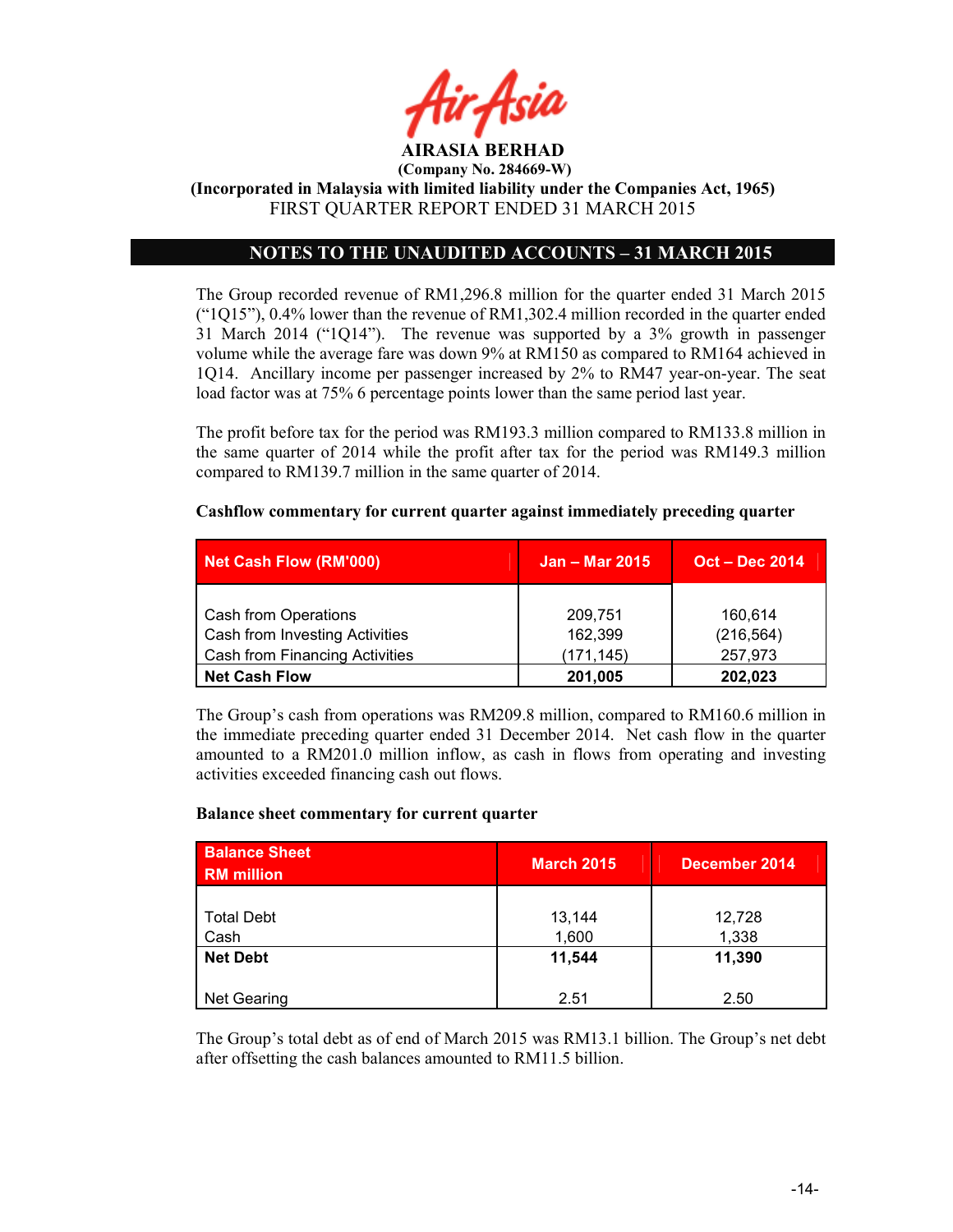

# NOTES TO THE UNAUDITED ACCOUNTS – 31 MARCH 2015

### Asia Aviation Capital Limited ("AAC")

Included within the Group results is AAC, a wholly owned subsidiary of AirAsia that provides aircraft leasing services for the AirAsia group of companies. Aircraft owned and operated in Malaysia will however remain with the Company. The results of the Company for 1Q15 which is consolidated into the results of AirAsia is shown below:

| <b>Quarter Ended: 31 March</b><br><b>USD'000</b>                                       | <b>Jan - Mar 2015</b>    | <b>Jan - Mar 2014</b> |
|----------------------------------------------------------------------------------------|--------------------------|-----------------------|
| Revenue<br>Operating expenses:<br>- Staff costs<br>- Aircraft operating lease expenses | 3,178<br>(57)<br>(2,632) |                       |
| <b>Operating Profit</b><br>Finance Income                                              | 489                      |                       |
| <b>Profit before tax</b><br>Taxation                                                   | 490                      |                       |
| <b>Profit after tax</b>                                                                | 490                      |                       |
| <b>EBITDAR</b><br><b>EBITDAR Margin</b><br><b>EBIT Margin</b>                          | 489<br>15%<br>15%        | 0%<br>0%              |

| <b>Operational ratios</b>              |      | Jan - Mar 2015   Jan - Mar 2014 |
|----------------------------------------|------|---------------------------------|
| Total aircraft in the portfolio        | 6    |                                 |
| Addition                               |      |                                 |
| Operating lease aircraft               | 6    |                                 |
| Owned aircraft                         |      |                                 |
| Committed aircraft delivery            |      |                                 |
| % of aircraft placed                   | 100% |                                 |
| No of Aircraft by Lessee               | 6    |                                 |
| Thai AirAsia                           |      |                                 |
| Indonesia AirAsia                      |      |                                 |
| Philippines AirAsia                    |      |                                 |
| AirAsia India                          |      |                                 |
| 3rd party                              |      |                                 |
| Total Aicraft average age (Years)      | 7.6  |                                 |
| Operating lease avg age (Years)        | 7.6  |                                 |
| Owned acft avg age (Years)             |      |                                 |
| Average remaining lease tenure (Years) | 5.4  |                                 |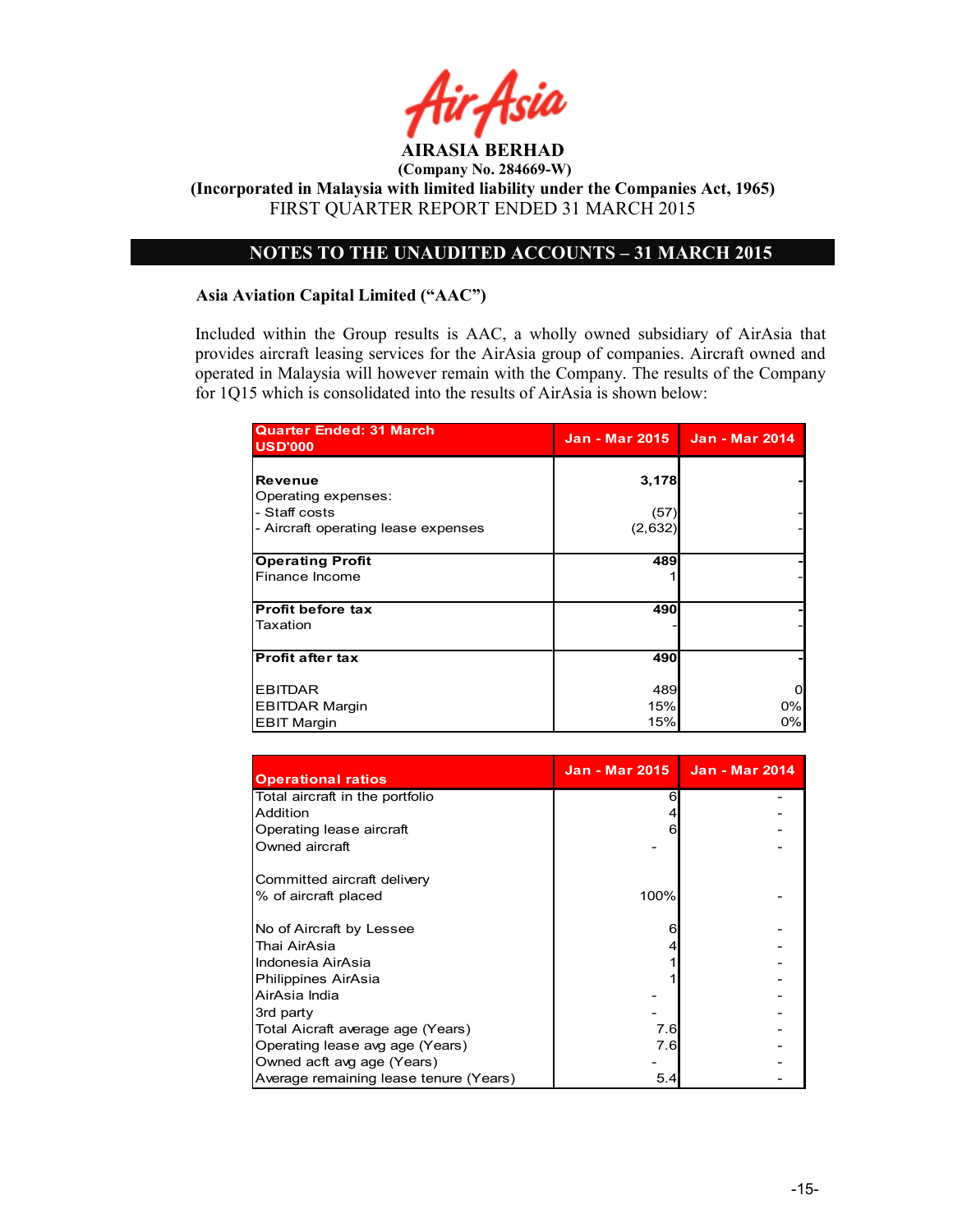# NOTES TO THE UNAUDITED ACCOUNTS – 31 MARCH 2015

### 23. Jointly Controlled Entities and Associate Companies

### i) Associate Company - Thai AirAsia

Thai AirAsia is an associate company owned 45% by AirAsia Berhad. As such it is accounted for using the equity method, as permitted by the Malaysian Accounting Standards Board MFRS128, Investments in Associates.

Thai AirAsia recorded revenue of THB7,748.7 million in 1Q15, 20% higher compared to the THB6,479.2 million achieved in 1Q14. The positive growth in revenue is attributed to higher passenger volumes which increased by 19% year-on-year coupled with a 1% increase in the year-on-year unit passenger revenue. Anciliary income per passenger decreased by 8% year-on-year. Passengers carried by Thai AirAsia increased as capacity rose 15% year-on-year while the seat load factor increased 3ppt to 83%.

Thai AirAsia achieved an operating profit of THB1,195.0 million in 1Q15, compared to an operating profit of THB346.6 million in 1Q14. Thai AirAsia achieved a net profit of THB922.8 million in 1Q15, compared to a net profit of THB244.7 million in 1Q14.

AirAsia Berhad has equity accounted RM37.1 million in 1Q15, as reflected in the AirAsia Berhad income statement.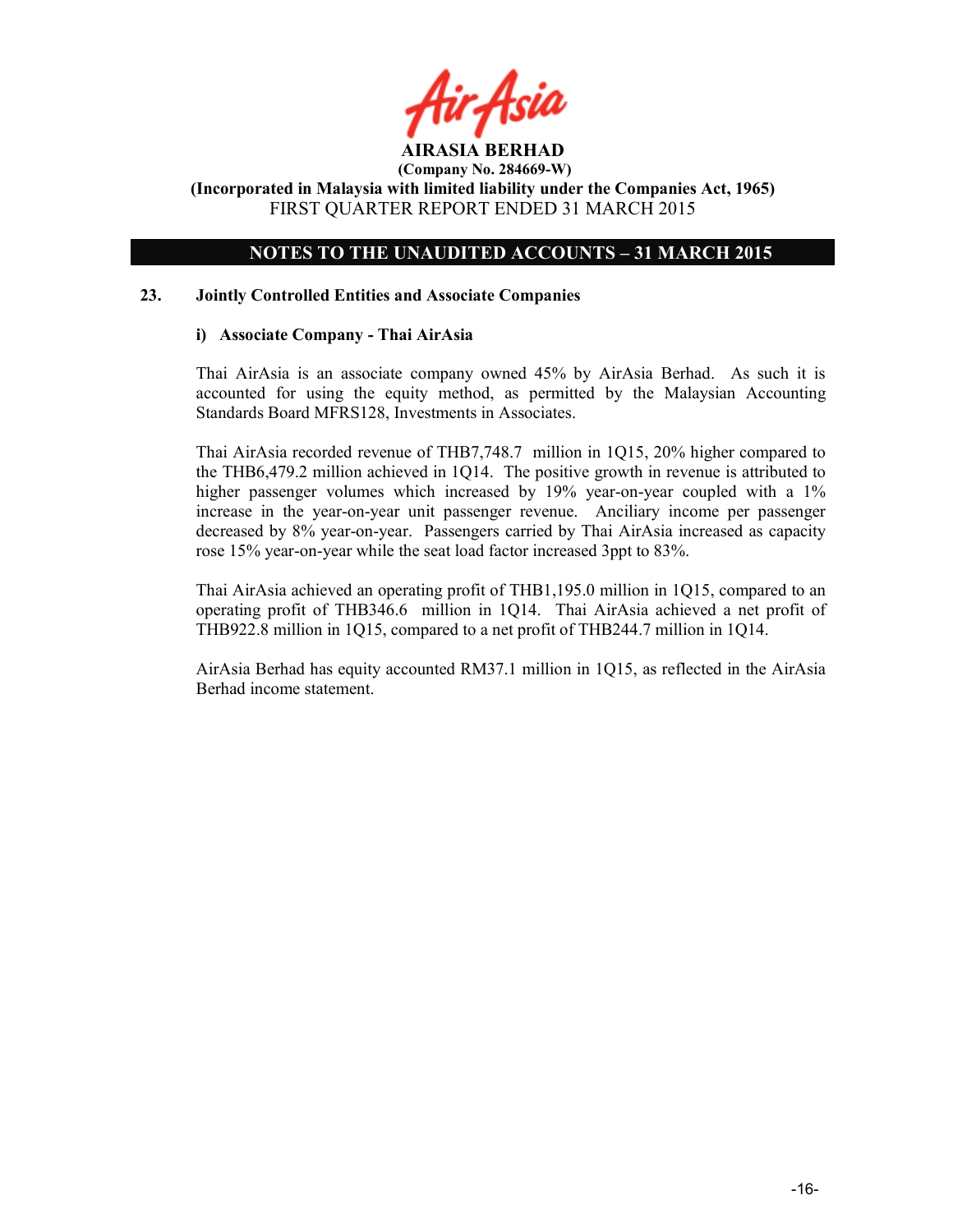

(Incorporated in Malaysia with limited liability under the Companies Act, 1965) FIRST QUARTER REPORT ENDED 31 MARCH 2015

# NOTES TO THE UNAUDITED ACCOUNTS – 31 MARCH 2015

Performance indicator for Thailand operations for current quarter against the same quarter last year

| <b>Quarter Ended: 31 March</b>     | Jan - Mar⊺<br>2015 | Jan - Mar<br>2014 | <b>Change</b><br>$V-O-V$ |
|------------------------------------|--------------------|-------------------|--------------------------|
|                                    |                    |                   |                          |
|                                    |                    |                   |                          |
| Passengers Carried                 | 3,701,286          | 3,117,205         | 19%                      |
| Capacity                           | 4,476,960          | 3,886,200         | 15%                      |
| Seat Load Factor                   | 83%                | 80%               | 3 ppt                    |
| RPK (million)                      | 3,694              | 3,058             | 21%                      |
| ASK (million)                      | 4,436              | 3,822             | 16%                      |
| Average Fare (THB)                 | 1,755              | 1,712             | 3%                       |
| Ancillary Income Per Pax (THB)     | 341                | 369               | -8%                      |
| Unit Passenger Revenue (THB)       | 2,096              | 2,081             | 1%                       |
| Revenue / ASK (THB)                | 1.75               | 1.70              | 3%                       |
| Revenue / ASK (US cents)           | 5.37               | 5.21              | 3%                       |
| Cost / ASK (THB)                   | 1.48               | 1.60              | -8%                      |
| Cost / ASK (US cents)              | 4.54               | 4.94              | $-8%$                    |
| Cost / ASK-ex Fuel (THB)           | 0.89               | 0.85              | 5%                       |
| Cost / ASK-ex Fuel (US cents)      | 2.75               | 2.61              | 5%                       |
| Aircraft (end of period)           | 42                 | 37                | 14%                      |
| Average Stage Length (km)          | 991                | 983               | $1\%$                    |
| Number of Flights                  | 24,872             | 21,590            | 15%                      |
| Fuel Consumed (Barrels)            | 795,190            | 682,671           | 16%                      |
| Average Fuel Price (US\$ / Barrel) | 100                | 130               | $-23%$                   |

Exchange Rate: USD:THB – 32.51 - prior year US cents figures are restated at the current period average exchange rate

#### Definition and calculation methodology

| ASK (Available Seat Kilometres)    | Total available seats multiplied by the distance flown.        |
|------------------------------------|----------------------------------------------------------------|
| RPK (Revenue Passenger Kilometres) | Number of passengers carried multiplied by distance<br>flown   |
| Revenue/ASK                        | Total revenue divided by ASK                                   |
| Cost/ASK                           | Total expenses before operating profit divided by ASK          |
| Cost/ASK - ex fuel                 | Costs, as defined above, less fuel expenses, divided by<br>ASK |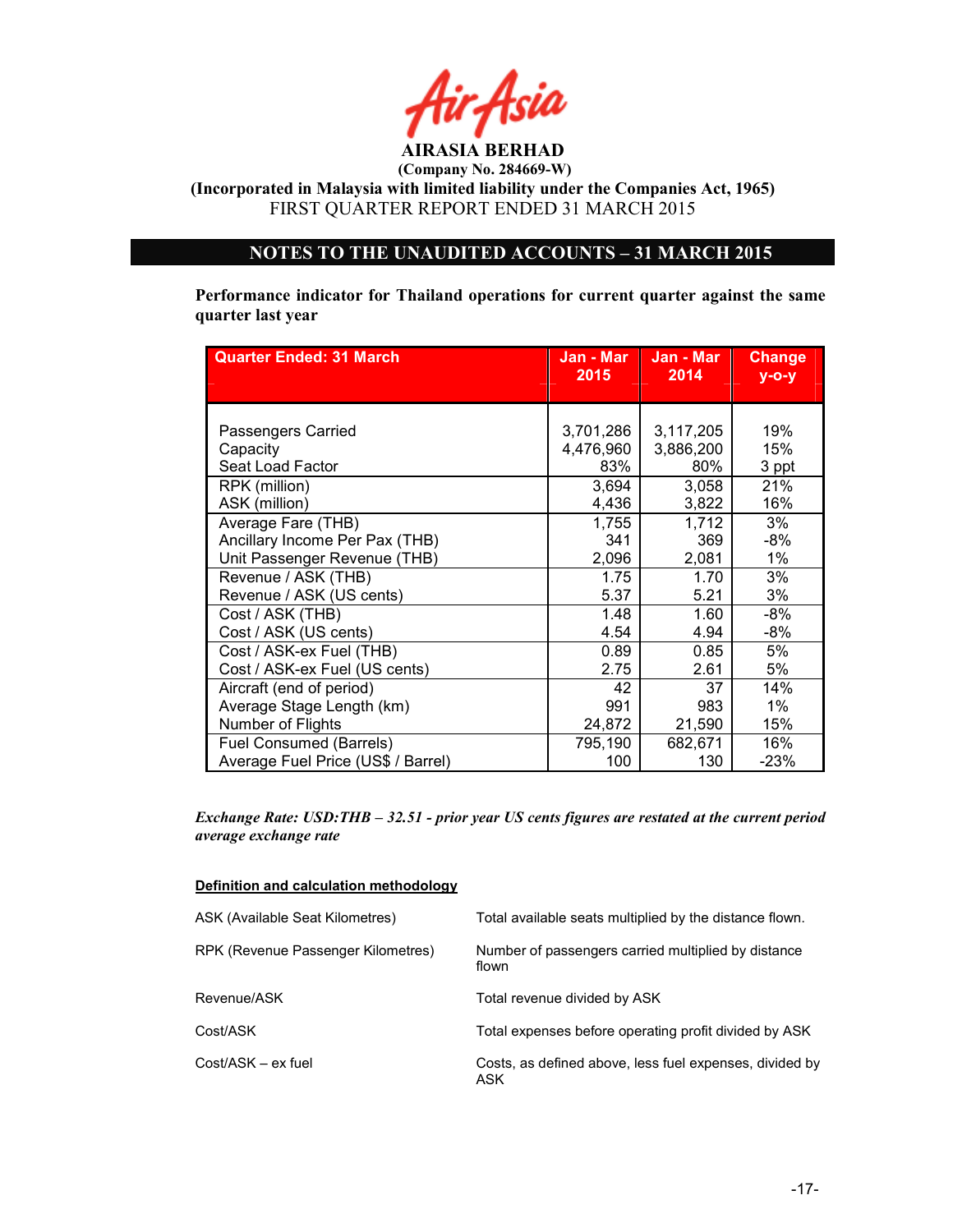

(Incorporated in Malaysia with limited liability under the Companies Act, 1965) FIRST QUARTER REPORT ENDED 31 MARCH 2015

# NOTES TO THE UNAUDITED ACCOUNTS – 31 MARCH 2015

Performance of current quarter against the same quarter last year for Thailand

| <b>Quarter Ended: 31 March</b><br><b>THB'000</b>                          | <b>Jan - Mar 2015</b> | <b>Jan - Mar 2014</b> |
|---------------------------------------------------------------------------|-----------------------|-----------------------|
| <b>Revenue</b>                                                            | 7,748,671             | 6,479,203             |
| Operating expenses:<br>- Staff costs<br>- Depreciation of property, plant | (744, 445)            | (620, 725)            |
| and equipment                                                             | (269, 329)            | (168,092)             |
| - Aircraft fuel expenses                                                  | (2,594,031)           | (2,889,669)           |
| - Maintenance & overhaul                                                  | (543,001)             | (499, 224)            |
| -User charges and other related expenses                                  | (1, 114, 133)         | (818, 696)            |
| - Aircraft operating lease expenses                                       | (946, 127)            | (935, 360)            |
| - Other operating expenses<br>Other income                                | (467, 942)<br>125,375 | (292, 433)<br>91,637  |
|                                                                           |                       |                       |
| <b>Operating Profit</b>                                                   | 1,195,038             | 346,641               |
| Finance Income                                                            | 38,406                | 29,601                |
| <b>Finance Costs</b>                                                      | (116, 497)            | (57, 697)             |
| <b>Profit before tax</b>                                                  | 1,116,947             | 318,545               |
| Taxation                                                                  | (7, 235)              | (73, 889)             |
| Deferred taxation                                                         | (186, 934)            |                       |
| <b>Profit after tax</b>                                                   | 922,778               | 244,656               |
| <b>EBITDAR</b>                                                            | 2,410,494             | 1,450,093             |
| <b>EBITDAR Margin</b>                                                     | 31%                   | 22%                   |
| <b>EBIT Margin</b>                                                        | 15%                   | 5%                    |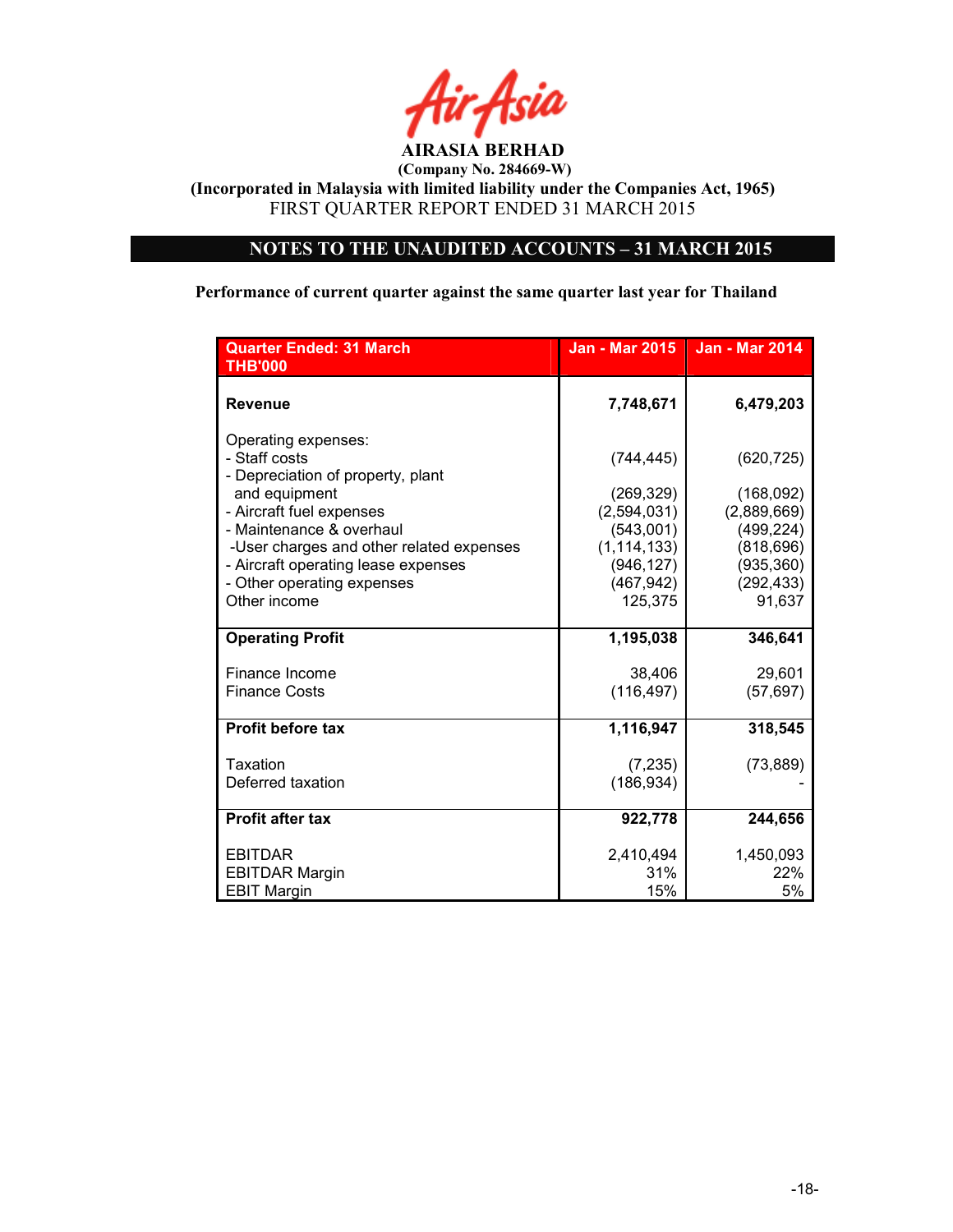AIRASIA BERHAD (Company No. 284669-W) (Incorporated in Malaysia with limited liability under the Companies Act, 1965)

FIRST QUARTER REPORT ENDED 31 MARCH 2015

## NOTES TO THE UNAUDITED ACCOUNTS – 31 MARCH 2015

#### Balance Sheet

| <b>Quarter Ended: 31 March</b><br><b>THB'000</b> | <b>March 2015</b> | <b>Dec 2014</b> |  |
|--------------------------------------------------|-------------------|-----------------|--|
|                                                  |                   |                 |  |
| Property, Plant & Equipment                      | 18,535,969        | 15,943,846      |  |
| <b>Prepaid Expenses</b>                          | 3,638,674         | 270,021         |  |
| Inventory                                        | 84,701            | 75,603          |  |
| Other Debtors & Prepayments                      | 4,510,110         | 1,656,118       |  |
| General Investment                               | 13,169            | 1,290,289       |  |
| Cash & Short Term Deposits                       | 7,363,599         | 6,453,452       |  |
| <b>Total Assets</b>                              | 34, 146, 222      | 25,689,329      |  |
|                                                  |                   |                 |  |
| Sales In Advance                                 | 4,147,994         | 4,629,227       |  |
| <b>Other Creditors &amp; Accruals</b>            | 3,961,244         | 2,759,092       |  |
| Amounts Owing to Related Party                   | 1,311,427         | 472,709         |  |
| Long Term Liabilities                            | 17,601,799        | 11,627,322      |  |
| <b>Total Liabilities</b>                         | 27,022,464        | 19,488,350      |  |
|                                                  |                   |                 |  |
| <b>Share Capital</b>                             | 435,556           | 435,556         |  |
| <b>Share Premium</b>                             | 2,628,786         | 2,628,786       |  |
| <b>Retained Earnings</b>                         | 4,059,416         | 3,136,637       |  |
| <b>Total Equity</b>                              | 7,123,758         | 6,200,979       |  |

### ii) Associate Company - Indonesia AirAsia

Indonesia AirAsia is an associate company owned 49% by AirAsia Berhad. As such it is accounted for using the equity method, as permitted by the Malaysian Accounting Standards Board MFRS128, Investments in Associates. The Group's interest in Indonesia AirAsia has been reduced to zero and the Group will only recognize its share of profits after its share of profits equals the share of losses not previously recognized.

Indonesia AirAsia recorded revenue of IDR 1,186.4 billion in 1Q15, 14% lower as compared to the IDR 1,380.0 billion achieved in 1Q14. The drop in revenue can be attributed to lower passenger volumes which decreased by 26% year-on-year despite the 16% increase in the year-on-year unit passenger revenue. Anciliary income per passenger increased by 19% year-on-year. Passengers carried by Indonesia AirAsia decreased as capacity decrease 19% year-on-year while the seat load factor decreased by 6 percentage points to 70% as compared to 1Q14.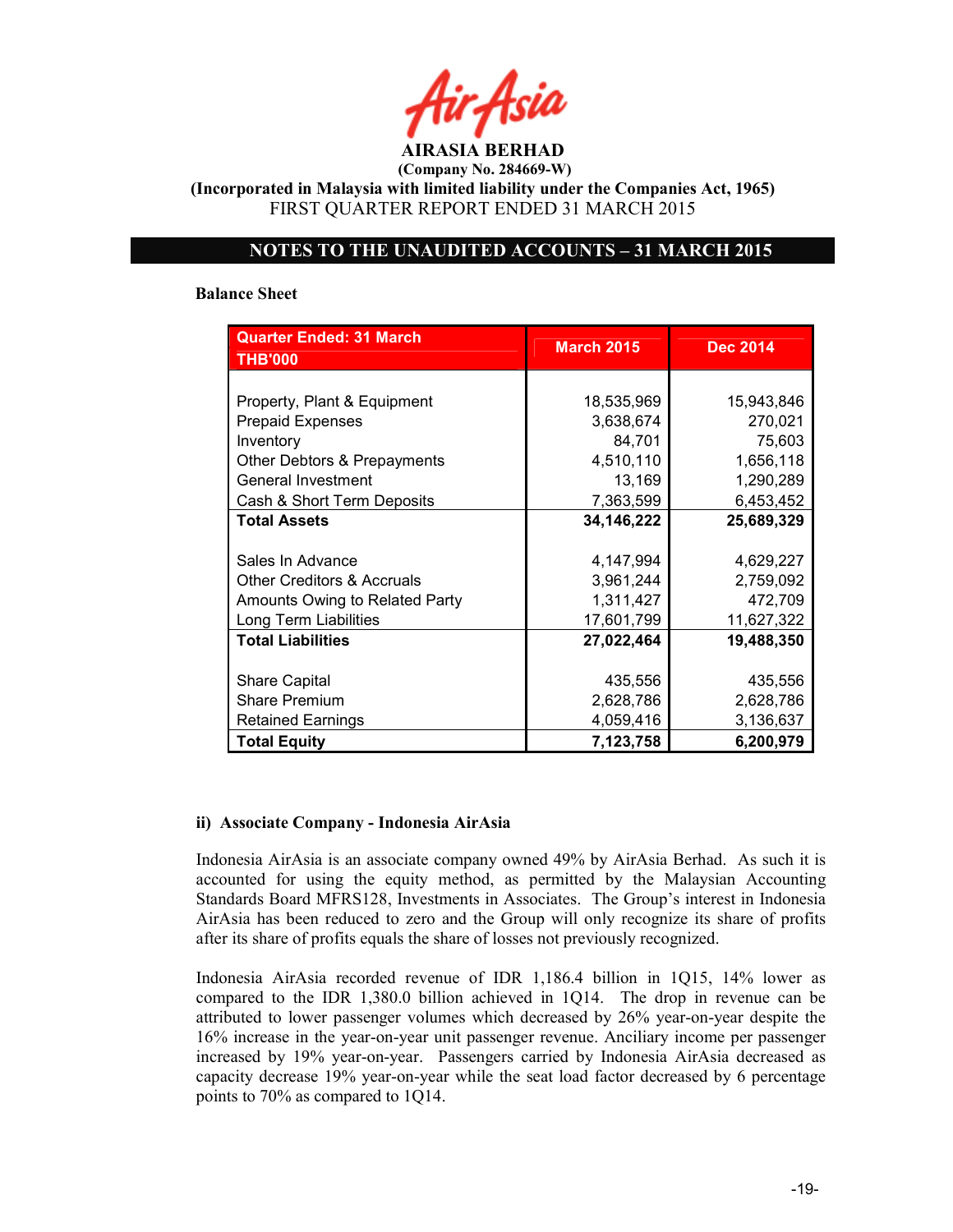

# NOTES TO THE UNAUDITED ACCOUNTS – 31 MARCH 2015

Indonesia AirAsia recorded an operating loss of IDR388.7 billion in 1Q15, compared to an operating loss of IDR390.4 billion in 1Q14. Indonesia AirAsia recorded a net loss of IDR530.8 billion in 1Q15 as compared to a net loss of IDR454.3 billion in 1Q14.

The AirAsia Berhad share of the net loss in 1Q15 amounted to RM73.5 million. However, as the Group's interest in Indonesia AirAsia has been reduced to zero any profits will only be recognized when a total of RM407.9 million of unrecognized losses have been reversed.

### Performance indicator for Indonesia operations for current quarter against the same quarter last year

| <b>Quarter Ended: 31 March</b>     | Jan - Mar<br>2015 | Jan - Mar<br>2014 | <b>Change</b><br>$y - o - y$ |
|------------------------------------|-------------------|-------------------|------------------------------|
|                                    |                   |                   |                              |
|                                    |                   |                   |                              |
| Passengers Carried                 | 1,557,721         | 2,096,246         | $-26%$                       |
| Capacity                           | 2,223,180         | 2,748,240         | -19%                         |
| Seat Load Factor                   | 70%               | 76%               | $-6$ ppt                     |
| RPK (million)                      | 2,053             | 2,399             | -14%                         |
| ASK (million)                      | 2,869             | 3,126             | -8%                          |
| Average Fare (IDR)                 | 603,889           | 522,326           | 16%                          |
| Ancillary Income Per Pax (IDR)     | 159,493           | 134,280           | 19%                          |
| Unit Passenger Revenue (IDR)       | 763,382           | 656,606           | 16%                          |
| Revenue / ASK (IDR)                | 413.55            | 441.78            | -6%                          |
| Revenue / ASK (US cents)           | 3.21              | 3.43              | $-6%$                        |
| Cost / ASK (IDR)                   | 549.02            | 566.66            | -3%                          |
| Cost / ASK (US cents)              | 4.26              | 4.39              | $-3%$                        |
| Cost / ASK-ex Fuel (IDR)           | 347.47            | 293.34            | 18%                          |
| Cost / ASK-ex Fuel (US cents)      | 2.69              | 2.27              | 18%                          |
| Aircraft (end of period)           | 29                | 30                | $-3%$                        |
| Average Stage Length (km)          | 1,216             | 1,167             | 4%                           |
| Number of Flights                  | 12,351            | 15,268            | -19%                         |
| Fuel Consumed (Barrels)            | 437,797           | 537,810           | -19%                         |
| Average Fuel Price (US\$ / Barrel) | 102               | 123               | $-17%$                       |

Exchange Rate: USD:IDR – 12,896 - prior year US cents figures are restated at the current period average exchange rate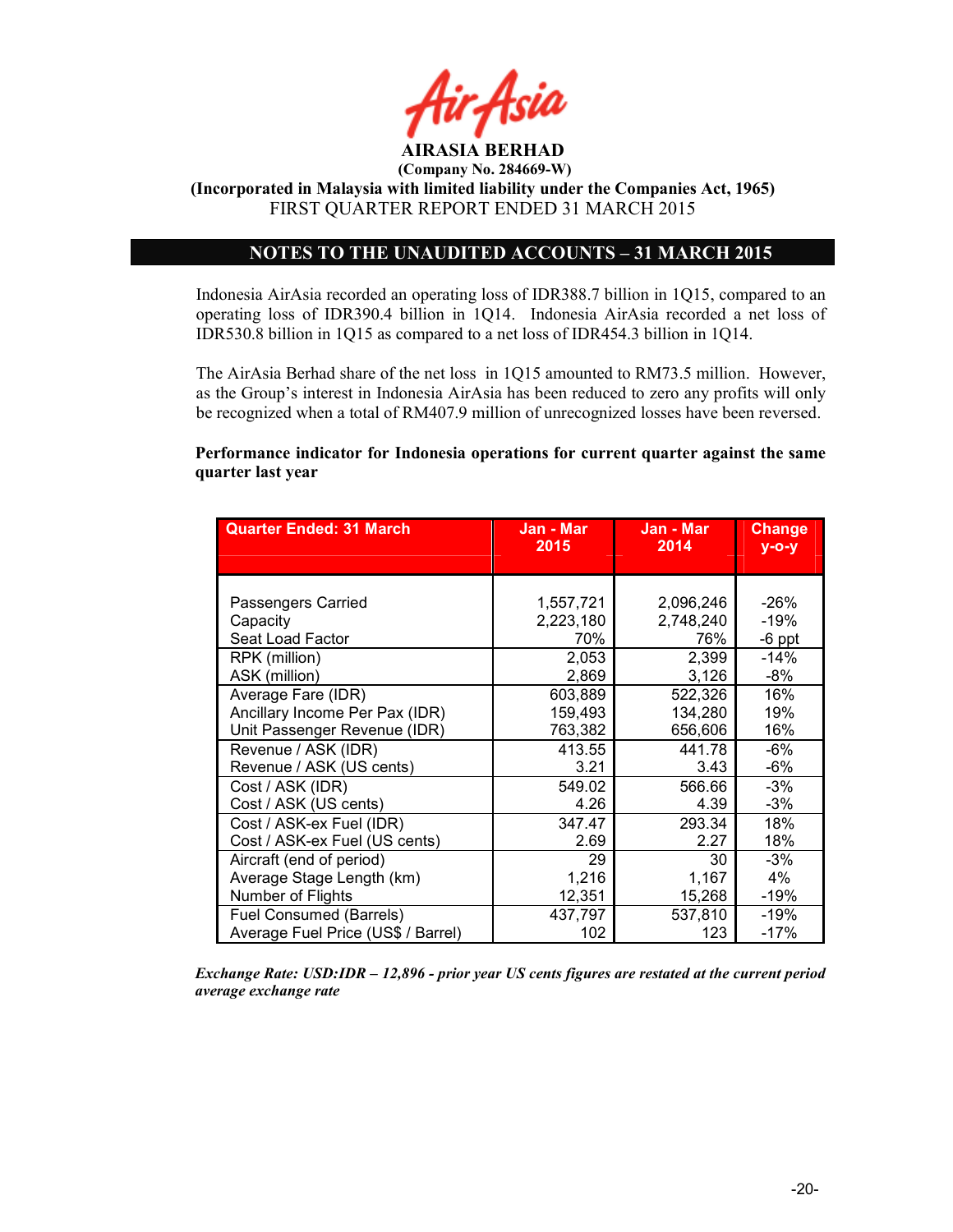

(Incorporated in Malaysia with limited liability under the Companies Act, 1965) FIRST QUARTER REPORT ENDED 31 MARCH 2015

# NOTES TO THE UNAUDITED ACCOUNTS – 31 MARCH 2015

# Performance of current quarter against the same quarter last year for Indonesia

| <b>Quarter Ended: 31 March</b>                                                                              | Jan - Mar<br>2015                      | Jan - Mar<br>2014                      | <b>Change</b>     |
|-------------------------------------------------------------------------------------------------------------|----------------------------------------|----------------------------------------|-------------------|
| <b>IDR</b> million                                                                                          |                                        |                                        | $y - o - y$       |
| <b>Revenue</b>                                                                                              | 1,186,436                              | 1,380,997                              | -14%              |
| Operating expenses:<br>- Staff costs<br>- Depreciation                                                      | (167, 175)<br>(24, 680)                | (183, 248)<br>(24, 035)                | -9%<br>3%         |
| - Aircraft fuel expenses                                                                                    | (578, 241)                             | (854, 406)                             | $-32%$            |
| - Aircraft operating lease expense<br>- Maintenance & overhaul<br>- User charges and other related expenses | (332, 794)<br>(195, 812)<br>(198, 928) | (286, 635)<br>(176, 837)<br>(158, 503) | 16%<br>11%<br>26% |
| - Other operating expenses<br>Other income                                                                  | (82, 425)<br>4,958                     | (92, 469)<br>4,760                     | $-11%$<br>4%      |
| <b>Operating loss</b>                                                                                       | (388, 661)                             | (390, 376)                             | $0\%$             |
| Finance Income                                                                                              | 893                                    | 303                                    | 195%              |
| <b>Finance Costs</b>                                                                                        | (143, 011)                             | (64, 182)                              | 123%              |
| Loss before tax                                                                                             | (530, 779)                             | (454, 255)                             | 17%               |
| Taxation                                                                                                    |                                        |                                        |                   |
| Loss after tax                                                                                              | (530, 779)                             | (454, 255)                             | 17%               |
| <b>EBITDAR</b>                                                                                              | $-31,187$                              | $-79,706$                              | $-61%$            |
| <b>EBITDAR Margin</b><br><b>EBIT Margin</b>                                                                 | $-3%$<br>$-33%$                        | -6%<br>$-28%$                          | 3 ppt<br>$-5$ ppt |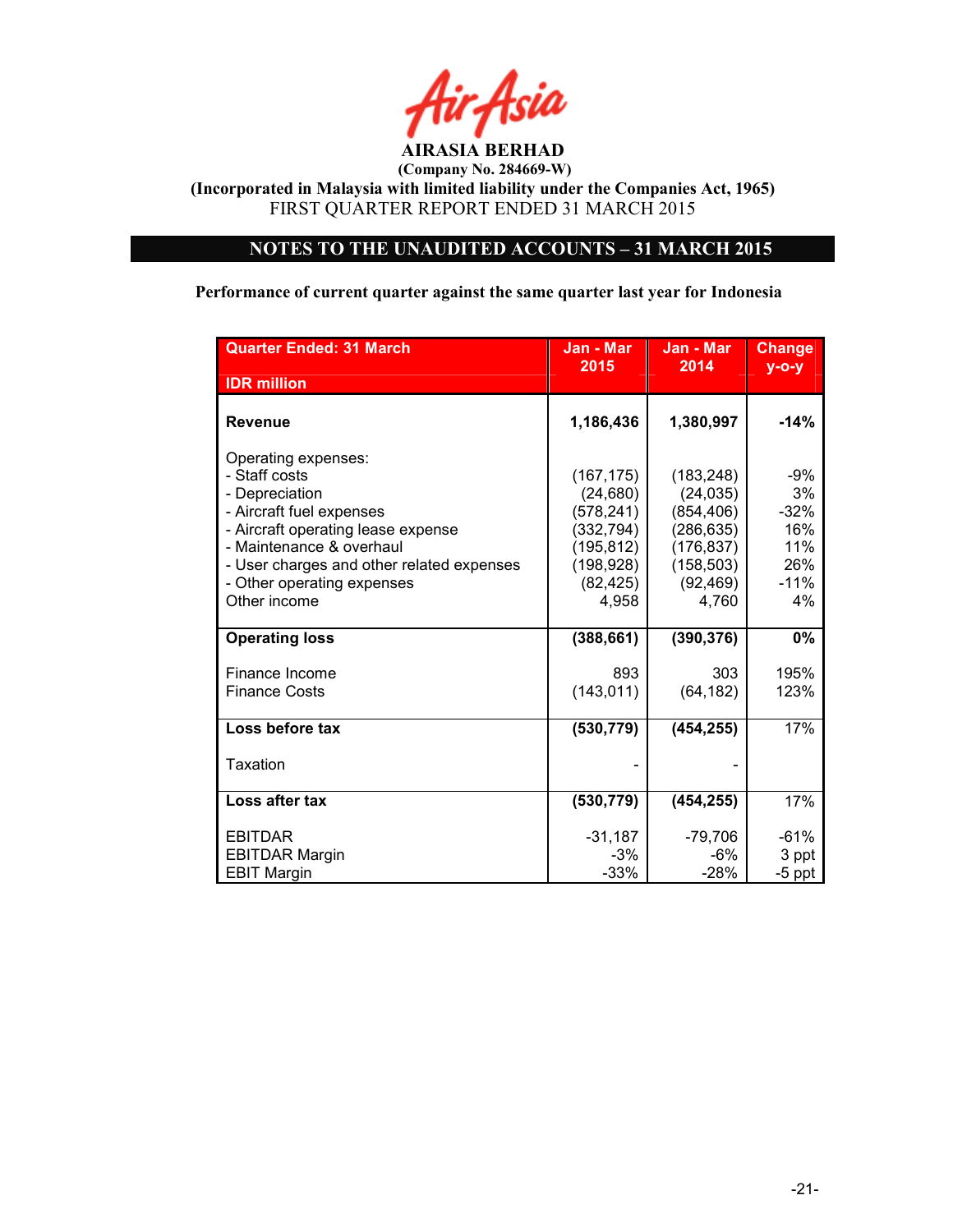AIRASIA BERHAD (Company No. 284669-W)

(Incorporated in Malaysia with limited liability under the Companies Act, 1965) FIRST QUARTER REPORT ENDED 31 MARCH 2015

### NOTES TO THE UNAUDITED ACCOUNTS – 31 MARCH 2015

#### Balance Sheet

| <b>Quarter Ended: 31 March</b><br><b>IDR</b> million | <b>March 2015</b> | <b>Dec 2014</b> |
|------------------------------------------------------|-------------------|-----------------|
|                                                      |                   |                 |
| Property, Plant & Equipment                          | 1,512,102         | 1,526,308       |
| Work In Progress                                     |                   |                 |
| Deferred Expenditure                                 | 9,503             | 9,503           |
| Inventory                                            | 21,821            | 22,367          |
| Other Debtors & Prepayments                          | 242,076           | 179,796         |
| Amounts Owing from Related Party                     | 2,536,629         | 2,283,237       |
| Maintenance Reserves                                 | 300,624           | 277,516         |
| Cash & Short Term Deposits                           | 153,189           | 127,732         |
| <b>Total Assets</b>                                  | 4,775,944         | 4,426,459       |
|                                                      |                   |                 |
| Sales In Advance                                     | 204,416           | 193,686         |
| <b>Other Creditors &amp; Accruals</b>                | 5,171,790         | 4,428,466       |
| Amounts Owing to Related Party                       | 1,036,288         | 862,096         |
| <b>Borrowings</b>                                    | 1,398,742         | 1,446,725       |
| <b>Total Liabilities</b>                             | 7,811,236         | 6.930.973       |
|                                                      |                   |                 |
| Share Capital                                        | 180,000           | 180,000         |
| <b>Share Premium</b>                                 |                   |                 |
| <b>Retained Earnings</b>                             | (3, 215, 293)     | (2,684,514)     |
| <b>Total Equity</b>                                  | (3,035,293)       | (2, 504, 514)   |

#### iii) Associate Company – AirAsia Inc ('AirAsia Philippines')

AirAsia Philippines is an associate company which is incorporated in the Republic of the Philippines and is 40% owned by AirAsia Berhad.

AirAsia Philippines recorded revenue of PHP2.1 billion in 1Q15, 6% lower as compared to the PHP2.2 billion achieved in 1Q14. The drop in revenue can be attributed to lower passenger volumes which decreased by 6% year-on-year despite the 25% increase in the year-on-year RASK. Anciliary income per passenger increased by 14% year-on-year. Passengers carried by AirAsia Philippines decreased as capacity decrease 19% year-onyear while the seat load factor increased by 11 percentage points to 77% as compared to 1Q14.

AirAsia Philippines recorded an operating loss of PHP679.3 million in 1Q15, compared to an operating loss of PHP1.6 billion in 1Q14. There is also significant improvement in the net loss position of AirAsia Philippines from PHP1.4 billion in 1Q14 to PHP854.5 billion in 1Q15.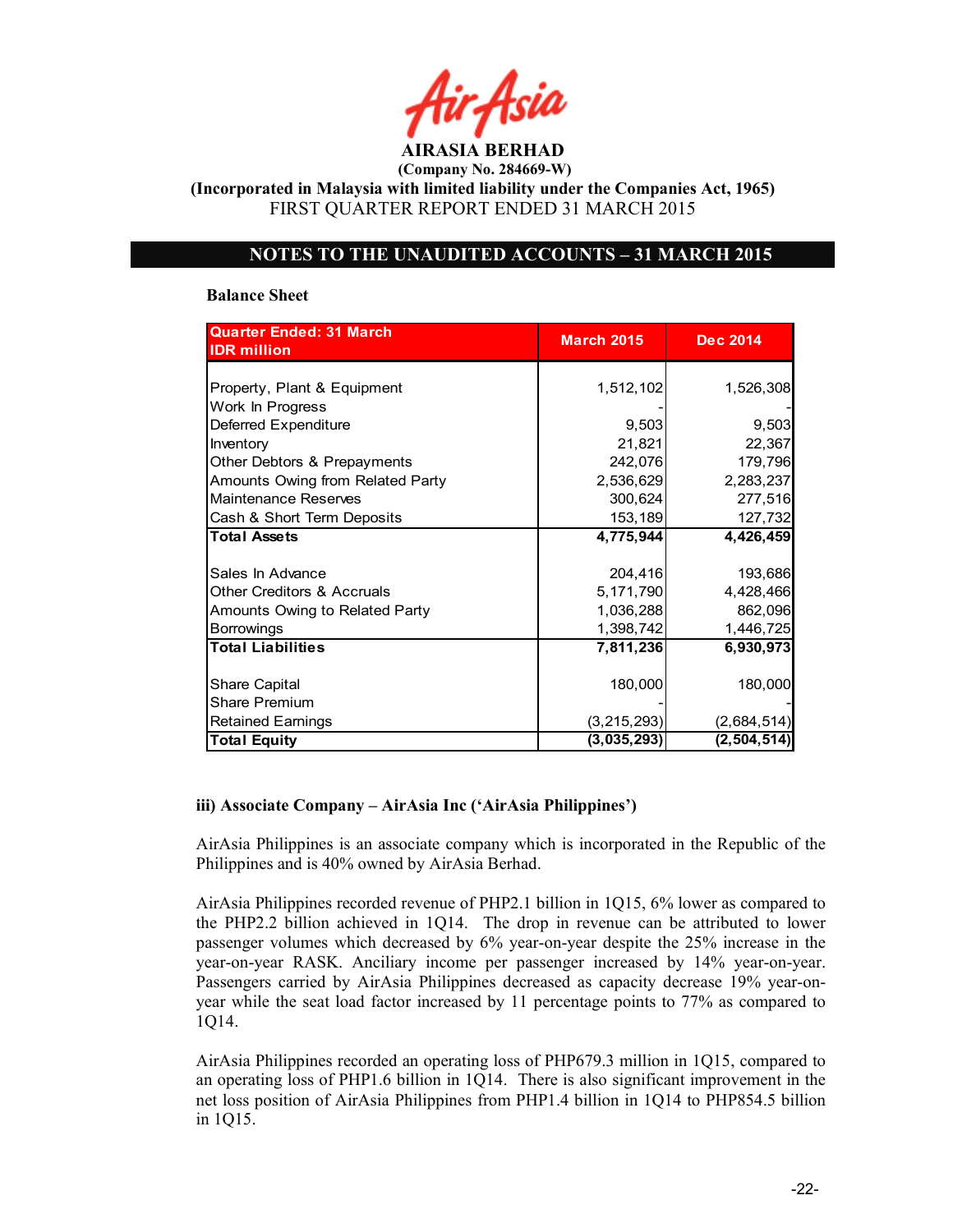

(Incorporated in Malaysia with limited liability under the Companies Act, 1965) FIRST QUARTER REPORT ENDED 31 MARCH 2015

# NOTES TO THE UNAUDITED ACCOUNTS – 31 MARCH 2015

AirAsia Philippines recorded a net loss of RM25.7 million (quarter ended 31 March 2014: net loss of RM24.6 million) in the quarter under review out of which RMNil million is equity accounted in the AirAsia Berhad income statement. As the Group's interest in AirAsia Philippines has been reduced to zero, in accordance with MFRS128, any profits will only be recognized when a total of RM112.8 million of unrecognized losses have been reversed.

Performance indicator for Philippines operations for current quarter against the same quarter last year

| <b>Quarter Ended: 31 March</b>     | Jan - Mar<br>2015 | Jan - Mar<br>2014 | <b>Change</b><br>$y$ -o-y |
|------------------------------------|-------------------|-------------------|---------------------------|
|                                    |                   |                   |                           |
|                                    |                   |                   |                           |
| Passengers Carried                 | 843,250           | 894,733           | -6%                       |
| Capacity                           | 1,088,820         | 1,348,920         | $-19%$                    |
| Seat Load Factor                   | 77%               | 66%               | 11 ppt                    |
| RPK (million)                      | 809               | 906               | $-11%$                    |
| ASK (million)                      | 1,034             | 1,378             | $-25%$                    |
| Average Fare (PHP)                 | 2,012             | 2,077             | $-3%$                     |
| Ancillary Income Per Pax (PHP)     | 436               | 384               | 14%                       |
| Unit Passenger Revenue (PHP)       | 2,447             | 2,460             | $-1\%$                    |
| Revenue / ASK (PHP)                | 2.03              | 1.62              | 25%                       |
| Revenue / ASK (US cents)           | 4.59              | 3.66              | 25%                       |
| Cost / ASK (PHP)                   | 2.69              | 2.75              | $-2\%$                    |
| Cost / ASK (US cents)              | 6.07              | 6.21              | $-2\%$                    |
| Cost / ASK-ex Fuel (PHP)           | 1.55              | 1.46              | 6%                        |
| Cost / ASK-ex Fuel (US cents)      | 3.50              | 3.29              | 6%                        |
| Aircraft (end of period)           | 15                | 18                | $-17%$                    |
| Average Stage Length (km)          | 949               | 1,022             | -7%                       |
| Number of Flights                  | 6,049             | 7,494             | $-19%$                    |
| Fuel Consumed (Barrels)            | 206,891           | 253,719           | $-18%$                    |
| Average Fuel Price (US\$ / Barrel) | 128               | 159               | $-19%$                    |

Exchange Rate: USD:PHP – 44 - prior year US cents figures are restated at the current period average exchange rate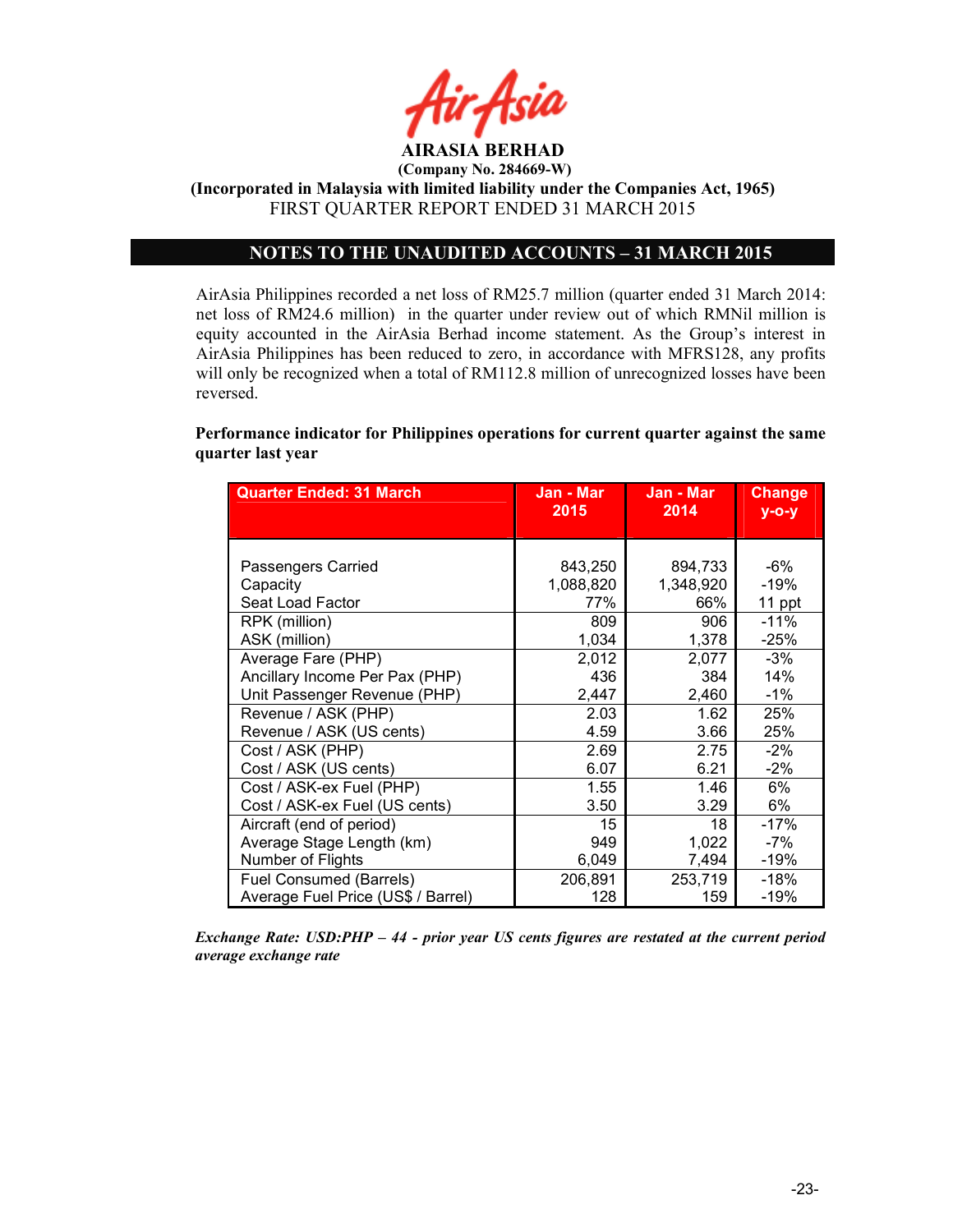

(Incorporated in Malaysia with limited liability under the Companies Act, 1965) FIRST QUARTER REPORT ENDED 31 MARCH 2015

# NOTES TO THE UNAUDITED ACCOUNTS – 31 MARCH 2015

Performance of current quarter against the same quarter last year for Philippines

| <b>Quarter Ended: 31 March</b>                                                                                                                                                                                                                                                                                                                            | Jan - Mar                                                                                                 | Jan - Mar                                                                                             |
|-----------------------------------------------------------------------------------------------------------------------------------------------------------------------------------------------------------------------------------------------------------------------------------------------------------------------------------------------------------|-----------------------------------------------------------------------------------------------------------|-------------------------------------------------------------------------------------------------------|
| <b>PHP'000</b>                                                                                                                                                                                                                                                                                                                                            | 2015                                                                                                      | 2014                                                                                                  |
| <b>Revenue</b>                                                                                                                                                                                                                                                                                                                                            | 2,101,187                                                                                                 | 2,237,672                                                                                             |
| Operating expenses:<br>- Staff costs<br>- Depreciation of property, plant<br>and equipment<br>- Aircraft fuel expenses<br>- Maintenance & overhaul<br>-User charges and other related expenses<br>- Aircraft operating lease expenses<br>- Travel and tour operating expenses<br>- Other operating expenses<br>Other (losses)/gains - net<br>Other income | (356, 664)<br>(12, 246)<br>(1, 176, 516)<br>(426, 302)<br>(216, 572)<br>(497, 571)<br>(141,006)<br>46,354 | (449, 417)<br>(9,754)<br>(1,784,891)<br>(497, 246)<br>(368,083)<br>(529, 475)<br>(197, 198)<br>42,359 |
| <b>Operating Profit</b>                                                                                                                                                                                                                                                                                                                                   | (679, 336)                                                                                                | (1, 556, 033)                                                                                         |
| Finance Income<br><b>Finance Costs</b>                                                                                                                                                                                                                                                                                                                    | (38, 621)<br>(136, 591)                                                                                   | (6, 542)<br>164,612                                                                                   |
| <b>Profit before tax</b>                                                                                                                                                                                                                                                                                                                                  | (854, 548)                                                                                                | (1, 397, 963)                                                                                         |
| Taxation                                                                                                                                                                                                                                                                                                                                                  |                                                                                                           |                                                                                                       |
| <b>Profit after tax</b>                                                                                                                                                                                                                                                                                                                                   | (854, 548)                                                                                                | (1, 397, 963)                                                                                         |
| <b>EBITDAR</b><br><b>EBITDAR Margin</b><br><b>EBIT Margin</b>                                                                                                                                                                                                                                                                                             | $-169,519$<br>-8%<br>$-32%$                                                                               | $-1,016,804$<br>-45%<br>$-70%$                                                                        |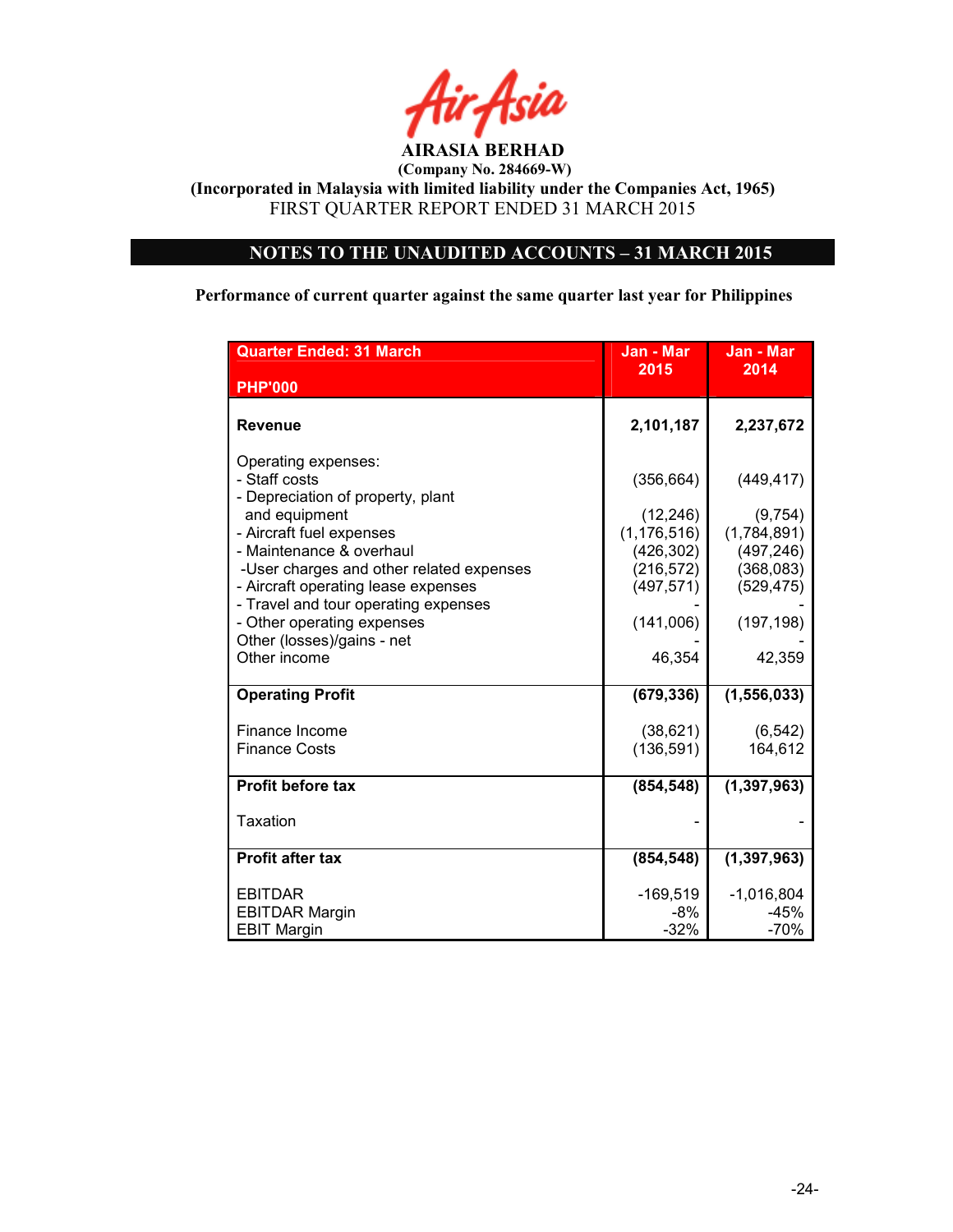AIRASIA BERHAD (Company No. 284669-W)

(Incorporated in Malaysia with limited liability under the Companies Act, 1965) FIRST QUARTER REPORT ENDED 31 MARCH 2015

### NOTES TO THE UNAUDITED ACCOUNTS – 31 MARCH 2015

#### Balance Sheet

| <b>Quarter Ended: 31 March</b>        | <b>March 2015</b> | <b>Dec 2014</b> |  |
|---------------------------------------|-------------------|-----------------|--|
| <b>PHP'000</b>                        |                   |                 |  |
|                                       |                   |                 |  |
| Property, Plant & Equipment           | 1,129,492         | 2,145,860       |  |
| Work In Progress                      | 17,522            | 17,522          |  |
| Investment in subsidiaries            | 729,644           | 729,644         |  |
| Inventory                             | 26,190            | 43,936          |  |
| Other Debtors & Prepayments           | 1,548,642         | 1,616,428       |  |
| Cash & bank balances                  | 442,105           | 350,865         |  |
| <b>Total Assets</b>                   | 3,893,595         | 4,904,255       |  |
|                                       |                   |                 |  |
| Sales In Advance                      | 1,488,193         | 1,534,112       |  |
| <b>Other Creditors &amp; Accruals</b> | 4,755,394         | 4,988,216       |  |
| Amounts Owing to Related Party        | 9,543,830         | 8,271,191       |  |
| Long Term Liabilities                 | 8,088,415         | 9,238,425       |  |
| <b>Total Liabilities</b>              | 23,875,832        | 24,031,944      |  |
|                                       |                   |                 |  |
| <b>Share Capital</b>                  | 893,589           | 893,589         |  |
| Preference share                      | 423,922           | 423,922         |  |
| <b>Retained Earnings</b>              | (21, 299, 747)    | (20, 445, 199)  |  |
| <b>Total Equity</b>                   | (19,982,237)      | (19, 127, 689)  |  |

### iv) Associate Company – AirAsia India Private Limited ('AirAsia India')

AirAsia India is an associate company which is incorporated in India and is 49% owned by AirAsia Berhad. As such it is accounted for using the equity method, as permitted by the Malaysian Accounting Standards Board MFRS128, Investments in Associates.

AirAsia India recorded revenue of INR744.0 billion in 1Q15, compared to the INR Nil achieved in 1Q14 as it was not yet in operations. The number of passengers carried was approximately 238,000 which contributed to a unit passenger revenue of INR3,131. Anciliary income per passenger was at INR248 while the seat load factor was 79%.

AirAsia India recorded a net loss of RM10.2 million (quarter ended 31 March 2014: RM12.4 million) in the quarter under review out of which RMNil million is equity accounted in the AirAsia Berhad income statement. As the Group's interest in AirAsia India has been reduced to zero, in accordance with MFRS128, any profits will only be recognized when a total of RM5.0 million of unrecognized losses have been reversed.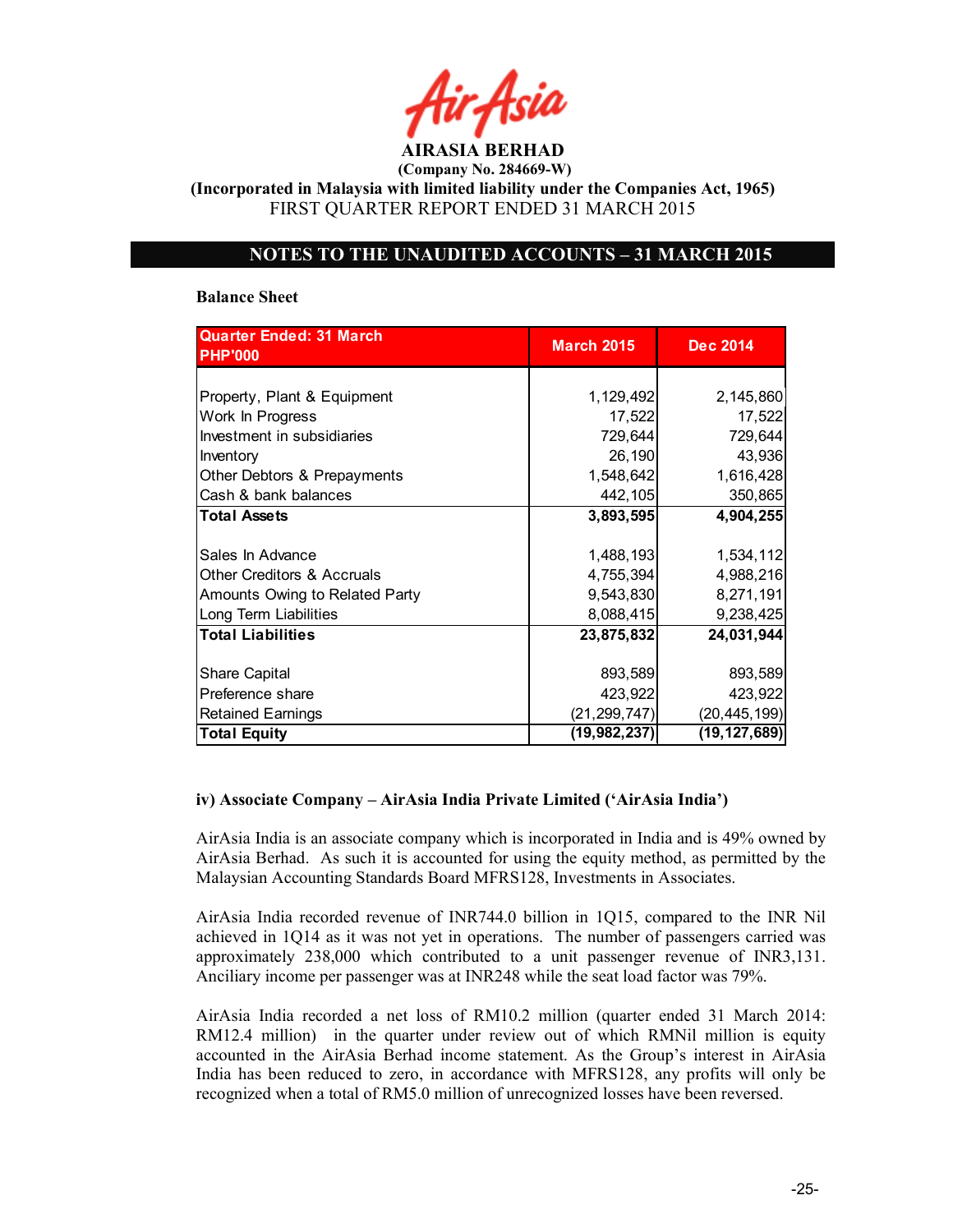

(Incorporated in Malaysia with limited liability under the Companies Act, 1965) FIRST QUARTER REPORT ENDED 31 MARCH 2015

# NOTES TO THE UNAUDITED ACCOUNTS – 31 MARCH 2015

#### Performance indicator for India operations for current quarter

| <b>Quarter Ended: 31 March</b> | <b>Jan - Mar 2015</b> |
|--------------------------------|-----------------------|
|                                |                       |
| <b>Passengers Carried</b>      | 237,557               |
| Capacity                       | 300,240               |
| Seat Load Factor               | 79%                   |
| RPK (million)                  | 213                   |
| ASK (million)                  | 270                   |
| Average Fare (INR)             | 2,884                 |
| Ancillary Income Per Pax (INR) | 248                   |
| Unit Passenger Revenue (INR)   | 3,131                 |
| Revenue / ASK (INR)            | 2.75                  |
| Revenue / ASK (US cents)       | 4.46                  |
| Cost / ASK (INR)               | 3.53                  |
| Cost / ASK (US cents)          | 5.71                  |
| Cost / ASK-ex Fuel (INR)       | 2.24                  |
| Cost / ASK-ex Fuel (US cents)  | 3.62                  |
| Aircraft (end of period)       | 3                     |
| Average Stage Length (km)      | 900                   |
| Number of Flights              | 1,668                 |

Exchange Rate: USD:INR – 62 - prior year US cents figures are restated at the current period average exchange rate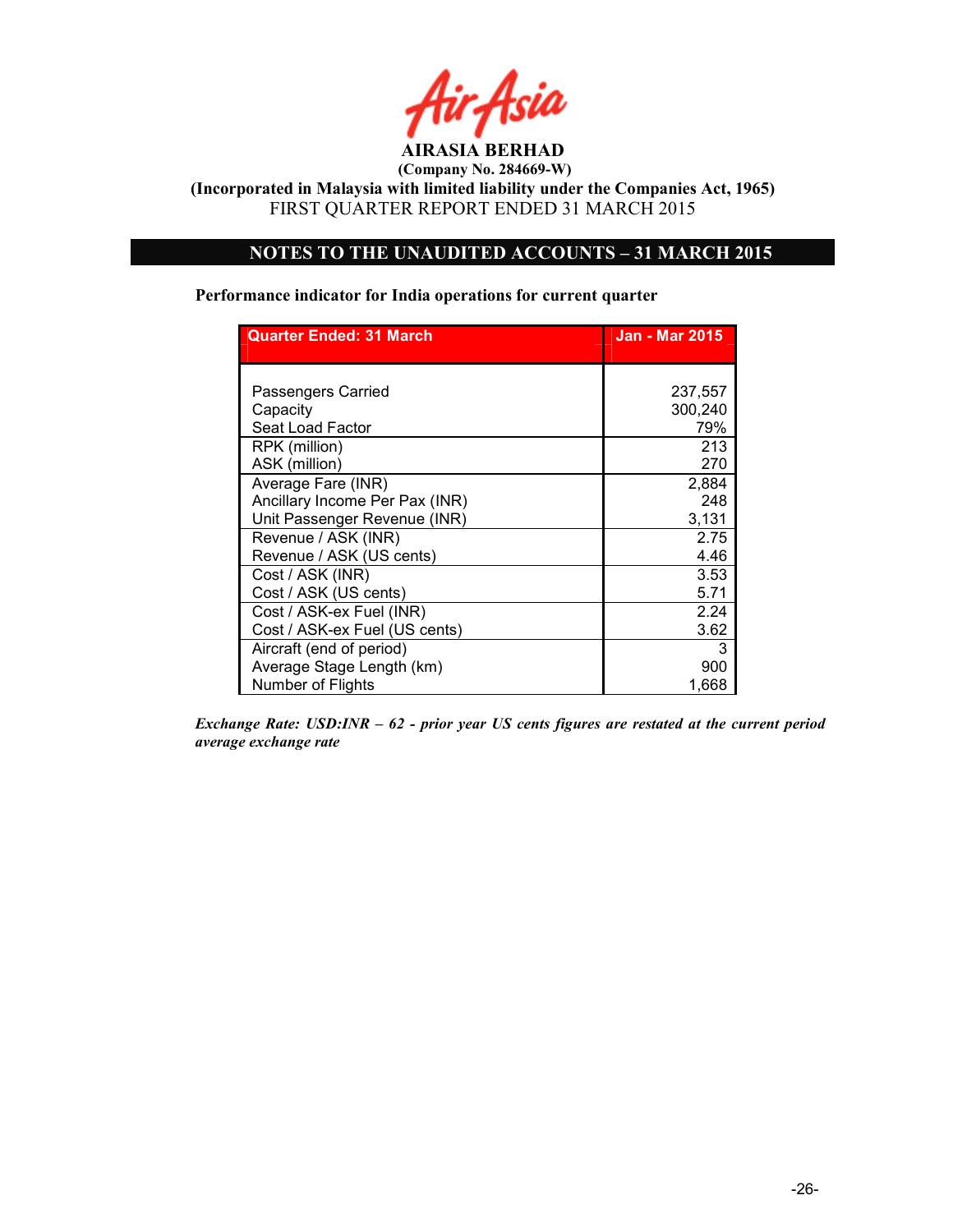

(Incorporated in Malaysia with limited liability under the Companies Act, 1965) FIRST QUARTER REPORT ENDED 31 MARCH 2015

# NOTES TO THE UNAUDITED ACCOUNTS – 31 MARCH 2015

# Performance of current quarter against the same quarter last year for India

| <b>Quarter Ended: 31 March</b><br><b>INR'000</b>                                  | <b>Jan - Mar 2015</b>               | <b>Jan - Mar 2014</b> |
|-----------------------------------------------------------------------------------|-------------------------------------|-----------------------|
| <b>Revenue</b>                                                                    | 743,872                             |                       |
| Operating expenses:<br>- Staff costs<br>- Depreciation of property, plant         | (234, 558)                          | (69,001)              |
| and equipment<br>- Aircraft fuel expenses                                         | (1,581)<br>(348, 794)               | (252)                 |
| - Maintenance & overhaul<br>-User charges and other related expenses              | (31, 460)<br>(41, 457)              | (2,739)<br>(1, 430)   |
| - Aircraft operating lease expenses<br>- Other operating expenses<br>Other income | (180, 587)<br>(112, 640)<br>(1,508) | (9,776)               |
| <b>Operating Profit</b>                                                           | (208, 713)                          | (83, 198)             |
| Finance Income<br><b>Finance Costs</b>                                            | 12,751<br>7,187                     | 3,438<br>(284)        |
| <b>Profit before tax</b>                                                          | (188, 775)                          | (80, 044)             |
| Taxation<br>Deferred taxation                                                     | (1, 256)                            |                       |
| <b>Profit after tax</b>                                                           | (190, 031)                          | (80, 044)             |
| <b>EBITDAR</b><br><b>EBITDAR Margin</b><br><b>EBIT Margin</b>                     | $-26,545$<br>$-4%$<br>$-28%$        | $-82,946$<br>0%<br>0% |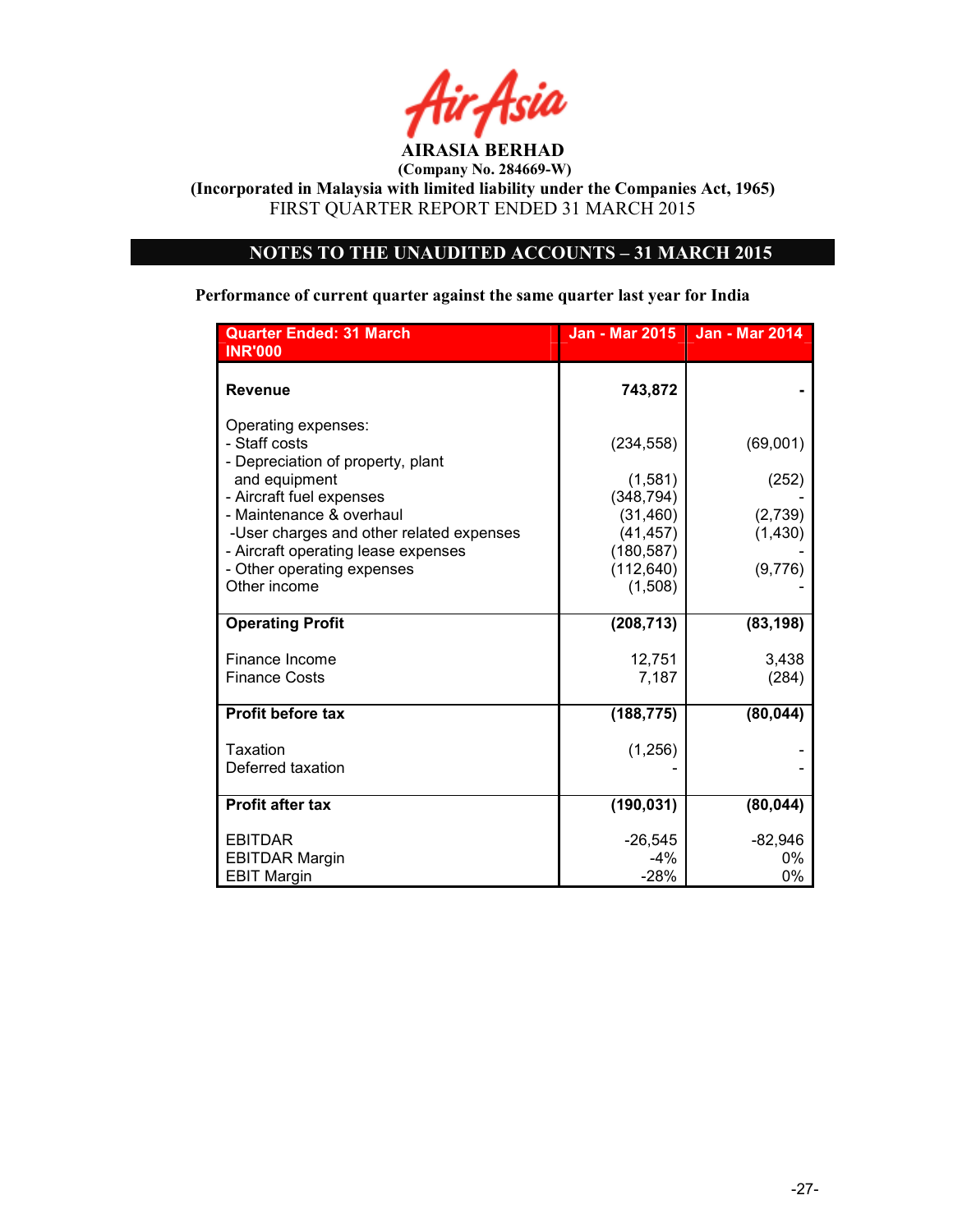AIRASIA BERHAD

(Incorporated in Malaysia with limited liability under the Companies Act, 1965) FIRST QUARTER REPORT ENDED 31 MARCH 2015

# NOTES TO THE UNAUDITED ACCOUNTS – 31 MARCH 2015

#### Balance Sheet

| <b>Quarter Ended: 31 March</b><br><b>INR'000</b> | <b>March 2015</b> | <b>Dec 2014</b> |
|--------------------------------------------------|-------------------|-----------------|
|                                                  |                   |                 |
| Property, Plant & Equipment                      | 29,290            | 26,880          |
| Work In Progress                                 | 12,602            | 7,556           |
| Inventory                                        | 123,482           | 78,551          |
| Other Debtors & Prepayments                      | 380,894           | 178,407         |
| Cash & Short Term Deposits                       | 1,465,010         | 1,032,982       |
| <b>Total Assets</b>                              | 2,011,278         | 1,324,376       |
|                                                  |                   |                 |
| Sales In Advance                                 | 316,916           | 337,692         |
| <b>Other Creditors &amp; Accruals</b>            | 1,869,628         | 971,919         |
| <b>Total Liabilities</b>                         | 2,186,544         | 1,309,611       |
| <b>Share Capital</b>                             | 1,318,810         | 1,318,810       |
| <b>Retained Earnings</b>                         | (1,494,076)       | (1, 304, 045)   |
| <b>Total Equity</b>                              | (175, 266)        | 14,765          |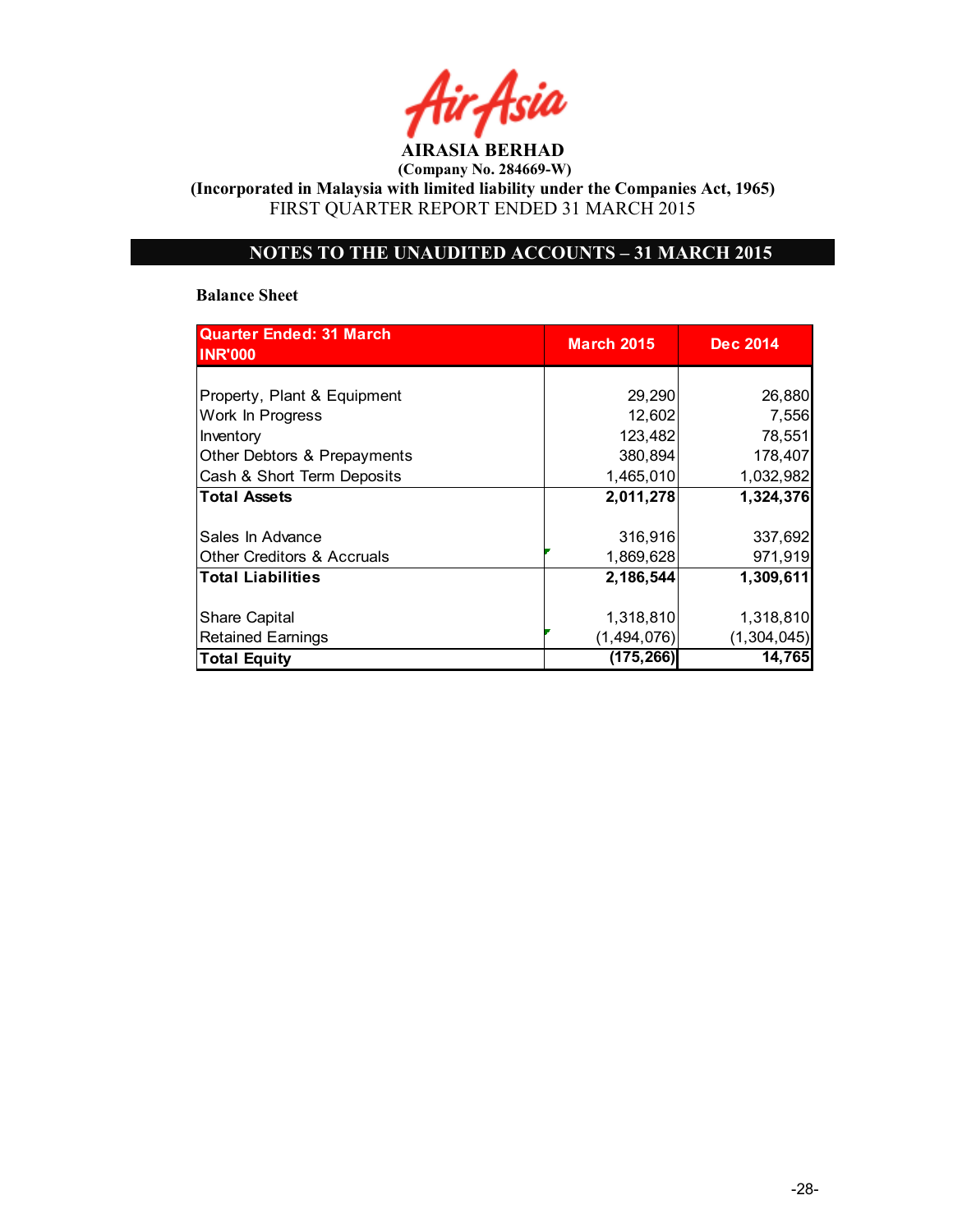

# NOTES TO THE UNAUDITED ACCOUNTS – 31 MARCH 2015

### v) Associate Company – AirAsia Japan Co., Ltd ('AirAsia Japan')

AirAsia Japan is an associate company which is incorporated in Japan and is 49% owned by AirAsia Berhad. AirAsia Japan recorded a net loss of RM10.3 million in the quarter under review of which RM5.0 million is equity accounted in the financial statements of AirAsia Berhad.

### vi) Associate Company – Think Big Digital Sdn Bhd ('BIG')

BIG is an associate company which is incorporated in Malaysia and is 47.8% owned by AirAsia Berhad. BIG recorded a net loss of RM4.4 million (quarter ended 31 March 2014: net loss of RM3.3 million) in the quarter under review of which RMnil million is equity accounted in the AirAsia Berhad financial statement. As the Group's interest in BIG has been reduced to zero, in accordance with MFRS128, any profits will only be recognized when a total of RM25.0 million of unrecognized losses have been reversed.

### viii) Associate Company – AAE Travel Pte Ltd ('AAE Travel')

AAE Travel has been reclassified to investment in an associate company in the current financial period subsequent to the divestment of 25% equity interest in the share capital of AAE Travel (Note 29). AAE Travel is incorporated in Singapore and is 25% owned by AirAsia Berhad. AAE Travel recorded a net profit of RM10.9 million (quarter ended 31 March 2014: RM4.3 million) in the quarter of which RM3.3 million (quarter ended 31 March 2014: net profit of RM2.1 million) is equity accounted in the AirAsia Berhad income statement.

### viii) Associate Company – Tune Money Sdn Bhd ('Tune Money')

On 26 January 2015, AirAsia subscribed to 40% of equity interest in the enlarged issued and paid-up share capital of Tune Money for a cash consideration of RM10 million. Tune Money is an associate company which is incorporated in Malaysia. Tune Money recorded a net loss of RM2.4 million in the quarter of which RM1.0 million is equity accounted in the AirAsia Berhad income statement.

### vii) Jointly Controlled Entity – Asian Aviation Centre of Excellence Sdn Bhd ('AACOE')

AACOE is a joint venture company which is incorporated in Malaysia and is owned in equal shares by AirAsia Berhad and CAE Inc, a Canadian incorporated aviation training organization. AACOE recorded a net profit of RM5.6 million (quarter ended 31 March 2014: RM7.3 million) in the quarter of which RM2.8 million (quarter ended 31 March 2014: RM3.7 million) is equity accounted in the AirAsia Berhad income statement.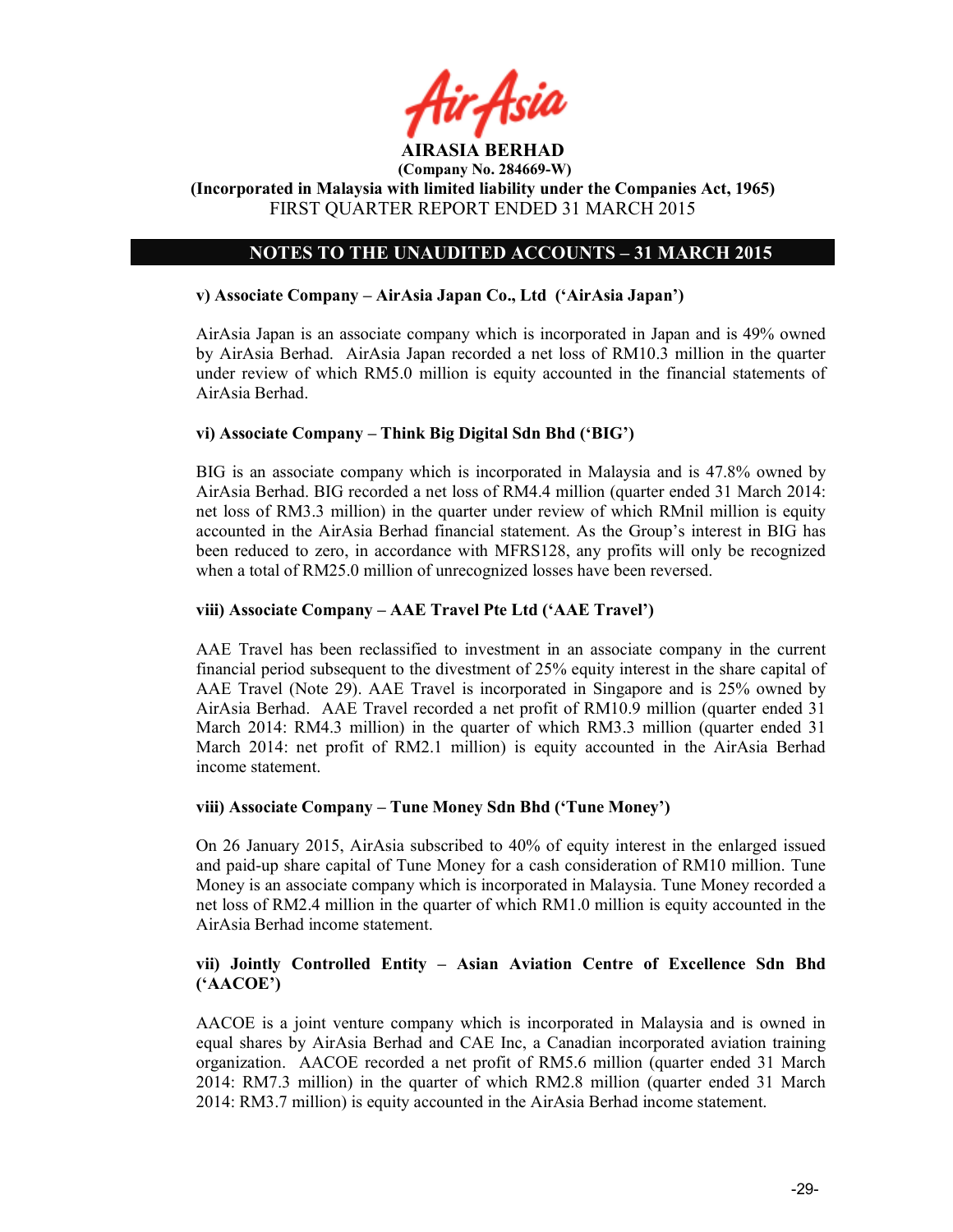

## NOTES TO THE UNAUDITED ACCOUNTS – 31 MARCH 2015

### 24. Variation of results against preceding quarter

The Group achieved a profit after taxation of RM149.3 million for the quarter under review. This is RM577.8 million higher compared to the RM428.5 million loss after taxation suffered in the immediately preceding quarter ended 31 December 2014.

#### 25. Commentary on prospects

The Group will not be taking any delivery of A320 aircraft in the second quarter of 2015. In Malaysia, we see strong demands in the second quarter of 2015 with average load factor forecast at 80%. This was partially contributed by the overall improvement in passenger volume from China. MAA is working on increasing capacity in the second quarter to meet the strong demand.

In Thailand forward loads and average fares for the remaining months of the second quarter of 2015 looks optimistic as the business environment has picked up. TAA will continue to focus on domestic, southern China and Indo-China routes in the remaining quarters of 2015.

In Indonesia, average fares for the remaining months of the second quarter of 2015 are higher than in the prior year. Demand is expected to remain moderated post-QZ8501 but is expected to improve leading up to the peak season as brand recovery efforts launched in April by IAA take effect.

In the Philippines, average fares for the remaining months of the first quarter 2015 are higher than in the prior year. PAA remains on track with its turnaround plan with a focus on increasing frequency of the high yielding routes.

In India, despite being only a few months into operations, the forward loads remain buoyant. AirAsia India will remain focused on building a footprint in the Indian domestic market with the introduction of new routes and frequency increases. A new hub in Delhi will be opened in the second quarter of this year.

The outlook for the second quarter of 2015 should be seen in the context of the price of aviation fuel, which has seen significance recent declines. A lower fuel price has obvious benefits for the airline industry, but the lower prices have been partially offset by weaker currencies against the US dollar, across all Asean nations.

However, barring any unforeseen circumstances, the Directors remain positive for the prospects of the Group for the first quarter of 2015 and the remainder of the year.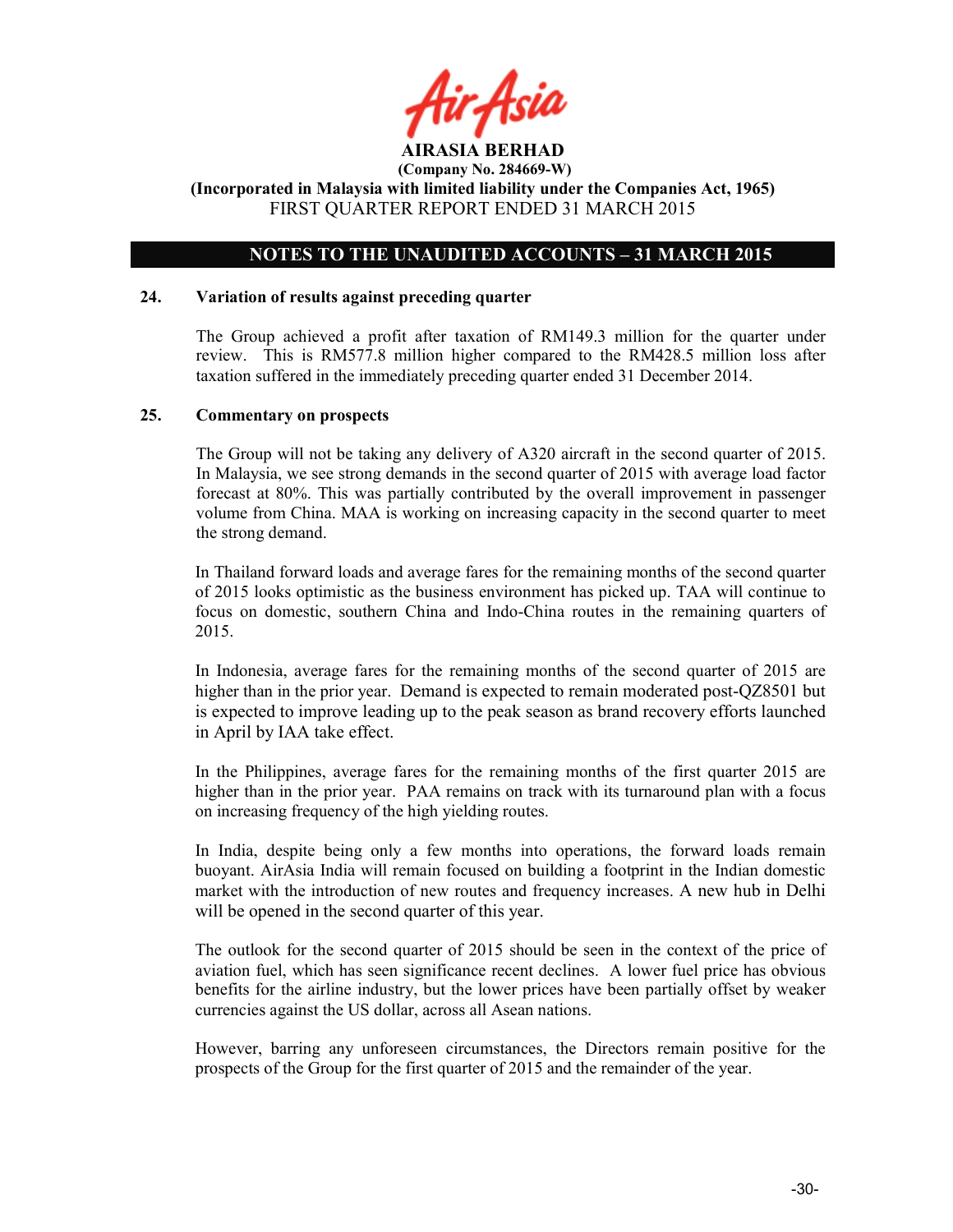# NOTES TO THE UNAUDITED ACCOUNTS – 31 MARCH 2015

#### 26. Profit forecast

No profit forecast has been issued.

### 27. Finance income/(costs)

|                                          | <b>Group and Company</b>                                      |              |            |            |
|------------------------------------------|---------------------------------------------------------------|--------------|------------|------------|
| All figures in RM'000                    | <b>Year to</b><br><b>Quarter</b><br><b>Year to</b><br>Quarter |              |            |            |
|                                          | <b>Ended</b>                                                  | <b>Ended</b> | Date       | Date       |
|                                          | 31/3/15                                                       | 31/3/14      | 31/3/15    | 31/3/14    |
| <b>Finance income</b>                    |                                                               |              |            |            |
| due<br>from<br>Interest<br>amounts<br>on |                                                               |              |            |            |
| associates and JV entities               | 32,948                                                        | 16,362       | 32,948     | 16,362     |
| Interest on deposits                     | 5,721                                                         | 3,056        | 5,721      | 3,056      |
| Other interest income                    | 783                                                           | 1,505        | 783        | 1,505      |
|                                          | 39,452                                                        | 20,923       | 39,452     | 20,923     |
| <b>Finance costs</b>                     |                                                               |              |            |            |
| <b>Bank borrowings</b>                   | (143, 639)                                                    | (115,560)    | (143, 639) | (115,560)  |
| Amortisation of premiums for             |                                                               |              |            |            |
| interest rate caps                       | (2, 135)                                                      | (2,053)      | (2, 135)   | (2,053)    |
| Loss from interest rate contracts        | (4,891)                                                       |              | (4,891)    |            |
| Bank facilities and other charges        | (904)                                                         | (527)        | (904)      | (527)      |
|                                          | (151, 569)                                                    | (118, 140)   | (151, 569) | (118, 140) |
|                                          |                                                               |              |            |            |
| Net cost                                 | (112, 117)                                                    | (97, 217)    | (112, 117) | (97, 217)  |
|                                          |                                                               |              |            |            |
| Foreign exchange gains/(losses)          |                                                               |              |            |            |
| <b>Borrowings</b>                        |                                                               |              |            |            |
| - realized                               | (11, 129)                                                     | (5,284)      | (11, 129)  | (5,284)    |
| - unrealized                             | (536,095)                                                     | 13,002       | (536,095)  | 13,002     |
| - gain/(loss) from forward foreign       |                                                               |              |            |            |
| exchange contracts                       | 27,839                                                        | (6,121)      | 27,839     | (6,121)    |
| - fair value movement recycled           |                                                               |              |            |            |
| from cash flow hedge reserve             | 169,297                                                       | (304)        | 169,297    | (304)      |
|                                          | (350,088)                                                     | 1,293        | (350,088)  | 1,293      |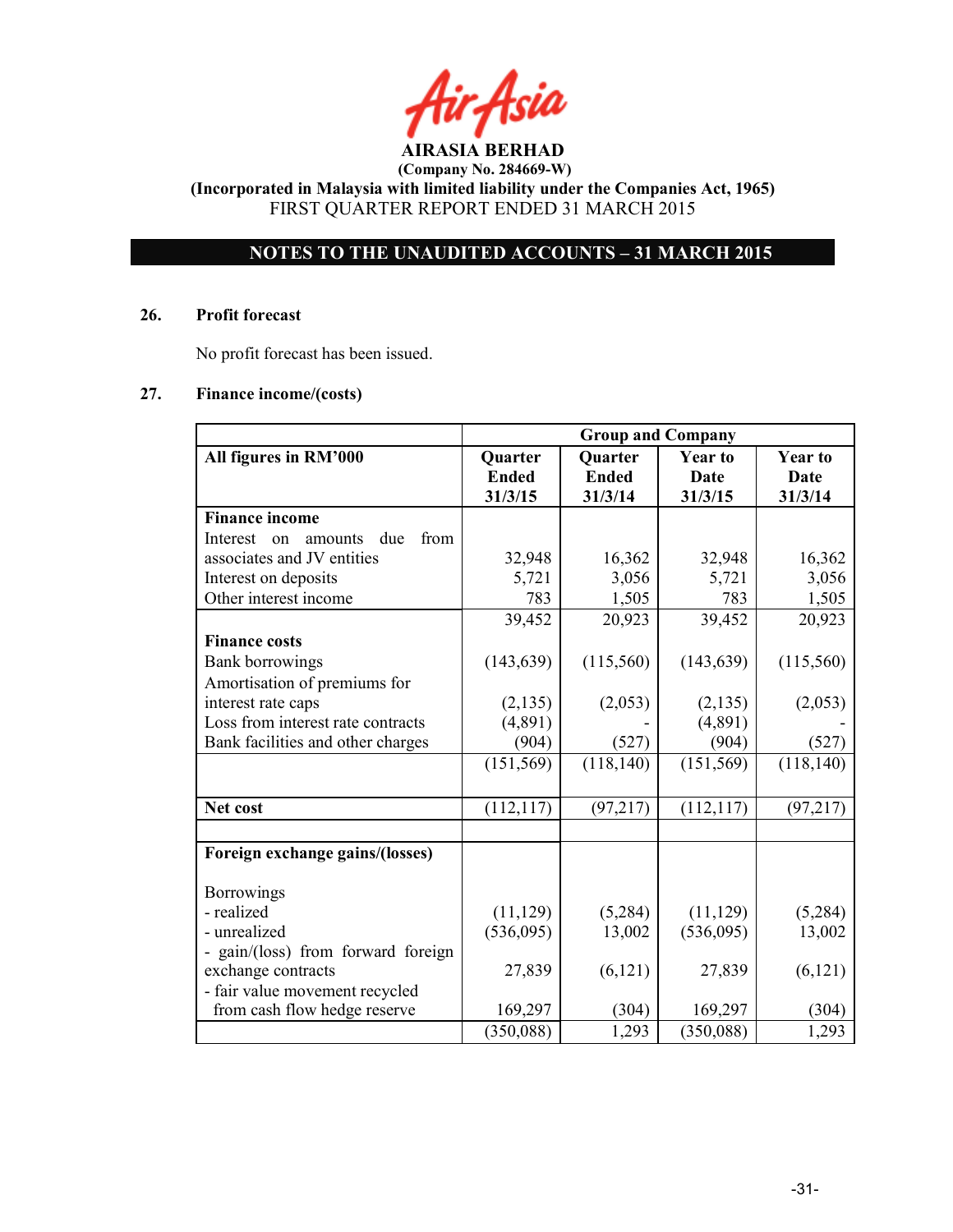# NOTES TO THE UNAUDITED ACCOUNTS – 31 MARCH 2015

#### 28. Income tax expense

#### Current taxation

The current taxation charge of RM8.4 million comprises tax payable on interest income.

### Deferred taxation

RM35.3 million deferred tax liabilities arose in the current financial period. The deferred tax liabilities increased as the difference between the net book value and tax written down value of property, plant and equipment increased in the period. The deferred tax assets reduced as capital allowances were utilized in combination with the Investment Allowances granted.

### 29. Unquoted investments and properties

On 16 February 2015, AirAsia Berhad, through its wholly-owned subsidiary, AirAsia Exp Pte. Ltd, entered into a Share Purchase Agreement with Expedia Inc. and Expedia Southeast Asia Pte. Ltd. to divest 6,144,280 ordinary shares of SGD1.00 each in AAE Travel, for a consideration of USD93.75 million (approximately RM347 million). The sale was completed on 10 March 2015, resulting in a gain on disposal of approximately RM321 million. Subsequent to the divestment, the Company's equity stake in AAE Travel was reduced to 25% and the investment in AAE Travel has been reclassified from an investment in joint venture to an investment in associate.

### 30. Quoted investments and properties

There was no purchase or disposal of quoted securities for the quarter under review and financial period to date.

### 31. Status of corporate proposals announced

There are no further updates in the corporate proposals announced.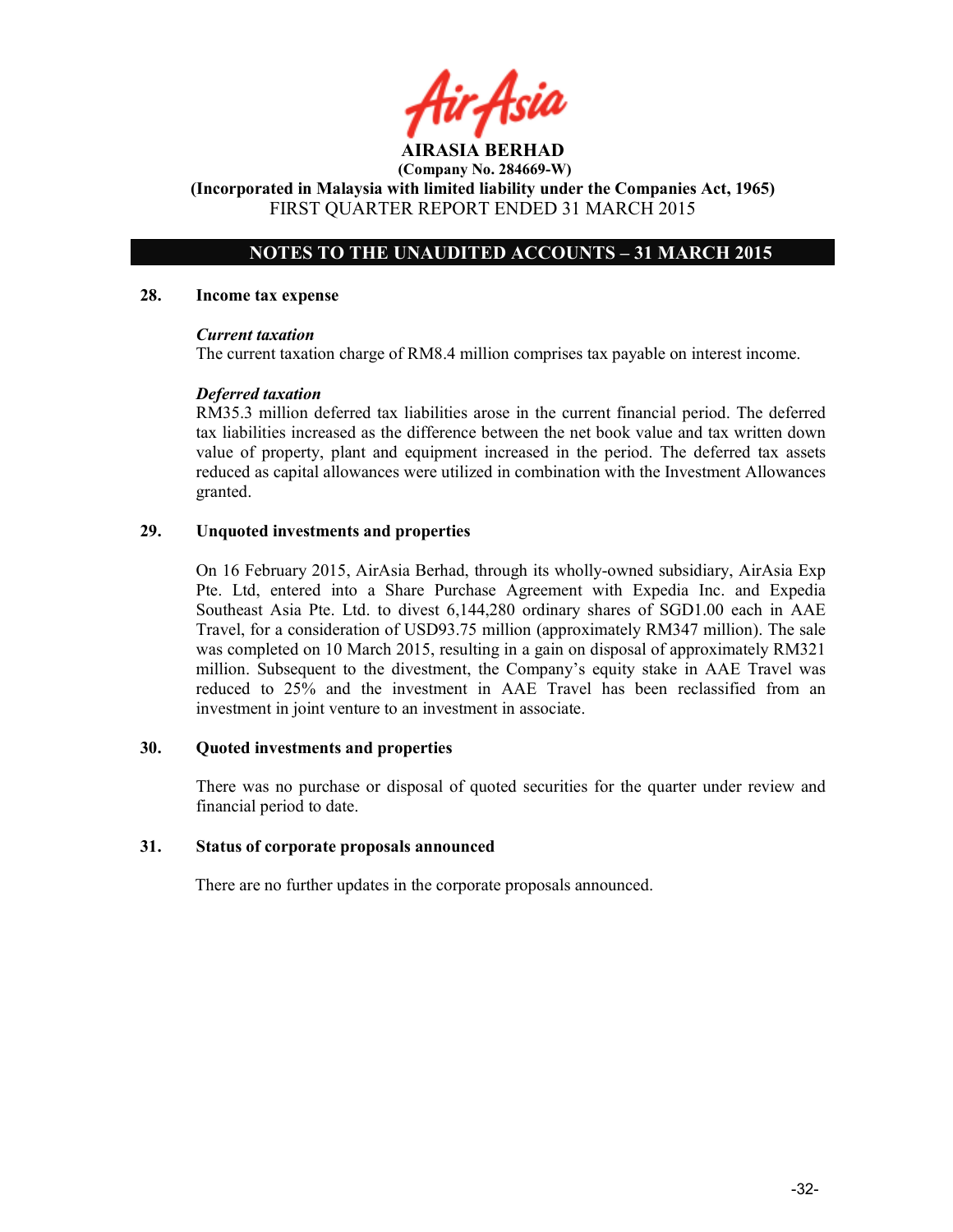

# NOTES TO THE UNAUDITED ACCOUNTS – 31 MARCH 2015

### 32. Borrowings and debt securities

|                   | At 31/3/2015<br><b>RM'000</b> | At 31/12/2014<br><b>RM'000</b> |
|-------------------|-------------------------------|--------------------------------|
| <b>Current</b>    | 2,386,678                     | 2,274,928                      |
| Non-current       | 10,756,992                    | 10,453,090                     |
| <b>Total Debt</b> | 13,143,670                    | 12,728,018                     |

The above term loans, finance lease liabilities (Ijarah) and commodity murabahah finance are for the purchase of aircraft, spare engines and working capital purposes.

The maturity period of non-current borrowing is 14 years and below. Borrowings are denominated in US Dollar (predominantly), Singapore dollars, Ringgit Malaysia and Euro. The Company has substantially hedged its foreign exchange exposure through foreign exchange contracts as explained in Note 33 (i).

The repayment terms of term loans and finance lease liabilities (Ijarah) and commodity murabahah finance are on a quarterly or semi-annually basis. These are secured by the following:

- (a) Assignment of rights under contract with Airbus over each aircraft;
- (b) Assignment of insurance of each aircraft; and
- (c) Assignment of airframe and engine warranties of each aircraft.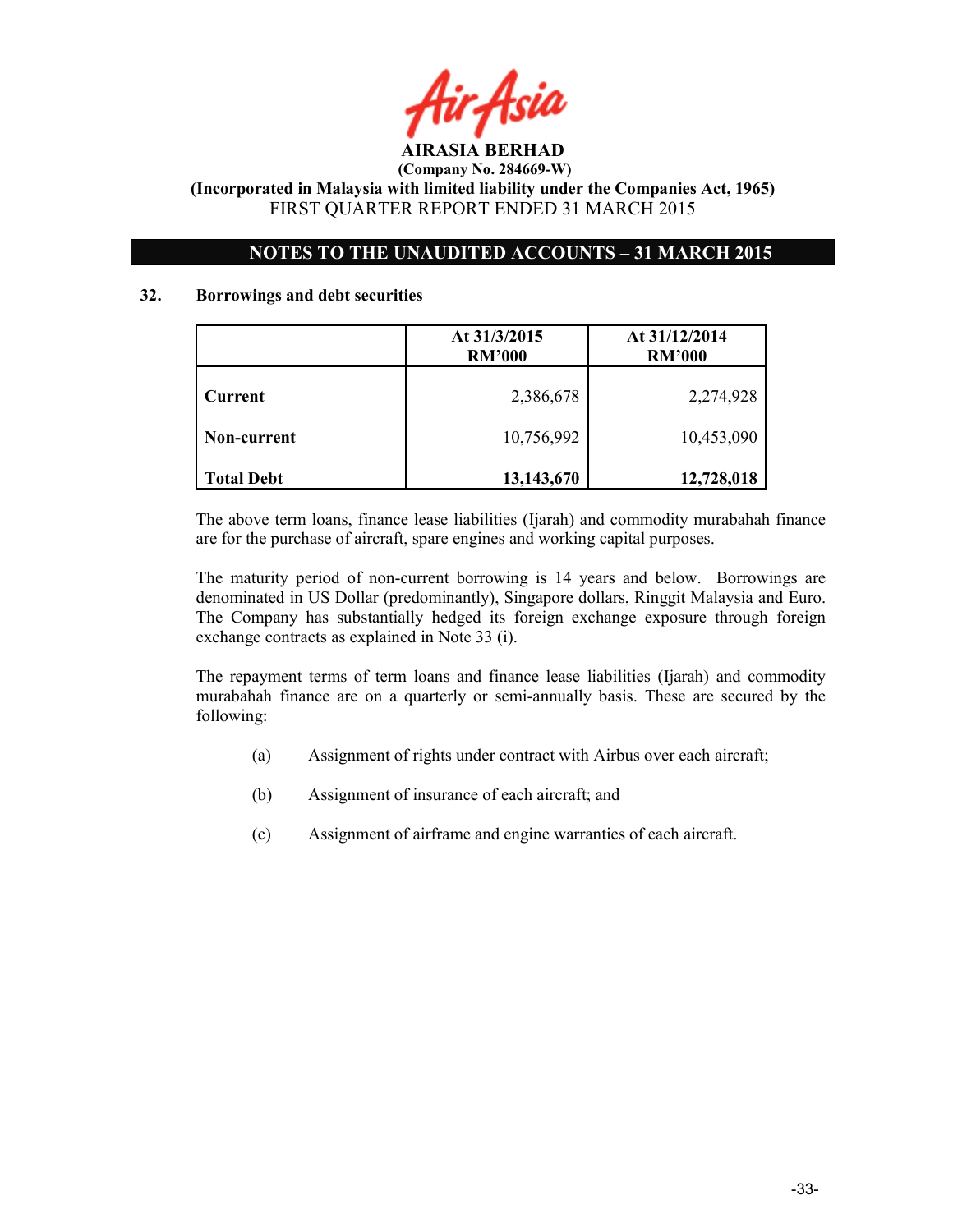

# NOTES TO THE UNAUDITED ACCOUNTS – 31 MARCH 2015

### 33. Derivative Financial Instruments:

The fair value of derivative financial instruments is determined in accordance with FRS139 "Financial Instruments: Recognition and Measurement"

(i) Forward Foreign Exchange Contracts

As at 31 March 2015, AirAsia Berhad has hedged approximately 56% of the US dollar liabilities of its aircraft (which are deployed to Malaysia) and engine loans into Malaysian Ringgit ("MYR"). The latest weighted average of USD/MYR forward exchange rate is 3.2357.

(ii) Interest Rate Hedging

As at 31 March 2015, the Group has entered into interest rate hedging transactions to hedge against fluctuations in the US\$ Libor on its existing aircraft financing for aircraft deliveries from 2005 to 2014.

(iii) Fuel Hedging

As at 31 March 2015, the Group has entered into Singapore Jet Kerosene fixed swaps which represents up to 50% of the Group's total budgeted fuel consumption for the year 2015.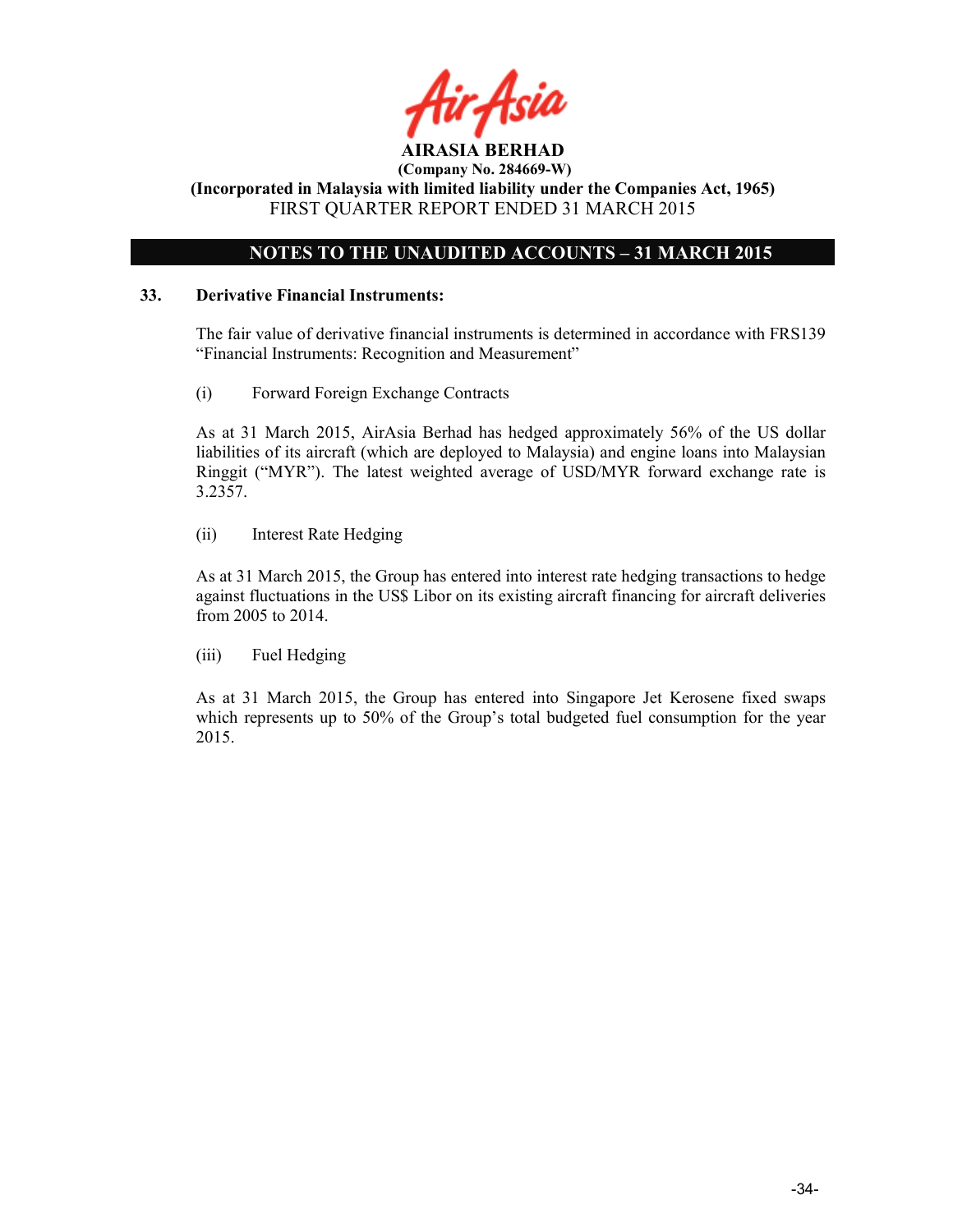AIRASIA BERHAD

# NOTES TO THE UNAUDITED ACCOUNTS – 31 MARCH 2015

### 33. Derivative financial instruments (continued)

| <b>Type of derivatives</b>       | <b>Notional Value</b><br>as at 31/03/2015 | <b>Fair Value</b><br>as at 31/03/2015<br><b>Assets/(Liabilities)</b> |
|----------------------------------|-------------------------------------------|----------------------------------------------------------------------|
| (i) Fuel contract                | Barrels (million)                         | RM (million)                                                         |
| - less than 1 year               | 2.48                                      | (123.33)                                                             |
| - 1 year to 3 years              |                                           |                                                                      |
| <b>Total</b>                     | 2.48                                      | (123.33)                                                             |
| (ii) Interest rate contracts     | RM (million)                              | RM (million)                                                         |
| - less than 1 year               |                                           |                                                                      |
| - 1 year to 3 years              | 8.26                                      | (0.37)                                                               |
| - more than 3 years              | 3,808.49                                  | (303.20)                                                             |
| <b>Total</b>                     | 3,816.75                                  | (303.57)                                                             |
| (iii) Foreign currency contracts | RM (million)                              | RM (million)                                                         |
| - less than 1 year               |                                           |                                                                      |
| - 1 year to 3 years              | 319.14                                    | 48.69                                                                |
| - more than 3 years              | 3,276.75                                  | 518.17                                                               |
| <b>Total</b>                     | 3,595.89                                  | 566.86                                                               |

The related accounting policies, cash requirements of the derivatives, risks associated with the derivatives and policies to mitigate those risks are unchanged since the last financial year.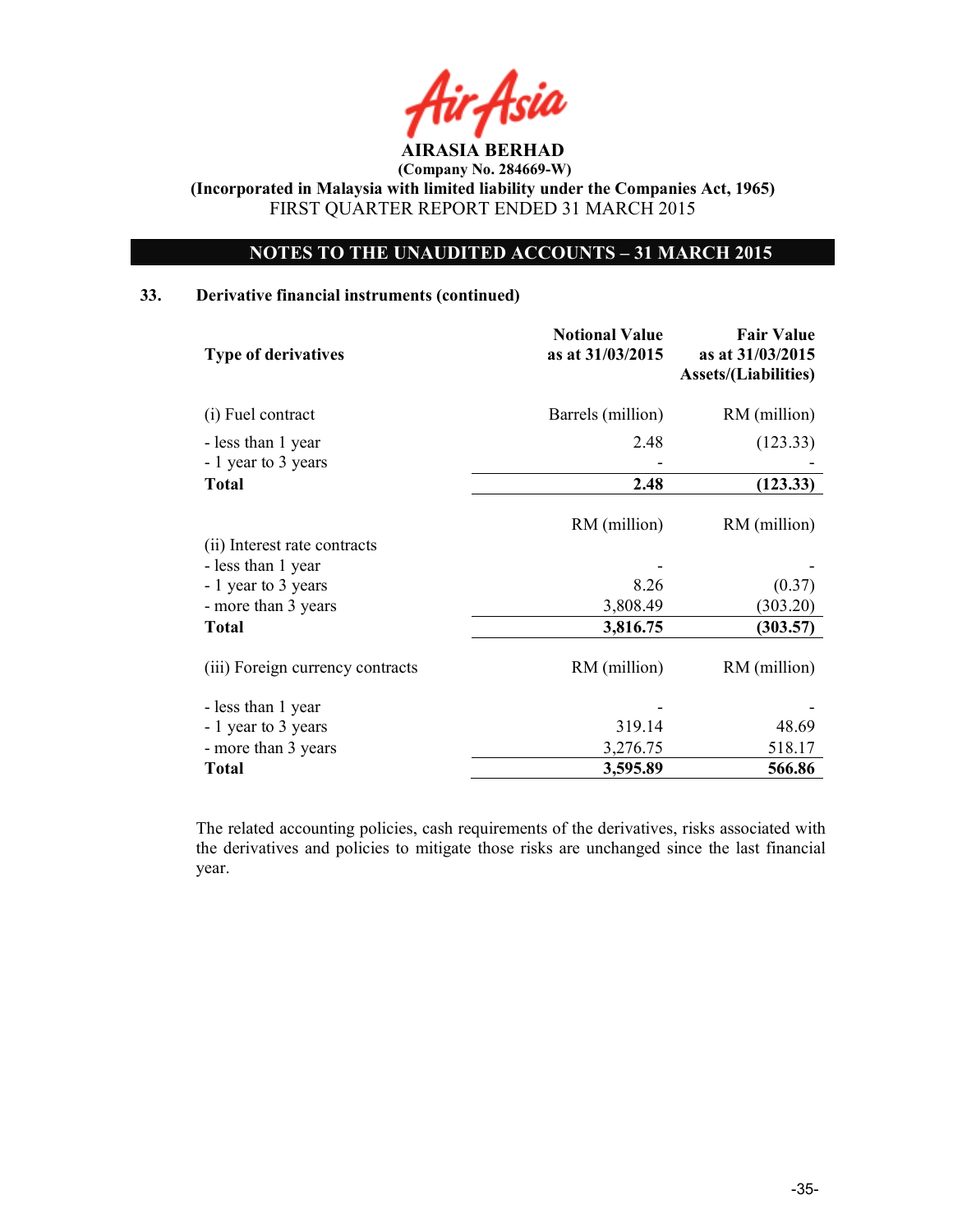# NOTES TO THE UNAUDITED ACCOUNTS – 31 MARCH 2015

#### 34. Fair value estimation

The carrying amounts of cash and cash equivalents, trade and other current assets, and trade and other liabilities approximate their respective fair values due to the relatively short-term maturity of these financial instruments. The table below analyses financial instruments carried at fair value, by valuation method.The different levels have been defined as follows:

- Quoted prices (unadjusted) in active markets for identical assets or liabilities (Level1).
- Inputs other than quoted prices included within level 1 that are observable for the asset or liability, either directly (that is, as prices) or indirectly (that is, derived from prices) (Level 2).
- Inputs for the asset or liability that are not based on observable market data (that is, Unobservable inputs) (Level 3).

The following tables presents the Group and Company's assets and liabilities that are measured at fair value at 31 March 2015 and 31 December 2014:

|                                                       | Level 1<br><b>RM'mil</b> | Level <sub>2</sub><br><b>RM'mil</b> | Level 3<br>RM'mil        | <b>Total</b><br><b>RM'mil</b> |
|-------------------------------------------------------|--------------------------|-------------------------------------|--------------------------|-------------------------------|
| 31 March 2015                                         |                          |                                     |                          |                               |
| <b>Assets</b>                                         |                          |                                     |                          |                               |
| Financial assets at fair value through profit or loss |                          |                                     |                          |                               |
| - Trading derivatives                                 |                          | 88                                  |                          | 88                            |
| Derivatives used for hedging                          |                          | 686                                 |                          | 686                           |
| Available-for-sale financial assets                   |                          |                                     |                          |                               |
| - Equity securities                                   | 355                      |                                     |                          | 355                           |
| <b>Total Assets</b>                                   | 355                      | 774                                 |                          | 1,129                         |
| <b>Liabilities</b>                                    |                          |                                     |                          |                               |
| Financial assets at fair value through profit or loss |                          |                                     |                          |                               |
| - Trading derivatives                                 |                          | 80                                  |                          | 80                            |
| Derivatives used for hedging                          |                          | 558                                 |                          | 558                           |
| <b>Total Liabilities</b>                              |                          | 638                                 |                          | 638                           |
| 31 December 2014                                      |                          |                                     |                          |                               |
| <b>Assets</b>                                         |                          |                                     |                          |                               |
| Financial assets at fair value through profit or loss |                          |                                     |                          |                               |
| - Trading derivatives                                 |                          | 62                                  |                          | 62                            |
| Derivatives used for hedging                          |                          | 606                                 |                          | 606                           |
| Available-for-sale financial assets                   |                          |                                     |                          |                               |
| - Equity securities                                   | 385                      |                                     |                          | 385                           |
| <b>Total Assets</b>                                   | 385                      | 668                                 |                          | 1,053                         |
| <b>Liabilities</b>                                    |                          |                                     |                          |                               |
| Financial assets at fair value through profit or loss |                          |                                     |                          |                               |
| - Trading derivatives                                 |                          | 76                                  |                          | 76                            |
| Derivatives used for hedging                          |                          | 644                                 |                          | 644                           |
| <b>Total Liabilities</b>                              |                          | 720                                 | $\overline{\phantom{m}}$ | 720                           |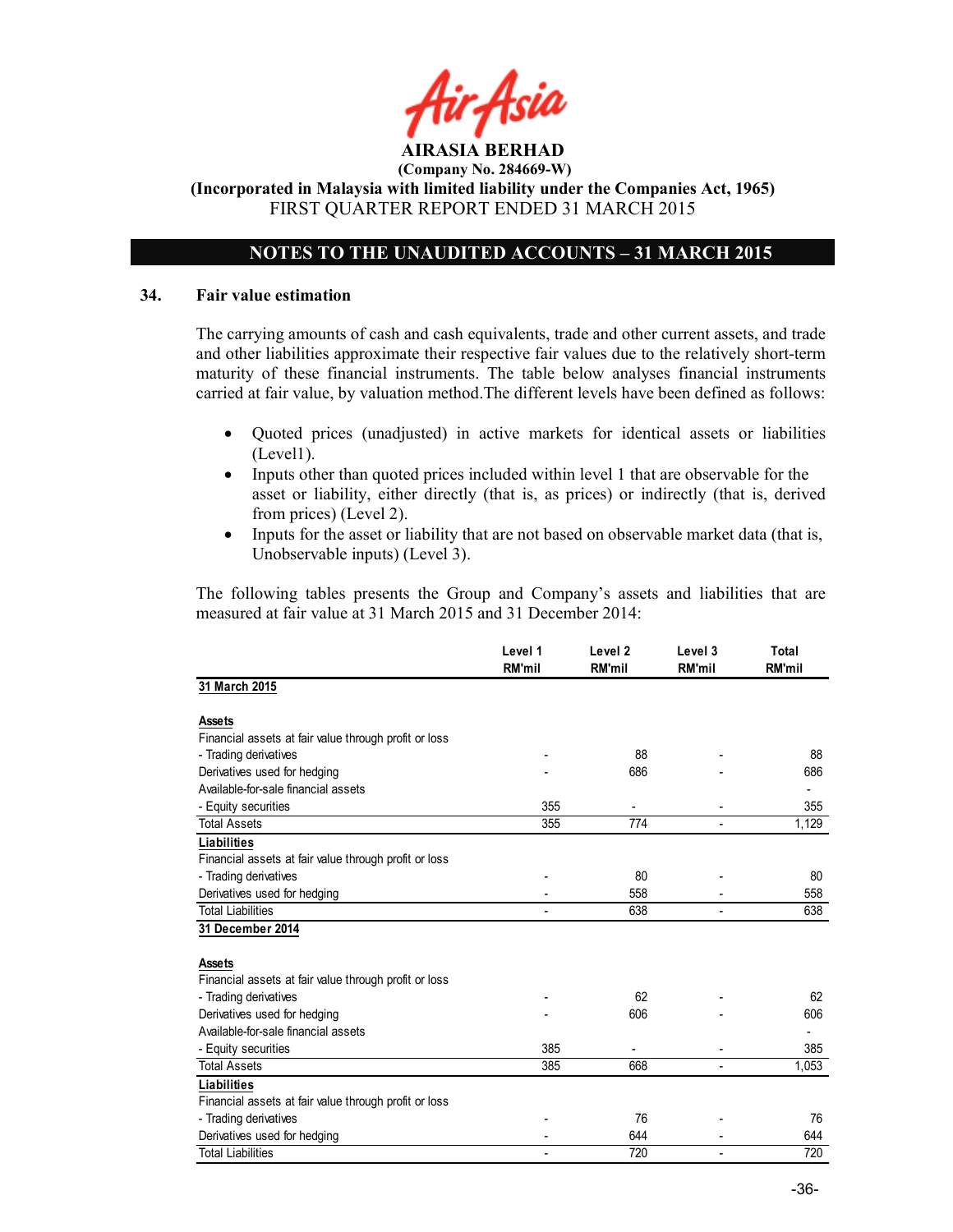

# NOTES TO THE UNAUDITED ACCOUNTS – 31 MARCH 2015

#### 34. Fair value estimation (continued)

Financial instruments are classified as Level 1 if their value is observable in an active market. Such instruments are valued by reference to unadjusted quoted prices for identical assets or liabilities in active markets where the quoted prices is readily available, and the price represents actual and regularly occurring market transactions. An active market is one in which transactions occur with sufficient volume and frequency to provide pricing information on an on-going basis. These would include actively traded listed equities and actively exchange-traded derivatives.

Where fair value is determined using unquoted market prices in less active markets or quoted prices for similar assets and liabilities, such instruments are generally classified as Level 2. In cases where quoted prices are generally not available, the Group then determines fair value based upon valuation techniques that use as inputs, market parameters including but not limited to yield curves, volatilities and foreign exchange rates. The majority of valuation techniques employ only observable market data and so reliability of the fair value measurement is high. These would include certain bonds, government bonds, corporate debt securities, repurchase and reverse purchase agreements, loans, credit derivatives, certain issued notes and the Group's over the counter ("OTC") derivatives.

Financial instruments are classified as Level 3 if their valuation incorporates significant inputs that are not based on observable market data (unobservable inputs). Such inputs are generally determined based on observable inputs of a similar nature, historical observations on the level of the input or other analytical techniques. This category includes private equity investments, certain OTC derivatives (requiring complex and unobservable inputs such as correlations and long dated volatilities) and certain bonds.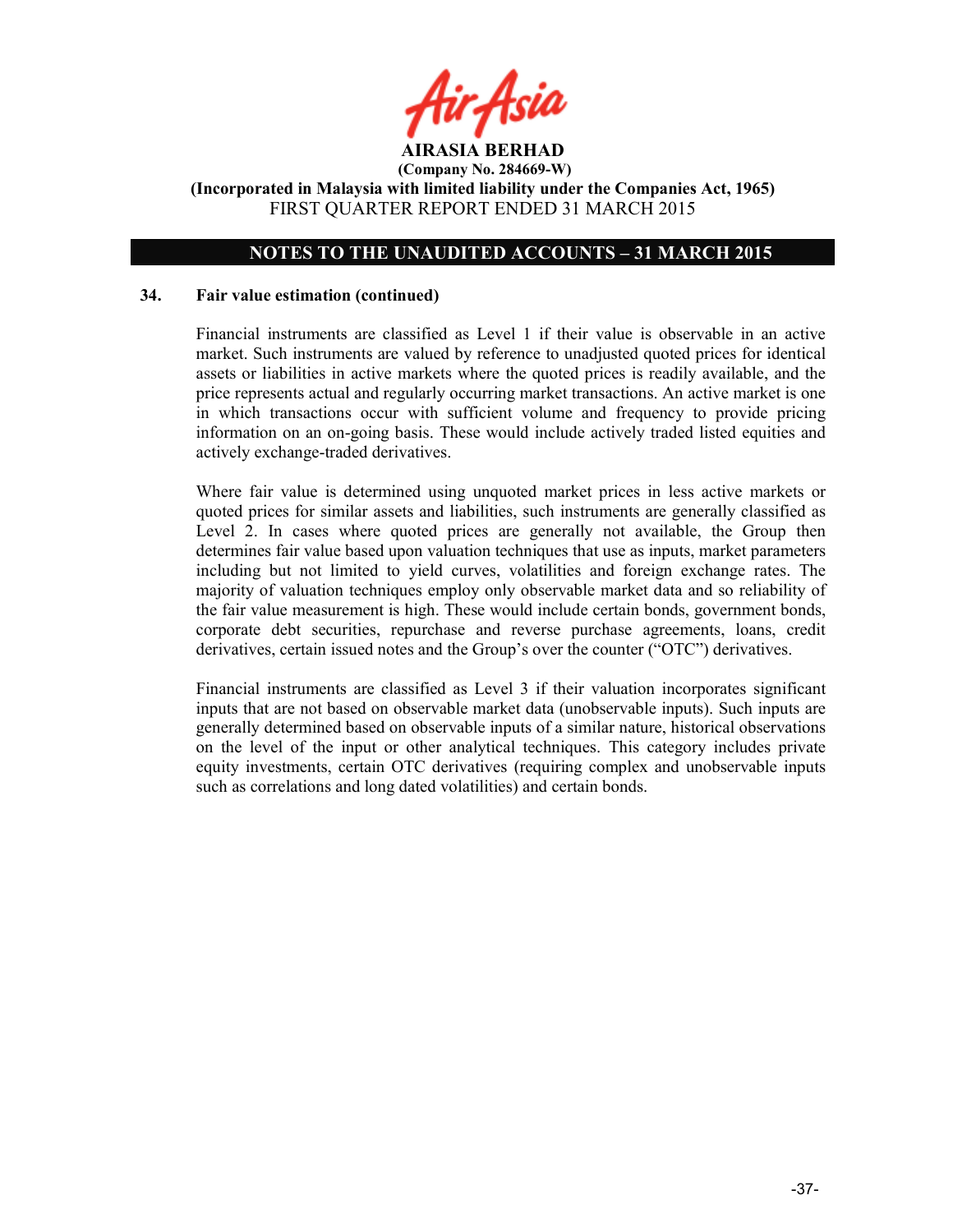# NOTES TO THE UNAUDITED ACCOUNTS – 31 MARCH 2015

### 35. Material litigation

As at 28 May 2015, there was no material litigation against the Group.

### 36. Proposed dividend

The board recommends a first and final single tier dividend of 3 sen per ordinary share of RM0.10 under the single-tier system which is tax exempt in the hands of the shareholders for the financial year ended 31 December 2014. The first and final dividend is subject to the approval of the shareholders at the forthcoming Annual General Meeting ("AGM").

### 37. Earnings per share

### (a) Basic earnings per share

 Basic earnings per share of the Group are calculated by dividing the net profit for the period by the weighted average number of ordinary shares in issue during the period.

|                                                                                            | <b>INDIVIDUAL QUARTER</b>                                   |                                                                    | <b>CUMULATIVE QUARTER</b>                 |                                             |
|--------------------------------------------------------------------------------------------|-------------------------------------------------------------|--------------------------------------------------------------------|-------------------------------------------|---------------------------------------------|
|                                                                                            | <b>Current</b><br><b>Quarter</b><br><b>Ended</b><br>31/3/15 | <b>Preceding Year</b><br><b>Quarter</b><br><b>Ended</b><br>31/3/14 | Current<br><b>Year to Date</b><br>31/3/15 | <b>Preceding Year</b><br>to Date<br>31/3/14 |
| Net profit for the financial period<br>(RM'000)                                            | 149,331                                                     | 139,719                                                            | 149,331                                   | 139,719                                     |
| Weighted<br>average number of<br>ordinary shares in issue for basic<br>EPS $(^{\circ}000)$ | 2,782,245                                                   | 2,780,542                                                          | 2,782,245                                 | 2,780,542                                   |
| for<br>Adjusted<br>share<br>options<br>granted $(000)$                                     |                                                             | 1,804                                                              |                                           | 1,804                                       |
| weighted<br>Adjusted<br>average<br>number of ordinary shares ('000)                        | 2,782,245                                                   | 2,782,346                                                          | 2,782.245                                 | 2,782,346                                   |
| Basic earnings per share (sen)<br>Diluted earnings per share (sen)                         | 5.4<br>5.4                                                  | 5.0<br>5.0                                                         | 5.4<br>5.4                                | 5.0<br>5.0                                  |